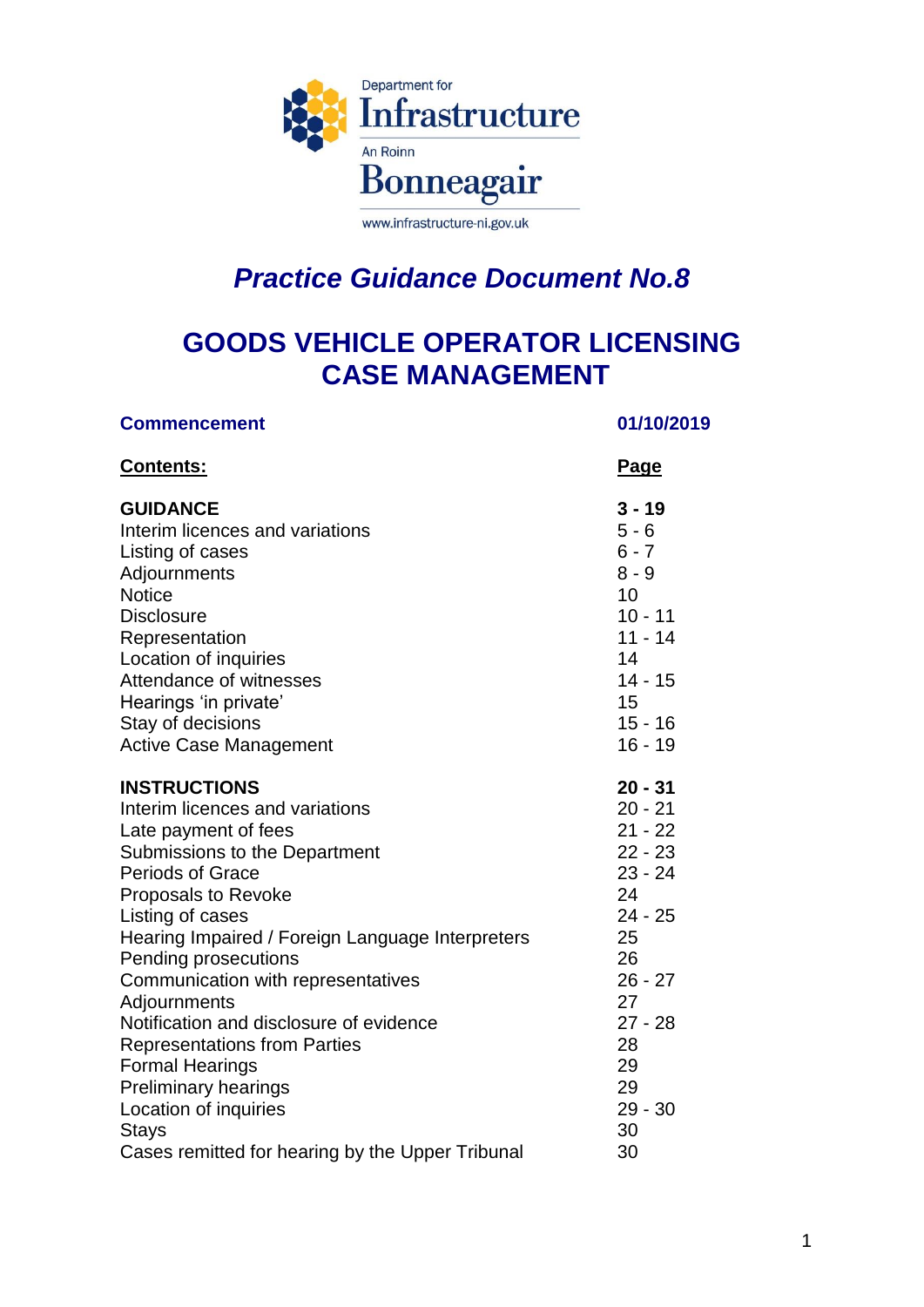| 31 - 37   |
|-----------|
| $31 - 32$ |
| $33 - 34$ |
| $35 - 37$ |
|           |

# **PG8 - Version 1.1 Issued: 01/05/2020**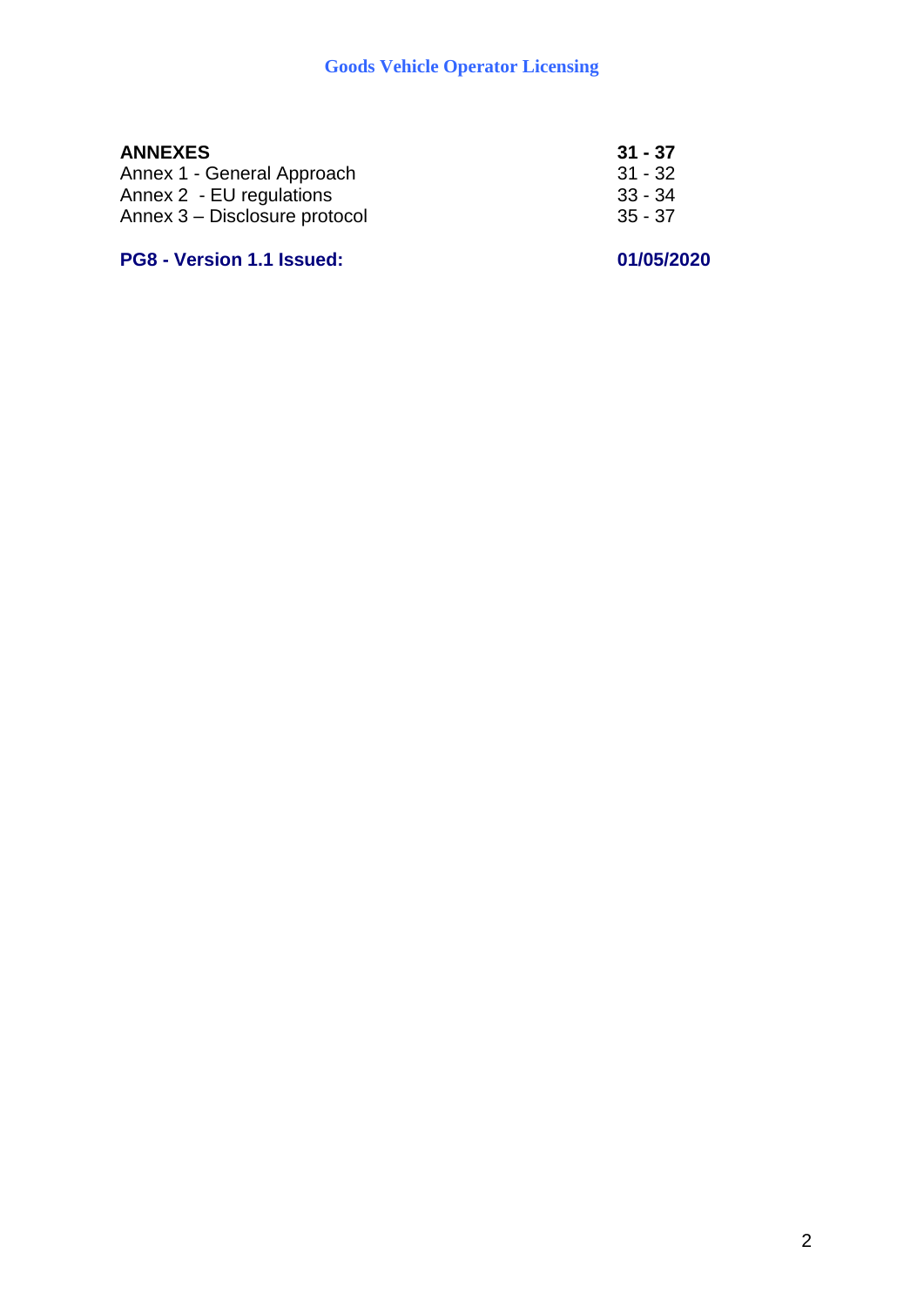# **GUIDANCE**

- **1.** The Department issues the following guidance in relation to goods vehicle operator licensing case management.
- **2.** Where findings from the Upper Tribunal relate to traffic commissioners in GB, those findings and subsequent recommendations will be applied within Northern Ireland by the Head of TRU on behalf of the Department for Infrastructure ("the Department").

# **Guidance**

- **3.** This guidance is issued to provide information as to the way in which the Department believes decisions relating to the determination of a case should be taken so as to ensure fairness of proceedings and the decision-making process. This Guidance may be subject to decisions of the courts and to subsequent legislation. The guidance is based on the following principles from existing legislation and case law and applies to operator licence cases. As such the generic terms: 'party' or 'parties' and 'hearings' have deliberately been adopted.
- **4.** The responsibility for taking action under the relevant legislation is the responsibility of the Department. The Goods Vehicles (Licensing of Operators) Act (Northern Ireland) 2010 makes it clear that the Department may hold such an inquiry as it thinks necessary for the proper exercise of its functions.
- **5.** Whilst there is a strong argument in favour of consistency of approach this should not be mistaken for uniformity of decisions and consistency must not be pursued at the expense of the merits of individual cases. The Department will exercise its discretion with regard to the principle of proportionality as enshrined in British, European and human rights law<sup>1</sup>. The impartiality of the Department is required as part of the obligations on the State<sup>2</sup>.
- **6.** *"The role of the Department as exercised by the Head of TRU* [Transport Regulation Unit] *is essentially a judicial one, but a public inquiry is an inquiry and the* Department *has a duty to inquire carefully and diligently. It is a pro-active role, although the Head of TRU must always be careful to maintain an open mind until the conclusion of evidence and submissions, and must never assume the role of the prosecutor. Nevertheless, the duty of the Head of TRU will often involve ascertaining the true facts, which means exploring and testing the evidence and resisting so far as practicable those witnesses who attempt to pull the wool over his or her eyes"<sup>3</sup> .* The combination of an inquisitorial function<sup>4</sup> with a judicial process requires fairness and objectivity<sup>5</sup>. The Department will also be alive to the master/servant relationship existing between some of the witnesses and parties to the proceedings.

1

<sup>3</sup> 2011/025 Asset 2 Asset Ltd

<sup>1</sup> Human Rights Act 1998

<sup>&</sup>lt;sup>2</sup> Al-Le Logistics Limited etc. [2010] EWHC 134 (Admin) paragraph 92 and 2000/065 AM Richardson

<sup>4</sup> Witnesses are not required to swear an oath or to make a formal affirmation. Cases such as R v Abdul Majid [2009] EWCA Crim 2563, R v Mehbrban EWCA 2627, and R v Naaem Saddiq [2010] EWCA Crim 1962 illustrate that the primary consideration is what binds the conscience of the individual <sup>5</sup> 2012/036 Patrick O'Keefe t/a O'Keefe Building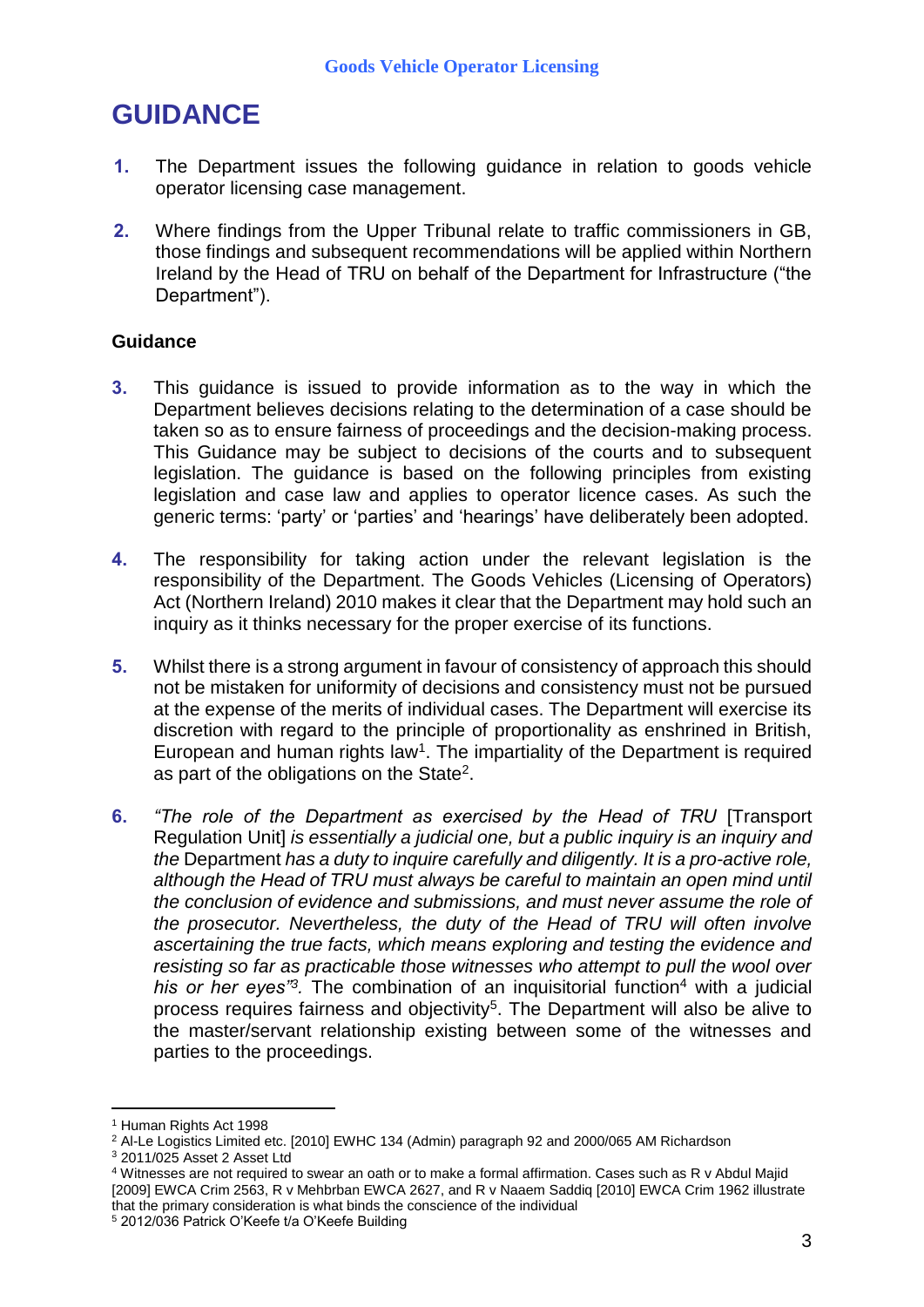- **7.** Whilst witnesses do not give evidence to a public inquiry under oath, they are nevertheless under an obligation to tell the truth and not to mislead in any way. Witnesses should be aware that where there are concerns that they might not have told the truth or where they might have produced false documents, either to DVA or in the inquiry, a full inquiry may be made by either DVA or the police. In the event that a witness is found to have lied or to have produced false documents, the matter will be referred to the police with a request that they be prosecuted for conspiracy to pervert the course of justice. Witnesses should note that there have been previous instances of such prosecutions and that the courts have imposed terms of imprisonment upon such witnesses. However, the obligations go further than simply telling the truth. As the Upper Tribunal has stressed, the Department cannot proactively oversee every detail of the many thousands of operator's licences which are in existence. The regulatory regime relies to a very significant degree upon the integrity and honesty of those who hold operator's licences and CPC qualifications to proactively keep the Department informed of any change in circumstances<sup>6</sup>.
- **8.** Any interlocutory decision, (i.e. a decision which is ancillary to the actual final decision, but which is so closely linked to that final decision so that it cannot to be considered 'procedural' or merely administrative) must also meet these requirements as it might impact on the fairness of the final disposal of a case. In reaching those ancillary decisions the Department must also act in the interests of justice<sup>7</sup>. They are therefore judicial functions<sup>8</sup>. Like any tribunal, the Department must ensure compliance with the Article 6 right to a fair hearing in deciding issues of civil law. The jurisdiction of the Department includes granting applications, curtailment of authorisation, suspension of licences to operate, revocation of licences to operate and personal disqualification of operators and directors, as well as taking action against transport managers who do not work to the requisite standard.
- **9.** The jurisdiction is often described as a practical one. The legislation is concerned with road safety and fair competition<sup>9</sup> but the Department must have regard to the decisions of courts and the principle of proportionality in deciding what is commensurate with the circumstances of each individual case<sup>10</sup>. Where there has been non-compliance, the Department must have regard to the potential impact on an operator of any regulatory action and make an assessment of the operator as at the date of the decision. Case management plays an important part in ensuring the Department has all the necessary evidence available to inform that final decision.
- **10.** Case management may, for instance, involve providing time to consider and prepare evidence, to seek representation and providing an interpreter when

<sup>&</sup>lt;u>.</u> <sup>6</sup> 2014/053 & 54 Carmel Coaches Ltd & Anthony Grove Hazel

<sup>7</sup> Al-Le Logistics Limited etc. paragraph 100

<sup>8</sup> 2011/364 Heart of Wales Bus & Coach Co Ltd & C Jones

<sup>9</sup> By way of example, in Cleansing Service Group Ltd v VOSA [2006] EWHC 662, Sullivan J adopted the ordinary and natural meaning in construing provisions relating to the exceptions. He observed that as the regulation was required to protect public safety Parliament would have decided the limits placed upon the exceptions with some care.

<sup>10 2002/217</sup> Bryan Haulage (No 2) (Transport Tribunal Appeal), Muck It Limited and Others v Secretary of State for Transport [2005] EWCA Civ 1124 and Crompton v Department for Transport North West Area [2003] EWCA Civ 64, Priority Freight Limited and Paul Williams (Transport Tribunal appeal 2009/225) and Guidance and Directions on the Principles of Decision Making.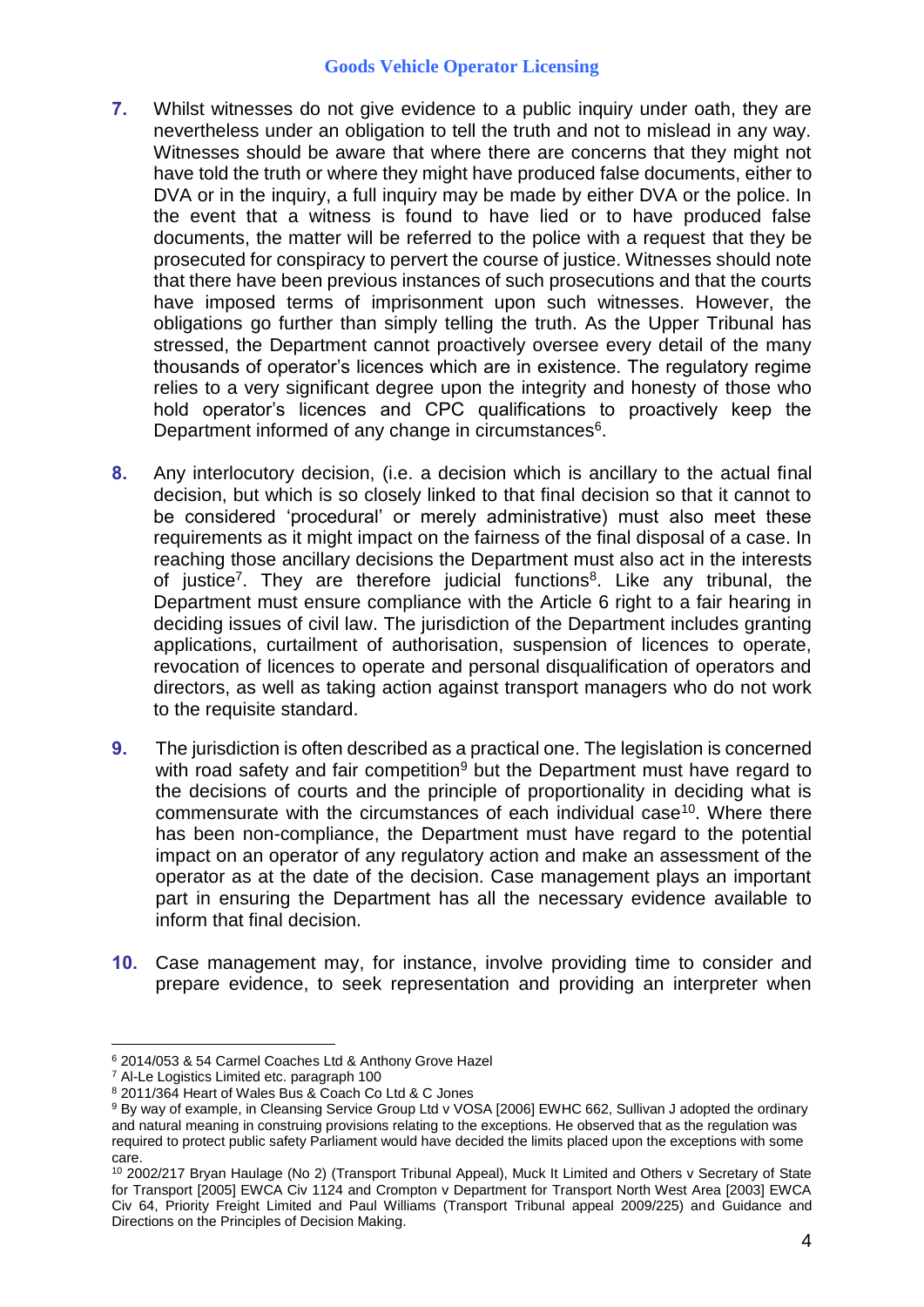required<sup>11</sup>. The Department should be careful about the language used in communicating case management decisions and must explain the use of technical terms such as 'adjourn' or 'reconvene'<sup>12</sup> . Any request to record the hearing or send live text based communications during the hearing must be referred to the presiding officer for directions to be issued on a case by case basis. Where the Department has reserved its decision any further evidence or documentation received thereafter must be referred to the Head of TRU or the nominated presiding officer, who will then decide if it is necessary to reconvene the public inquiry.

**11.** There is no requirement on the Department to engage with applicants, operators or transport managers prior to or during proceedings except within the protections allowed at a public inquiry. The Department should be wary of being drawn into any process of consultation prior to taking statutory action, in view of their wider duty to the public at large and to the fairness of proceedings.

## *Interim licences and variations*

- **12.** Authority to operate on an interim basis is available to applicants for a goods vehicle operator's licence at the discretion of the Department.
- **13.** An operator's licence is defined under Section 58 of the 2010 Act as having the meaning given in Section 1(1) of the Act - a licence which authorises the use of a goods vehicle on a public road for the carriage of goods:-
	- **•** for hire or reward, or
	- for or in connection with any trade or business carried on by the operator.
- **14.** Section 21(2), states that an interim licence is an operator's licence. The Department therefore needs prima facie to be satisfied that the requirements of professional competence, financial standing<sup>13</sup> and good repute have been considered before interim authority is issued for a standard licence. As a matter of consistency this has been interpreted to include fitness and the availability of finance for a restricted licence.
- **15.** The Department may issue an interim licence/direction in the same terms as those applied for or in different terms in respect of:
	- the number of vehicles authorised
	- **•** different motor vehicles specified
	- weight restrictions on the vehicle(s) and/or trailer(s)
	- that no trailers are authorised to be used
	- that all vehicles to be used must be specified
	- the maximum number of vehicles and/or trailers whose relevant weight exceeds a specified weight
	- fewer places are specified as operating centres
	- conditions which restrict the use of an operating centre
	- $\bullet$  limited to a period of time<sup>14</sup>

<sup>&</sup>lt;sup>11</sup> Including the Welsh Language Act 1993

<sup>12</sup> 2006/111 Kent Coach Travel Ltd

<sup>13</sup> 1984/V2 Michael John Mortimer

<sup>14</sup> 2011/050 A Tucker & Son Ltd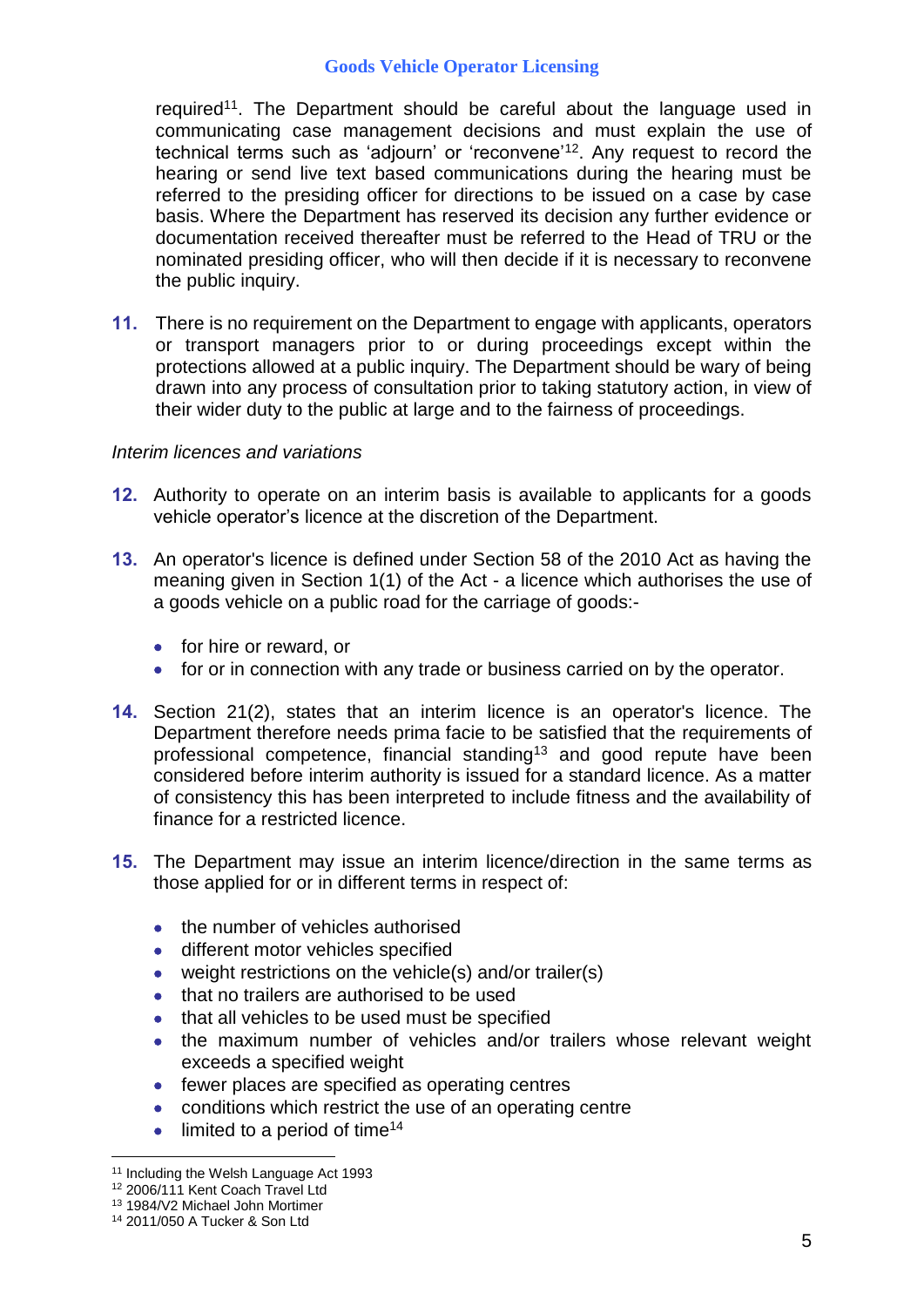- **16.** The Department may take account of any undertakings given when reaching a decision on interim authority.
- **17.** A full licence can have no effect before the interim licence terminates. Sections 21(8) and 22(6) provide that a decision to refuse an interim licence/variation cannot be appealed. The interim licence/direction terminates when any of the following occur:
	- the date on which the full licence comes into force or the Department takes action to revoke the interim licence under section 23 and/or 24 as appropriate
	- $\bullet$  the time at which the application is withdrawn
	- the date on which the application is finally disposed or such earlier date as is specified
- **18.** An application is finally disposed of at the earliest date by which the application and any appeal to the Upper Tribunal arising out of the application have been determined, or any time for bringing such an appeal has expired, or the date on which the application or appeal is withdrawn.

## *Listing of cases*

- **19.** The listing of cases for hearing can often be complicated and will inevitably require an estimation of how long a case will require<sup>15</sup>. Other factors might also impact on listing such as the availability of a presiding officer and/or inquiry room. The Head of TRU has a number of different related tasks where the administration and interests of justice require them to devote time, for instance submissions so that new businesses can start operating or to the preparation of written decisions where parties may be anxious to learn the outcome of a hearing. Generally, whilst the interests of justice must be considered, there are no specific time requirements for the listing of cases, although detention hearings must take place within 28 days of the receipt of the application<sup>16</sup> (subject to the power of the Department to extend this period<sup>17</sup>). In the uncommon event of a party objecting to a particular official hearing the case, the reasons must be put in writing and the individual official will respond with reasons for their determination and must be allowed opportunity to respond<sup>18</sup>.
- **20.** Where there are obvious issues in common, it would clearly be unsatisfactory for the Department to come to what might be seen as inconsistent conclusions. The Upper Tribunal has indicated that it is perfectly proper to list related cases together<sup>19</sup>. Where the Department makes this type of listing decision, the reasons should be recorded for future reference<sup>20</sup>.

<sup>1</sup> <sup>15</sup> 2016/050 Lorraine Baldwin, Andrew Skelton, Wayne Baldwin

<sup>&</sup>lt;sup>16</sup> Regulation 10 of the Goods Vehicles (Enforcement Powers) Regulations (Northern Ireland) 2012

<sup>&</sup>lt;sup>17</sup> Regulation 21 of the Goods Vehicles (Enforcement Powers) Regulations (Northern Ireland) 2012

<sup>&</sup>lt;sup>18</sup> For guidance see the Upper Tribunal approach in 2014/072 Ian Russel Nicholas t/a Wigan Container Services. An allegation of bias is a serious matter and should not be made lightly. In this case the Tribunal noted with approval the decision of the traffic commissioner to refer the case herself. The maker of any such allegation needs to prove more than that the traffic commissioner came to the wrong conclusion and must specifically show that the traffic commissioner was prejudiced and/or predisposed to find against the party irrespective of the evidence. For that reason no complaint can be considered until after the final appeal.

<sup>&</sup>lt;sup>19</sup> 2001/041 Tate Fuel Oils, 2009/240 AM Kydd t/a Sandy Kydd Road Transport, 2010/030-32 Canalside UK Ltd & Lewis Robly Horn t/a LR Horn, Stay Decision Jarson Ltd t/a Rob Jones Tractor Hire

<sup>20</sup> ATEC Scaffolding (Preston) Ltd (as above)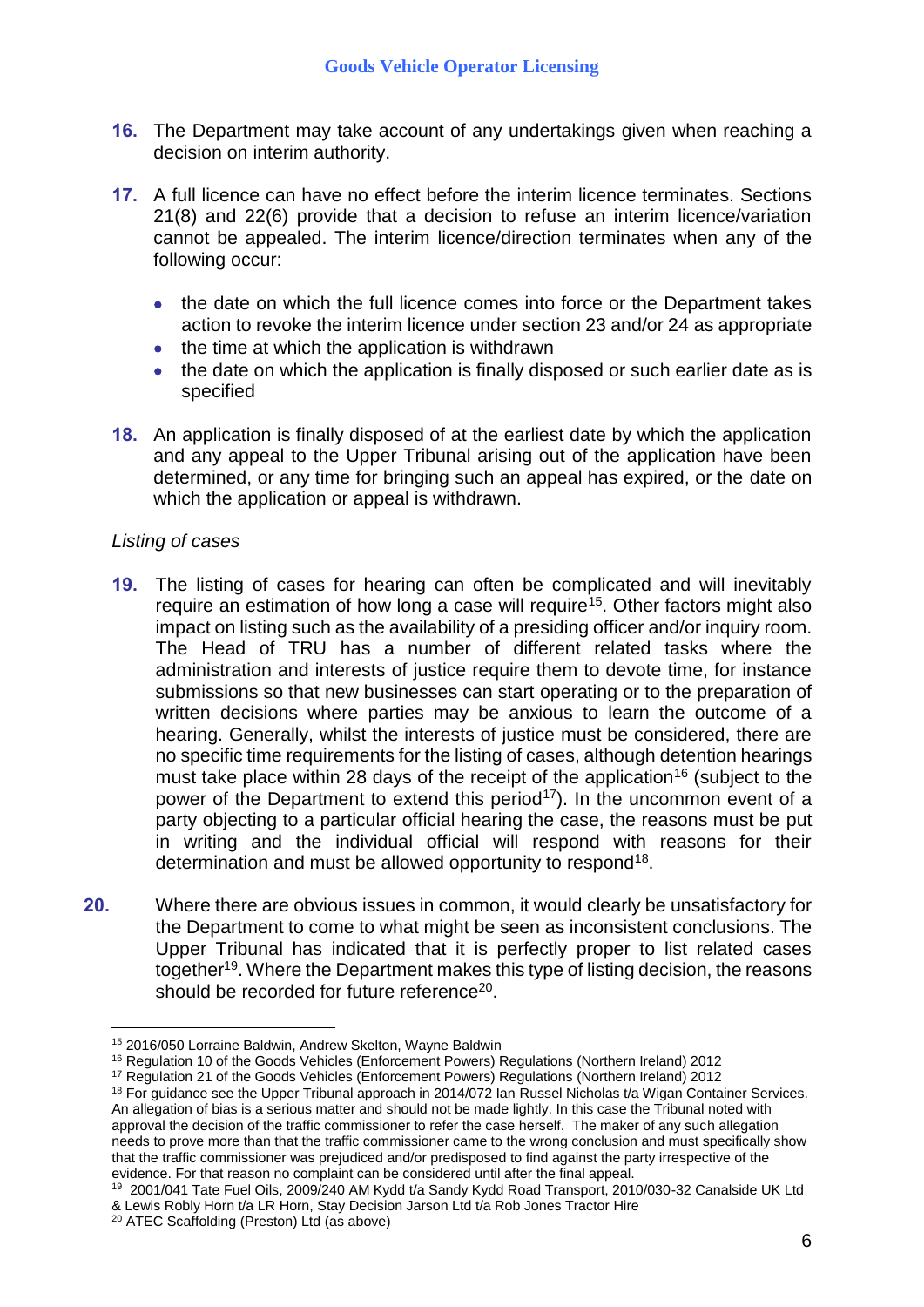**21.** The effect of concurrent criminal proceedings needs to be considered carefully by the Department. The Court of Appeal has considered the potential impact of regulatory proceedings on the fairness of other proceedings:

*"When assessing the weight of the considerations… the intrinsic importance of the disciplinary process is clearly a very significant but not an overriding factor; it will also be necessary to evaluate the degree of public importance of the case under consideration, the seriousness of the allegation of professional incompetence and/or professional misconduct, and the urgency of their resolution in the disciplinary context. Thus, for example, allegations of dishonesty or other professional malpractice which, if proved, would be likely to lead to the striking off of a member, must clearly weigh heavily or perhaps even overwhelmingly on the institute's side of the scale"*<sup>21</sup> .

- **22.** The Department, however, must also consider road safety, which lies at the heart of the legislation. There may be an urgent public interest in resolving the issues before criminal proceedings<sup>22</sup>. The Department can face a difficult decision in which advocates are expected to assist the tribunal. If the Department decides to proceed in advance of criminal proceedings, steps should be taken to protect the fairness of those proceedings. If the Department decides to wait it may, in the end, prove impossible to deal with other aspects of the hearing fairly, in advance of the evidence, which is to be given at the criminal trial. The inevitable consequence is delay, which carries with it other issues such as witness memory and the need for a more up to date assessment of compliance.
- **23.** Where the Department concludes that a hearing must await the outcome of criminal proceedings it is important that steps are taken to keep the delay to a minimum. It is acceptable for the Department to inform the Public Prosecution Service and the relevant courts pending a disciplinary hearing, and ask for regular information about the progress of the criminal proceedings. Where the Department decides that a hearing must await the conclusion of the criminal case, steps should be taken to ensure that the hearing is resumed as soon as possible thereafter<sup>23</sup>.
- **24.** In deciding where to hold a hearing, the Department will wish to ensure the objects of the legislation are met so that relevant information might be taken into account and the fairness of proceedings ensured (allowing a party the opportunity to test the evidence). There may be other factors which also need to be taken into account<sup>24</sup>. In some cases, evidence might be heard in private so that regulatory action is not delayed but the risk of prejudice to future proceedings is minimised.

<u>.</u>

<sup>&</sup>lt;sup>21</sup> R v. Institute of Chartered Accountants in England & Wales and Others, ex parte Brindle and Others (1994 BCC 297) at 310

<sup>22</sup> 2004/255 M Oliver

<sup>23</sup> 2006/149 A & C Nowell, 2010/049 Aspey Trucks Ltd

<sup>&</sup>lt;sup>24</sup> 2001/056 Paul Williams t/a Garden Materials Landscaping regarding a traffic commissioner's inspection of the relevant site.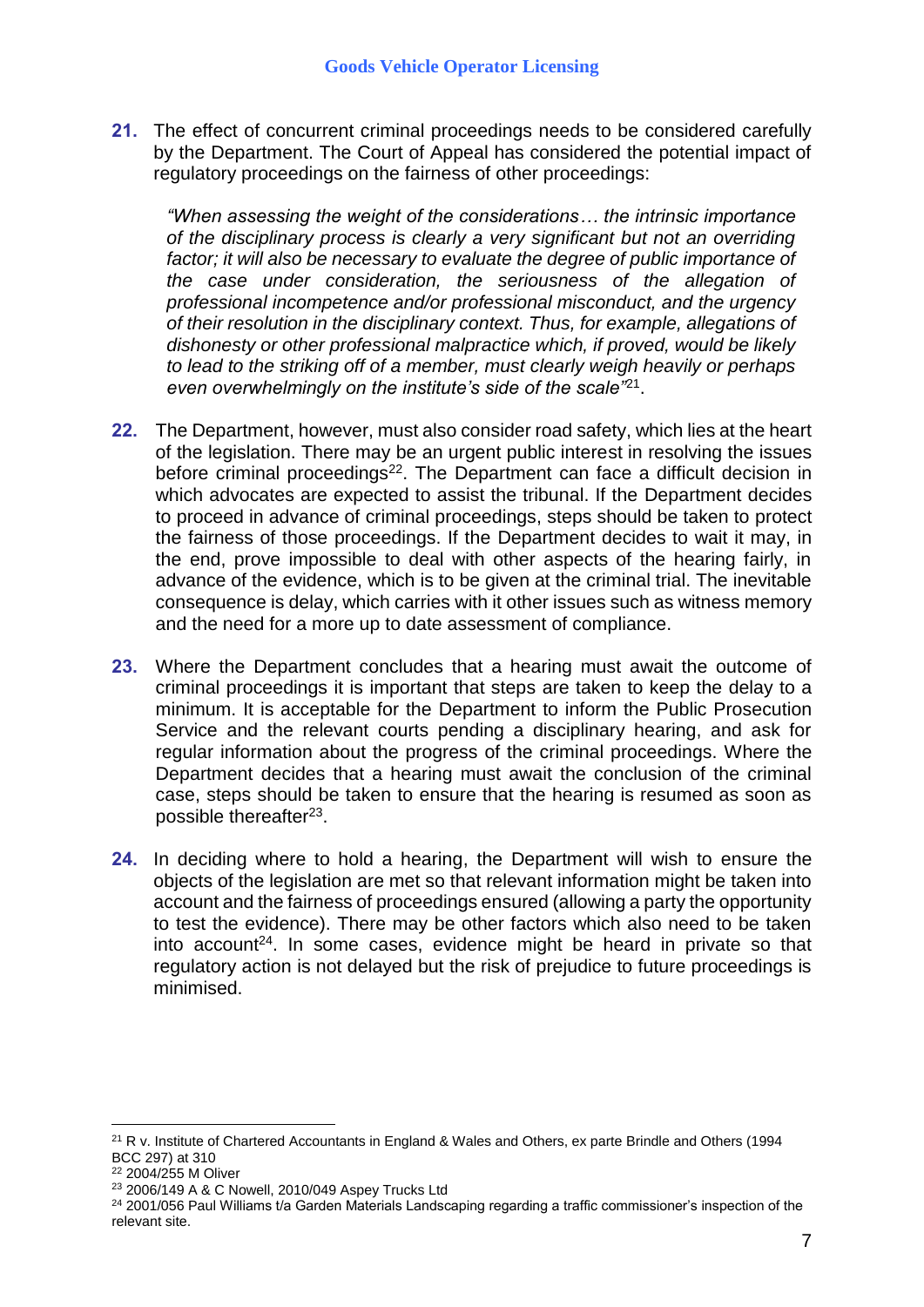### *Adjournments*

- **25.** "*The decision whether to grant an adjournment does not depend upon a mechanical exercise of comparing previous delays in other cases with the delay in the instant application. It is not possible or desirable to identify hard and fast rules as to when an adjournment should or should not be granted. The guiding principle must be that (traffic commissioners) should fully examine the circumstances leading to applications for delay, the reasons for those applications and the consequences to (the parties). Ultimately, they must decide what is fair in the light of all those circumstances. The court will only interfere with the exercise of …discretion … in cases where it is plain that a refusal will cause substantial unfairness to one of the parties*" 25 .
- **26.** In considering a request for an adjournment, the purpose of the adjournment should be clear as the Department will properly be concerned with the potential impact on road safety<sup>26</sup>. An adjournment may have to be balanced against the age of the case but the pressure to get a case to a hearing can lead to a far greater delay than a limited adjournment if justice cannot be done. The Department will need to think very carefully when asked to adjourn stale cases $^{27}$ . There may be occasions when the adjournment is simply a device to postpone the impact of a decision and the correct course may be to refuse. However, there may also be other cases where a relatively short adjournment of a hearing will avoid a real risk of a much greater delay if it later appears either during the hearing, or on appeal, that the interests of justice and fairness require an adjournment. The Department is entitled to take into account the alleged conduct of the operator in relation to any DVA or police investigations<sup>28</sup>. Any tribunal will be concerned to ensure fairness for example, where an interpreter is required<sup>29</sup> or so that all the relevant documentation is available to the parties so that they can properly answer all matters that may be addressed to it/them in respect of the possible conduct. The situation might well change in the course of a hearing and there is therefore a need to be aware of the requirement to keep a request for an adjournment under constant review<sup>30</sup>.
- **27.** There is a considerable public interest in hearings taking place on the date set and so hearings should not be adjourned unless there is good and compelling reason to do so. In considering the competing interests of the parties, the Department should examine the likely consequences of the proposed adjournment and its likely length. The reason that the adjournment is required should be examined and if it arises through the fault of the party seeking the adjournment, that is a factor against granting the adjournment, carrying weight in accordance with the gravity of the fault. The administration of an effective and efficient system will bring about great benefits to users of the Department's inquiries<sup>31</sup>. Requests for adjournments on medical grounds should be supported by medical evidence which states if and why a party cannot attend a hearing<sup>32</sup>. Any court is not automatically bound by a medical certificate and may exercise

<u>.</u>

 $25$  Lord Bingham in R. v. Hereford Magistrates (1998) 163 JP 433; (1997) 2 Cr App R 340 at p.353

<sup>&</sup>lt;sup>26</sup> As per the Upper Tribunal in the stay decision in Patrick O'Keefe t/a O'Keefe Building

<sup>&</sup>lt;sup>27</sup> 2008/413 Al-Le Logistics Ltd and others

<sup>28</sup> 2010/064 JWF (UK) Ltd

<sup>&</sup>lt;sup>29</sup> 2013/062 Sukhvir Kaur t/a Major Cars, 2017/002 Mohammed Akbar t/a Choudhury Transport

<sup>30</sup> Al-Le Logistics Limited etc. [2010] EWHC 134 (Admin) paragraph 48

<sup>31</sup> Visvaratnam (2010) 174 JP 61; (2009) EWHC 3017 Admi

<sup>32</sup> 2010/024 Hedley Simcock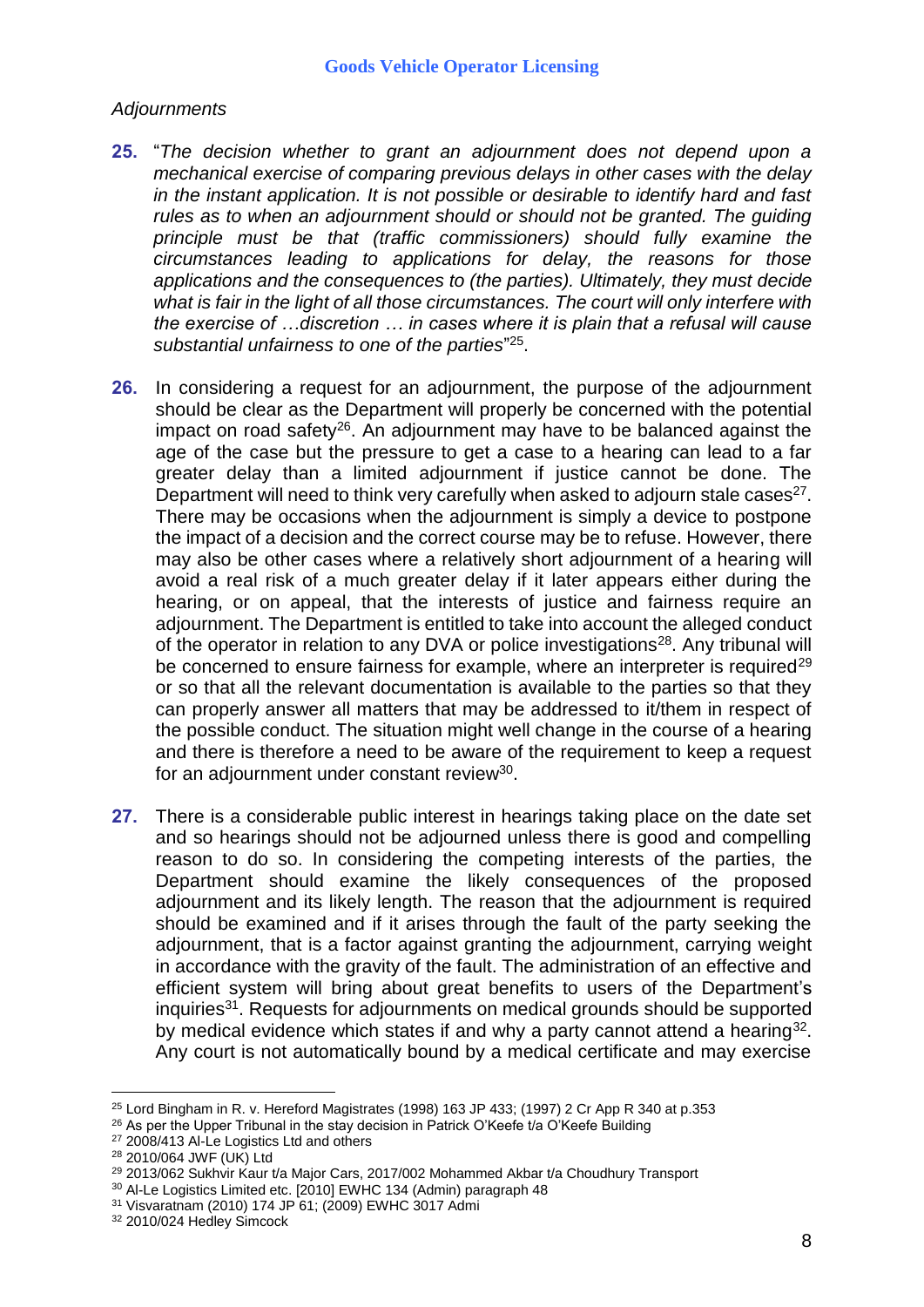its discretion to disregard a certificate<sup>33</sup>, which it finds unsatisfactory and in particular where:

- the certificate indicates that the party is unfit to work (rather than to attend the hearing)
- the nature of the ailment (e.g. a broken arm) does not appear to be capable of preventing attendance at a hearing
- the party is certified as suffering from stress/anxiety/depression and there is no indication of the party recovering within a realistic timetable

Any application for an adjournment requires a decision and must be referred to the Head of TRU, or presiding officer<sup>34</sup>, and similarly the decision must be communicated to the party<sup>35</sup>. If the Department accepts that a party's absence from the hearing is not the fault of that party the general rule is to not proceed in absence unless there is a compelling reason to proceed<sup>36</sup>. If the Department does not believe the explanation, reasons should be given<sup>37</sup>. Where an operator has the opportunity to engage in a professional and cooperative way but fails to do so, then repeated avoidance may result in the loss of that licence<sup>38</sup>.

- **28.** Schedule 3 of the Goods Vehicles (Licensing of Operators) Regulations (Northern Ireland) 2012 sets out the provisions relating to the giving of notice of a public inquiry (PI). The date, time and place may be varied, but, if so, the full notice period may have to be recalculated. An irregularity, however, in the notice can be cured and the hearing can proceed if the Department is satisfied that no injustice or inconvenience will be caused<sup>39</sup>. Where the operator has been properly alerted to the hearing date and fails to attend, in the absence of medical evidence<sup>40</sup> or a good reason, then the Department is entitled to proceed in absence<sup>41</sup> .
- **29.** In line with most tribunals there is a rebuttable presumption that a hearing will proceed as listed even in the absence of parties<sup>42</sup>, provided that the Head of TRU, or presiding officer, is satisfied that the party has been given the required notice, has been served with sufficient evidence, and that there are no other factors where the interests of justice require an adjournment.

<u>.</u>

<sup>38</sup> JWF (UK) Ltd (as above)

<sup>40</sup> 2010/023 Taj the Grocer Ltd

<sup>33</sup> R V Ealing Magistrates' Court (ex parte Burgess) (2011) 165 JP 82

<sup>34</sup> 2000/002 Grifpack

<sup>35</sup> 2005/110 G DEM

<sup>&</sup>lt;sup>36</sup> R (on the application of M) v Burnley, Pendle and Rossendale Magistrates' Court 174 JPR 102, 2004/362 Britannia Hotels

<sup>37</sup> 2006/192 S Shirley

<sup>39</sup> 2009/524 Ocean Transport Ltd

<sup>41</sup> 2010/69 John Francis Donnelly

<sup>42 2009/524</sup> Ocean Transport Ltd approved the decision of the traffic commissioner who had waited for nearly an hour before proceeding with a public inquiry when the operator had not been in contact with the Office of the Traffic Commissioner at all, 2018/033 A Bros Halal Meat Ltd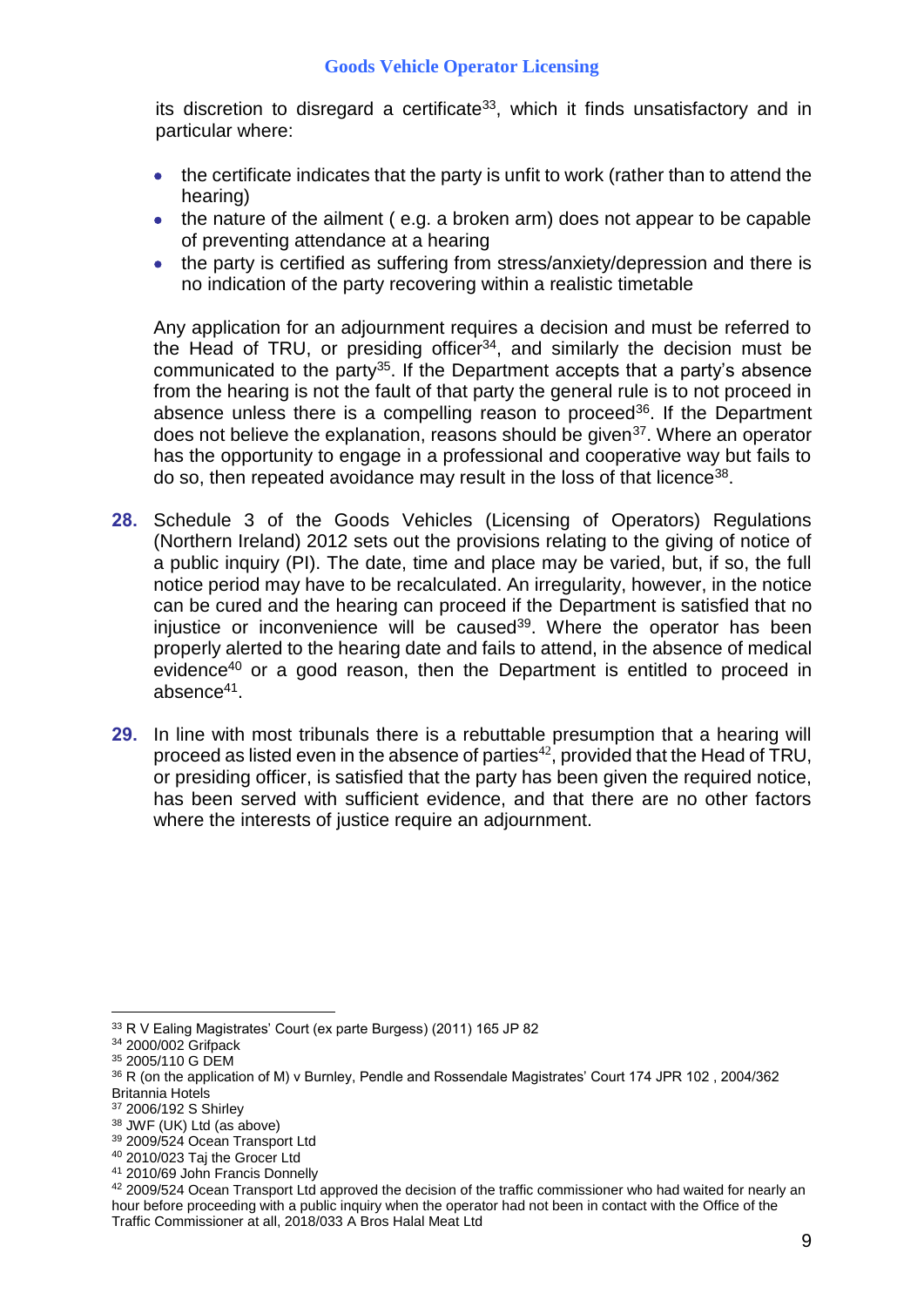### *Notice*

**30.** The Department produces publications which contain details of all applications during a given period. Inspection of licence applications only can be requested under the provisions of Regulation 8 of the Goods Vehicles (Licensing of Operators) Regulations (Northern Ireland) 2012. Where full notice has not been provided it might still be possible to see the operator. At times it may be appropriate for an operator to be seen without the full notice period having expired. Section 24 of the Goods Vehicles (Licensing of Operators) Act (Northern Ireland) 2010 requires notice of the grounds upon which the Department might take action against an existing licence, with time to make representations. The party must first have the opportunity to present a case and there is no scope for the equivalent of an interim injunction based on a one-sided view of the evidence<sup>43</sup>. This does not prevent the Department from considering preliminary matters such as interim authority<sup>44</sup> without a full hearing. An in chambers hearing, or preliminary hearing can be beneficial in narrowing or crystallising the issues<sup>45</sup>. Where a party is called to a hearing to resolve a particular matter, the Human Rights Act 1998 still applies.

## *Disclosure*

- **31.** The Department is required to give notice in writing of what action might be in contemplation. A notice must state the grounds on which the Department is considering that action and invite the party to make representations<sup>46</sup>. The party should know the case it has to meet but there is no obligation to set all of this out in the call-up letter, it can equally be communicated through disclosure of reports<sup>47</sup>. "*It would be impracticable for the* Department *to be expected to disclose everything which they have ever seen. Departmental staff should identify the evidence which is to be considered at the hearing"* to ensure that the party is given proper notice so that the party can prepare for the hearing<sup>48</sup>. Where it emerges that the evidence has not been disclosed, the Department should order an adjournment to allow time for preparation<sup>49</sup>. The length of the adjournment will depend on the particular case. The deliberate tactic of waiting to see what evidence the Department has before making admissions or representations has been deprecated and may impact on repute<sup>50</sup>.
- **32.** Call-up letters are not to be viewed as pleadings. The essential requirement is one of fairness but there should be no doubt as to the issues being raised. Some matters are so obviously relevant that they can be included without further justification; others are so obviously irrelevant that they must be excluded. In between there are two categories that require more care: 1) material the relevance of which only becomes apparent when some explanation is given; 2) material where a decision on whether or not it is relevant requires further investigation in the course of the hearing. A call-up letter may have to be drafted with these distinctions in mind<sup>51</sup>.

<sup>43</sup> 2006/487 D & H Travel

<sup>44</sup> Only available under section 21of the Goods Vehicles (Licensing of Operators) Act (Northern Ireland) 2010

<sup>45</sup> 2003/300 Andrews (Sheffield)

<sup>46</sup> 2001/072 AR Brooks

<sup>47</sup> 2010/025 Skip It (Kent) Ltd and others

<sup>48</sup> 2001/039 BKG Transport, 2001/072 AR Brooks

<sup>49</sup> 2000/005 M Williams, 2005/357 John Bayne & Sons

<sup>50</sup> 2006/313 D Lloyd, see Guidance and Directions on Good Repute and Fitness

<sup>51</sup> 2007/104 S Lloyd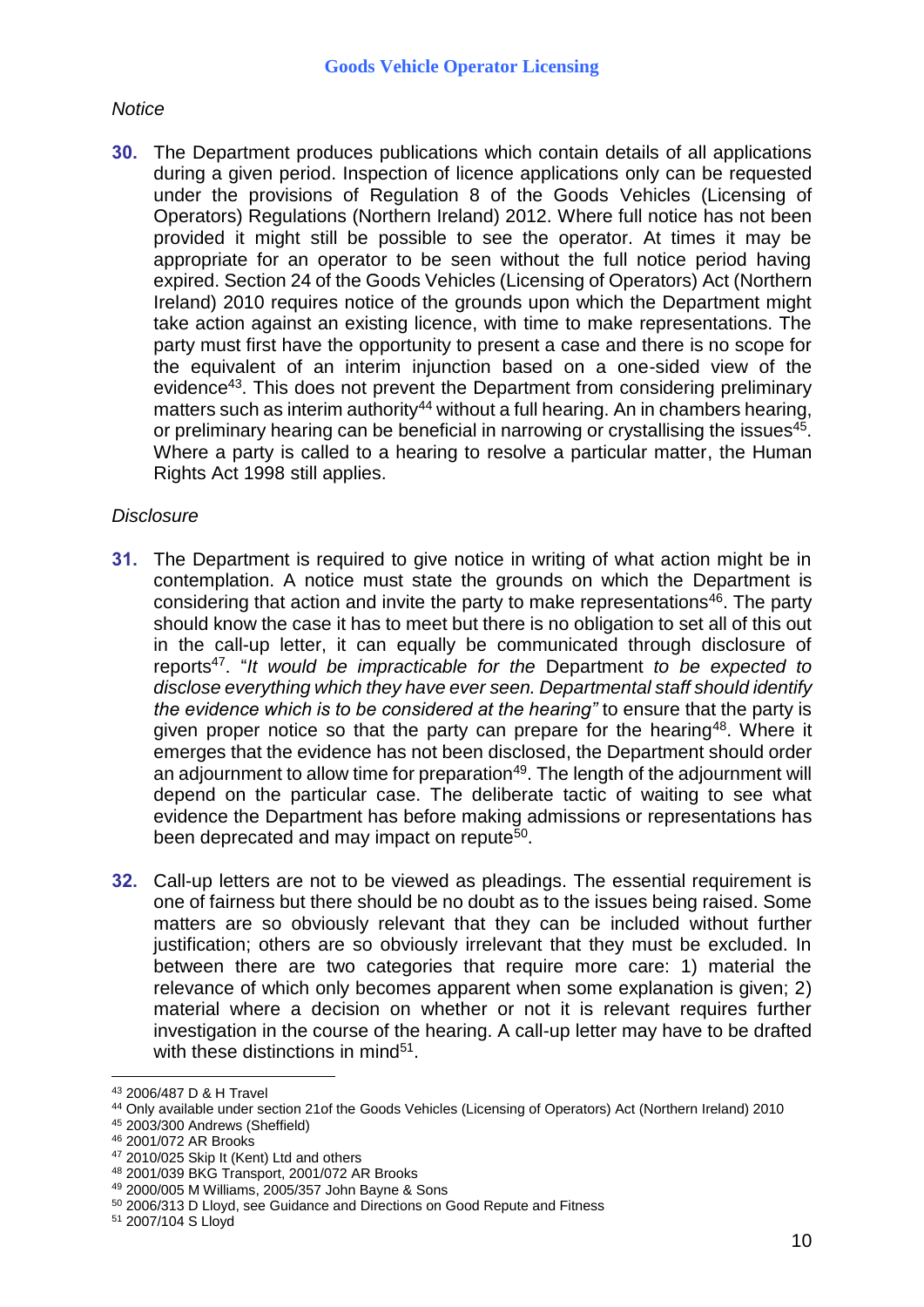- **33.** In a fluid jurisdiction such as this, where operators continue to operate after the preparation of initial evidence and a call-up letter, it is entirely appropriate that there be scope for raising additional matters, subject to ensuring that an operator has proper notice<sup>52</sup>. Where new issues emerge during the hearing that have not been raised in the call-up letter this is not fatal to the fairness of the proceedings as long as the relevant party is given time to consider those issues and any new material. It may not be necessary to adjourn to another date<sup>53</sup>. Once the Department has received answers which suggest a relevant line of enquiry, then it is legitimate for the Department to pursue the issue because it raises the question of whether the Department should have jurisdiction over the party in the future. The Department will consider whether there needs to be a full adjournment to allow time to consider the new material and fresh notification sent to clarify which matters are at issue<sup>54</sup>.
- **34.** In line with the useful guidance from the Senior President of Tribunals in May 2013, there is no obligation on the Department to provide a transcript of the audio recording of a hearing: *"where a recording of a hearing has been made and a copy is requested, it is for the judge to decide whether the reasons for the request are sufficient to justify its release and to ensure that the restrictions on its use are*  understood<sup>355</sup>. A party can apply for a copy of the transcript at their own expense but this may be subject to the consideration and approval of the Head of TRU, or presiding officer, and the possible redaction of any sensitive material<sup>56</sup>.

## *Representation*

- **35.** The Department is entitled to expect that the operator or applicant will attend a hearing. Where a company or other corporate body is called to a hearing it is reasonable to expect a director or equivalent, authorised to speak on behalf of the board, to attend that hearing. If the Department cannot be satisfied that the person before them has the requisite authority, the Department is entitled to ask for authority to be produced<sup>57</sup> or to find that the company is not present. The company or other corporate body should therefore seek permission from the Department to substitute a director before any hearing.
- **36.** As indicated above, the Department has a wide discretion as to the manner in which they conduct a hearing. Any person entitled or permitted to appear may do so on their own behalf<sup>58</sup> or can be represented by counsel (barrister) and/or a solicitor. There is no provision for free representation before a Departmental tribunal or Inquiry. If a party wishes to be represented then that it is a matter for the party. There are no active cost provisions in relation to public inquiries and therefore all costs are borne by the relevant party.

<sup>52</sup> 2011/359 Paul Coleman t/a Coach UK Travel

<sup>53</sup> AR Brooks (as above), 2009/516 Ahmed & Ahmed.

<sup>54</sup> 2006/405 Transclara

<sup>55</sup> See also for guidance the Practice Direction issued by the Lord Chief Justice dated 14th February 2014 on Access to Audio Recordings of Proceedings.

<sup>56</sup> Third parties can request copies of decisions via contacting TRU.

<sup>57</sup> Upper Tribunal stay decision in Eurofast (Europe) Ltd 22 October 2010

<sup>58</sup> Barton v Wright Hassall LLP [2018] UKSC 12 – the Supreme Court recognised that when a party is not represented this might justify some allowances when making case management decisions and conducting hearings even if this will not necessarily justify applying a lower standard of compliance with rules and orders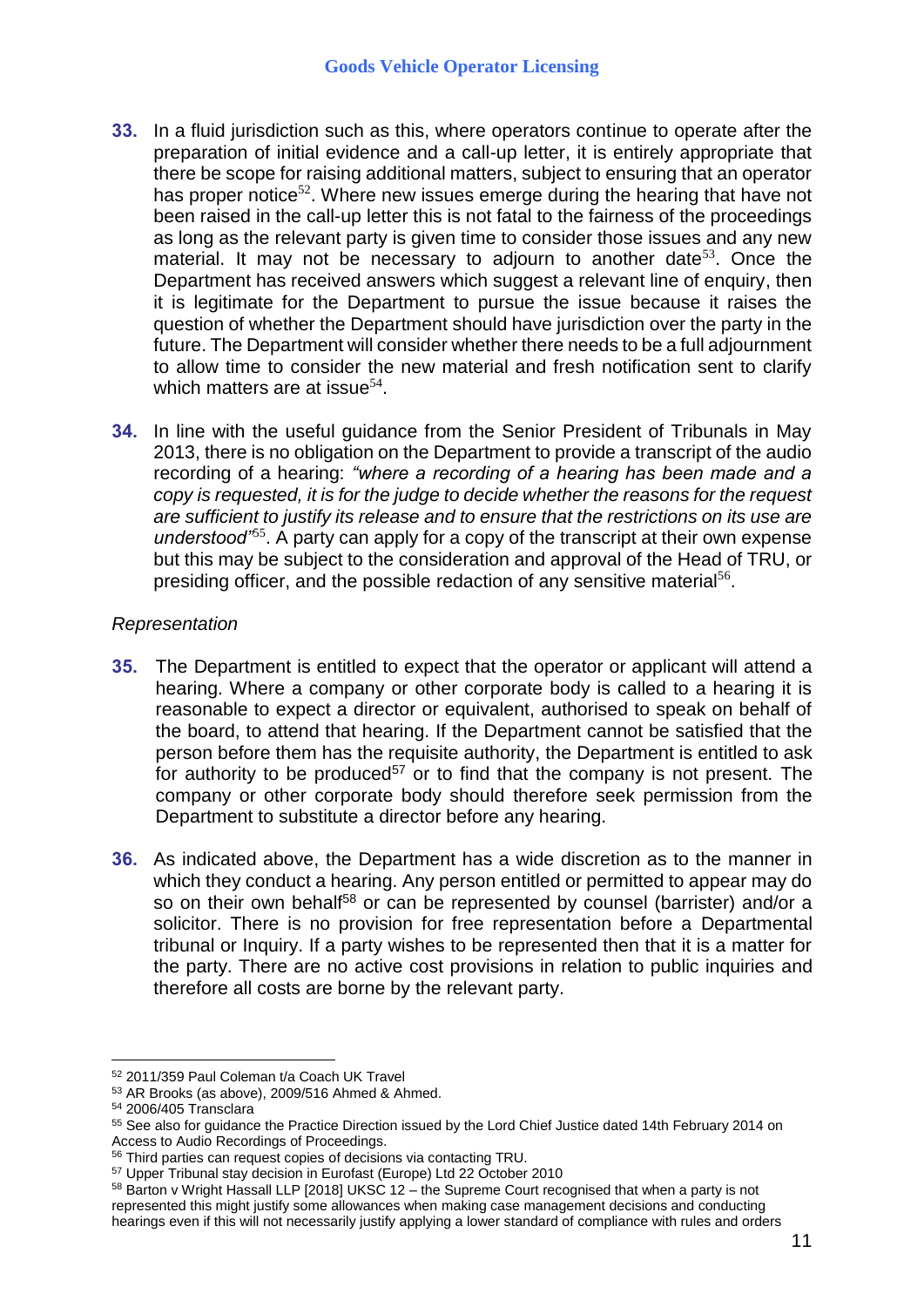- **37.** Legally qualified representatives with rights of audience conferred upon them are authorised and regulated<sup>59</sup> to carry out reserved legal activities. Advocates are reminded of their professional duties not only to their client but also to the tribunal. It is particularly important for representatives to be alive to any potential conflict of interest. A legal representative of an employer is under a professional obligation to communicate any relevant information. If they were to attempt to also represent an employee there is a risk of a conflict of interest. If a conflict were to arise in that situation it would be difficult to envisage the representatives being able to continue to act for either party. It is the representative's responsibility to ensure they meet the outcomes of their regulating body's rules.
- **38.** Other potential representatives such as transport consultants have historically been allowed to appear before the Department. The approach of the courts has crystallised: litigants have a right to reasonable assistance however; the person assisting<sup>60</sup> has no right of audience unless granted by the court. This type of application is considered on a case by case basis $61$  but leave for a "McKenzie Friend" to address the court is only granted in exceptional circumstances $62$ . Whilst the Department has generally allowed unqualified advocates to appear before them, this is always at the discretion of the presiding officer. As with the courts, an unqualified representative must first seek permission to appear from the Department. The courts require McKenzie Friends to produce a curriculum vitae or other statement setting out relevant experience and confirmation that they have no interest in the case and understand the duty of confidentiality. In appropriate cases the Department may refuse to hear representatives other than from counsel or solicitors<sup>63</sup>. This distinction is based on the fact that unlike that of other representatives the conduct of counsel and solicitors is regulated in Northern Ireland by the Law Society of Northern Ireland, in England and Wales by the Bar Standards Board or the Solicitors Regulation Authority, and in Scotland by the Law Society of Scotland or the Faculty of Advocates, and therefore the submissions from counsel and solicitors carry more weight than those from other representatives $64$ . Transport consultants and representatives who are not counsel or solicitors are nevertheless expected to display a degree of competence and openness with the tribunal<sup>65</sup> and if they fail in that regard it is open to the Department to indicate that the person will not be acceptable to act as an advocate at public inquiry in the future<sup>66</sup>. The Upper Tribunal has warned against tying in the provision of a transport manager with a consultancy service<sup>67</sup>. Nor can they expect to be permitted to act as both an advocate and a witness in the same proceedings<sup>68</sup>. Union representatives often appear to assist transport managers; whilst they may have limited experience of this type of hearing they

<u>.</u>

 $64$  2005/385 K Grant, see also 2013/040 Southwaterstreet Ltd t/a S W Transport and Thomas McKinney

<sup>66</sup> 2006/252 Alex Hayden t/a Trans Consult

<sup>59</sup> Solicitors Regulation Authority, Bar Standards Board, Law Society of Scotland and Faculty of Advocates

<sup>&</sup>lt;sup>60</sup> Referred to as a McKenzie Friend following the case of McKenzie v McKenzie [1970] 3 All ER 1034

<sup>61</sup> Practice Guidance (McKenzie Friends: Civil and Family Courts) [2010] 1 WLR 1881

<sup>62</sup> R v Conaghan [2017] EWCA 618

<sup>&</sup>lt;sup>63</sup> The senior judiciary has identified the risks to litigants from unregulated and uninsured individuals of varying and generally unverifiable competence who seek to carry out the equivalent of reserved activities. Recommendations have been brought forward by the judicial working group chaired by Asplin J with the purpose of protecting parties from unregulated representatives. The proposals seek to clarify the courts' ability to refuse unqualified individuals to act as McKenzie friends. The proposals are similar to existing powers of those acting on behalf of the Department to consider a right of audience on a case by case basis and specifically refer to poor quality assistance and allow a bar to the individual from acting in this capacity in future

<sup>65</sup> 2006/252 A Hayden trading as Trans Consult, 2014/063 Pilkington Asbestos Services Ltd & Others

<sup>67 2012/013</sup> Russet Red Ltd (as above), see also 2014/046 Marshland Logistics Ltd & McGuiness on the quality of audits

<sup>68</sup> 2010/001 Denise & Peter Walsh trading as Walsh Skip Hire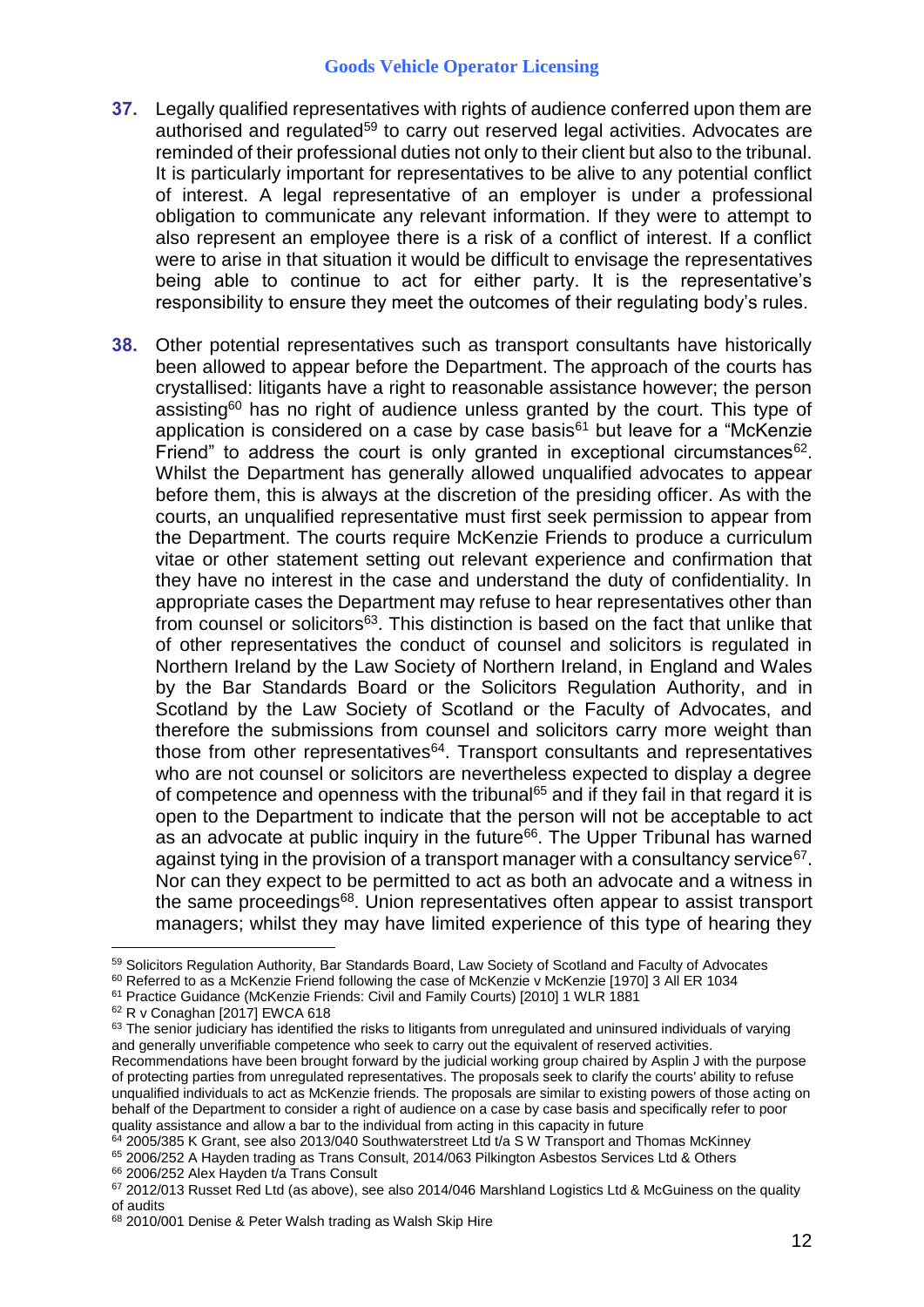are expected to demonstrate the same level of openness. In every case a representative is expected to clearly identify whether they are legally qualified and to correct any possible misapprehension<sup>69</sup>.

- **39.** Paragraph 3(5) of Schedule 3 of the Goods Vehicles (Licensing of Operators) Regulations (Northern Ireland) 2012 gives the Department discretion to allow any person to appear at a hearing and if they do so, that person may be permitted to be represented by counsel (a barrister) or solicitor, including DVA. That representative may participate and make submissions to the degree permitted by the presiding officer and that kind of assistance should generally be encouraged<sup>70</sup>. More recent case law suggests that DVA may take an active role but this does not preclude the Department from acting as 'devil's advocate' and, even where DVA is represented, the inquiry remains an inquiry, with a duty on the Department to inquire<sup>71</sup>. The extent to which assistance is required is a matter for the presiding officer in the individual case<sup> $72$ </sup>, not another party. The Department may adopt a practice in some cases where the advocate representing DVA suggests areas or topics, which might be put to an operator's witness. There is a risk that this might become too artificial and in some cases, the Department may allow direct cross-examination, similar to other inquisitorial processes<sup>73</sup>. It is for the Department to decide what is most appropriate, in the interests of justice.
- **40.** In the case of any representative, where they cease to act for an operator, applicant and/or transport manager during the course of proceedings, they should notify the Department immediately. Failure to do so may result in unnecessary adjournments where a party has not been informed of a hearing or relevant evidence. A failure to inform the Department is not only discourteous but may result in legal representatives being reported to their professional body or a direction that the particular transport consultant may no longer act in cases. Similarly where representatives no longer act, they are expected to pass any papers served on behalf of the Department to their former client as soon as is reasonably practicable.
- **41.** The Upper Tribunal has indicated its view about the late service of documents by parties to proceedings: bundles must be "*served sufficiently far in advance of a public inquiry to enable them to be considered and assessed"*<sup>74</sup> . The Upper Tribunal is clear that simply leaving a bundle of documents to the Department is not acceptable; they should be scheduled or indexed. The Upper Tribunal went as far as to describe it as the *"advocate's duty to introduce them properly and any which may contradict what a witness is saying must be put to the witness".* The service of documents is a matter of professional conduct. The call-up letter normally requests documents to be served in advance of the hearing date and, having given notice, if documents are not produced, the Department may proceed to make a direction<sup>75</sup>.

<sup>69</sup> There are various criminal offences covering impersonation of a solicitor, attempts to carry out a reserved legal activity when not entitled and wilfully pretending to be a person with a right of audience.

<sup>70</sup> 2001/049 Norbert Dentressangle

<sup>71</sup> Asset 2 Asset Ltd (as above)

<sup>72</sup> 2001/068 Dukes Transport

<sup>&</sup>lt;sup>73</sup> Interested persons may cross examine witnesses during an inquest.

<sup>74</sup> Nolan & Others (as above) paragraphs 101-102

<sup>75</sup> 2012/005 AND Haulage Ltd, The Upper Tribunal, whilst urging caution, did not criticise a decision to suspend a licence pending receipt of financial evidence where an operator might be dragging his or her feet or there are real concerns as to road safety. Section 54(5) of the Public Passenger Vehicles Act 1981 as prescribed in the Public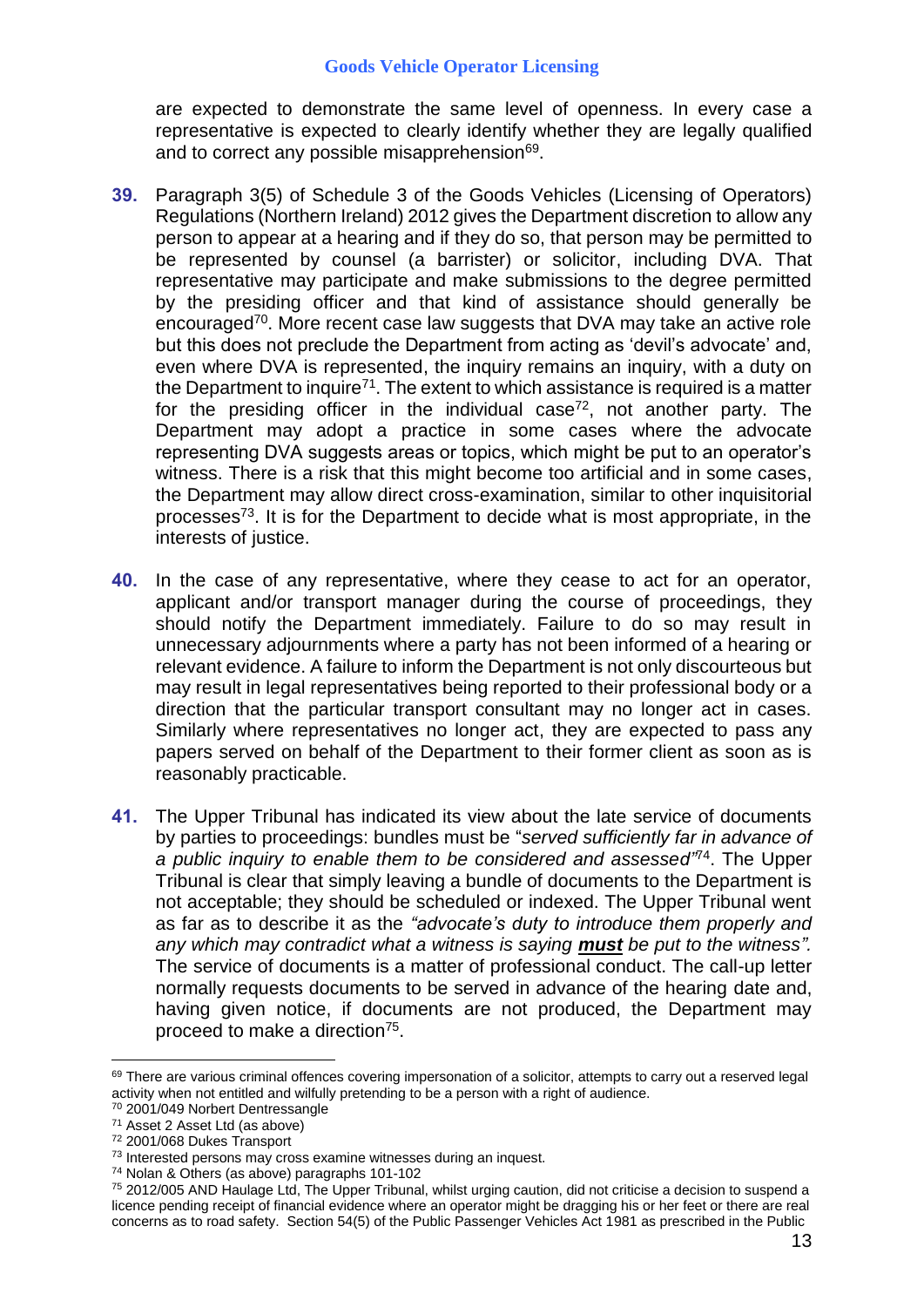- **42.** In deciding on an application for an adjournment based on an advocate's unavailability the practice of the courts is that "counsel's convenience" will rarely be the sole basis for granting an adjournment. The above public interest must be balanced against a party's right to representation by an advocate of choice. The interests of justice may be equally served by the instruction of one of the number of alternative advocates who can appear at a public inquiry.
- **43.** The majority of hearings before the Department will be inquisitorial in nature with parties present in order to assist the Department in reaching a determination<sup>76</sup>. Impounding hearings, however, are adversarial and therefore both parties are likely to be represented.

## *Location of inquiries*

**44.** Paragraph 1(2) of Schedule 3 of the Goods Vehicles (Licensing of Operators) Regulations (Northern Ireland) 2012 allows the Department to vary the location of a hearing at its discretion. Whilst there may be a public interest argument for local justice there are few other formal considerations beyond the attendance of witnesses<sup>77</sup>. In environmental cases it will usually be necessary for the Department to conduct a site visit of the actual premises in question, which may also influence the choice of location<sup>78</sup>.

## *Attendance of witnesses and hearsay*

**45.** As suggested above the Department has a wide discretion as to the witnesses and evidence which they may call. The Upper Tribunal has consistently stressed the advantage in seeing and hearing from witnesses<sup>79</sup> but subject to the above guidance on disclosure, the Department is entitled to take hearsay evidence into account<sup>80</sup>. The Upper Tribunal recognises that the steps, which the Department can expect a party to take, must be proportionate to the importance of the point at issue. Ideally, the person should be called to give evidence, or, at the very least should have made a statement, exhibiting for instance any file note that they made at the time<sup>81</sup>. As with other courts and tribunals where physical attendance is increasingly avoided, the Departmental presiding officer will need to exercise their professional judgement and skills. In preparing a case for hearing, staff may look at the response to any investigation to determine whether, for instance, a particular traffic examiner is in fact required. The Department will be aware of the pitfalls of hearsay evidence and in particular from unreported conversations<sup>82</sup>. Hearsay evidence can be difficult to assess as the Department cannot see and judge the demeanour of the person giving the primary account. It may also be difficult to clarify matters or to seek further information. The

<u>.</u>

Service Vehicles (Traffic Commissioners: Publication and Inquiries) Regulations 1986 allows traffic commissioners to make a costs order, on notice of up to £125 in respect of a party who is found to have been frivolous, vexatious, improper or unreasonable in their conduct at an inquiry.

<sup>&</sup>lt;sup>76</sup> See Practice Guidance and Instructions on Principles of Decision Making

<sup>77</sup> 2004/364 Pallas Transport Ltd

<sup>78</sup> 2001/056 Paul Williams t/a Garden Materials Landscaping

<sup>79</sup> NT/2017/042 Mark Lyons v Driver & Vehicle Agency and Department for Infrastructure, VST Building & Maintenance Ltd (As above)

<sup>80 2014/073</sup> Skyway Travel (UK) Ltd, Fazal Karim Ali, Farmida Akhtar, 2017/038 Liliana Manole

<sup>81</sup> 2012/037 F & M Refrigerated Transport Ltd

<sup>82 2017/016</sup> Damien Toner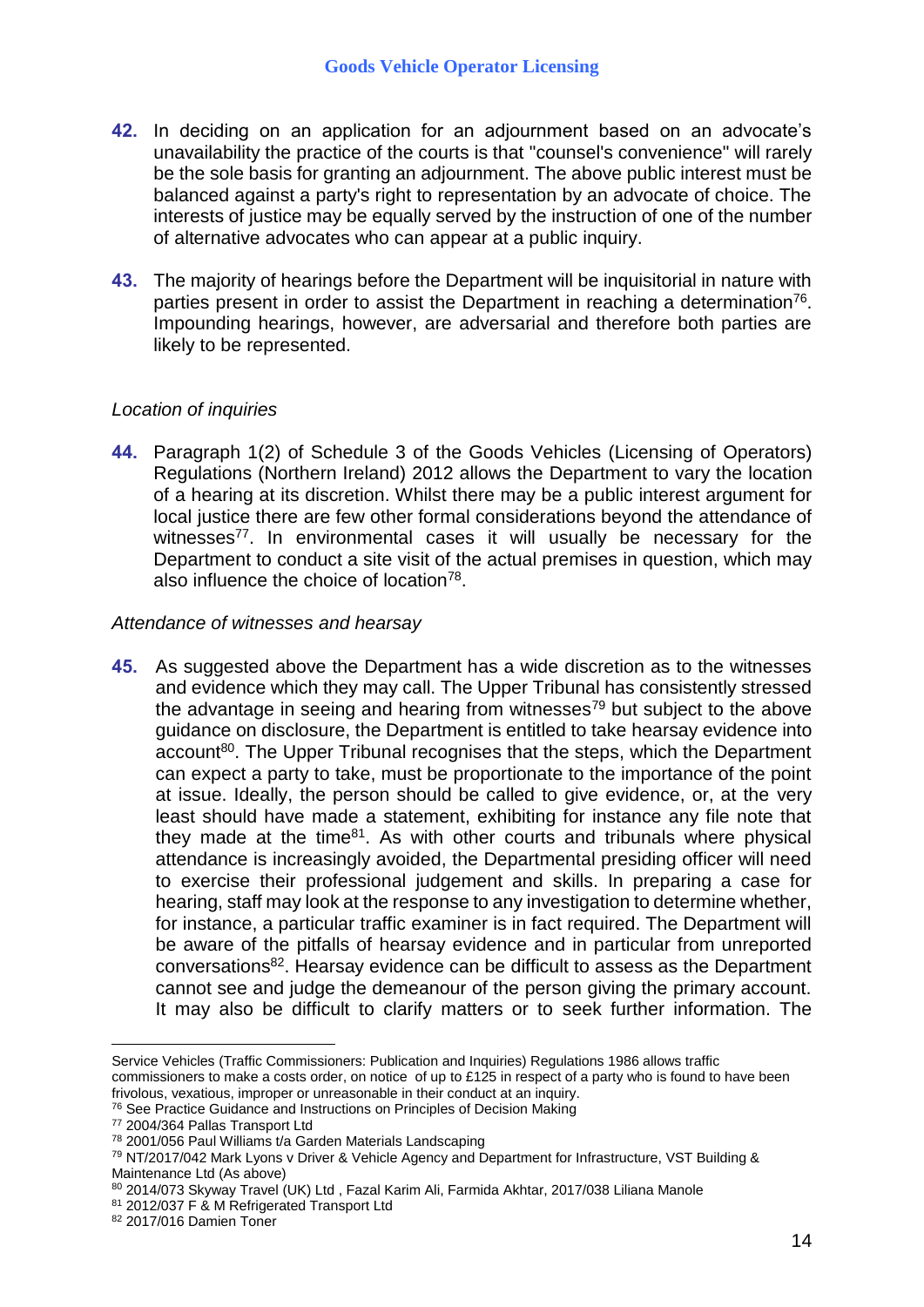nonattendance of a witness may reduce the weight, which can be attached to the evidence but does not render it inadmissible. Where hearsay evidence is offered there should be 'sensible steps' to ensure that it presents a full, fair and reliable picture. Where a witness is called, the parties should be permitted to put relevant questions to that witness<sup>83</sup>.

**46.** If a serious point of conflict arises, it is incumbent on the party to raise it so that the Department can then decide whether to adjourn to enable the witness to attend<sup>84</sup>. The party must be able to show real prejudice if the witness does not attend and it may be that the Department chooses to proceed on the basis of edited evidence which is largely or wholly accepted<sup>85</sup>. The Department should be alive to the significance of evidence and may proactively decide to adjourn a case to secure the attendance of a witness (such as a DVA Examiner), even where that evidence is agreed, where the interests of justice require it<sup>86</sup>. Where additional material comes to light after the hearing, it is likely that the presiding Departmental official will either reconvene the hearing or give the opportunity to comment in writing before reaching a decision<sup>87</sup>.

## *Hearings 'in private' or 'closed sessions'*

**47.** Paragraph 2(2) of Schedule 3 of the Goods Vehicles (Licensing of Operators) Regulations (Northern Ireland) 2012 and the general discretions referred to above give the Department power to exclude certain persons from proceedings. Hearings or parts of hearings where the public and others are excluded used to be referred to as 'in camera'. In general there has been a move away from using Latin terms and instead they are referred to as 'in private' or "closed session". Any hearing will usually be open to the public unless the case involves evidence where the Department is of the opinion that the interests of justice demand that all or part of the proceedings should be heard in private such as financial and/or commercially sensitive information. In addition, legislation requires the Department to process personal data (within the meaning of the General Data Protection Regulation (EU) 2016/679). The processing<sup>88</sup> of personal data<sup>89</sup> should be only what is required for the lawful exercise of the Department's functions.

# *Stay of decisions*

**48.** The Department has discretion to direct that certain decisions, usually relating to suspension or revocation of an operator's licence, shall not take effect until an appeal is lodged and dealt with by the Upper Tribunal (previously the Transport Tribunal)<sup>90</sup>. The relevant provisions are to be found at section  $26(2)$  of the Goods Vehicles (Licensing of Operators) Act (Northern Ireland) 2010.

<u>.</u>

<sup>83 2014/043</sup> Lee Mayfield t/a LDF Recycling

<sup>84</sup> 2001/053 M Williams

<sup>85</sup> 2003/147 W C Hockin

<sup>86</sup> Skip It (Kent) Ltd and others (as above)

<sup>87 2013/022</sup> David James Root t/a Orange Coach Travel, see also Southwaterstreet Ltd (As above), which makes clear the obligations on the party to draw relevant matters to the attention of the presiding commissioner.

<sup>88 &</sup>quot;Processing" is defined as including "obtaining, recording or holding", "organising, adapting or altering", "retrieving, consulting or using", "disclosing, disseminating or making available", and "aligning, combining, blocking, erasing or destroying" data.

<sup>89 &</sup>quot;Personal data" is defined under the DPA as "data which relate to a living individual who can be identified ... from those data, or … from those data and other information which is in the possession of, or is likely to come into possession of, the data controller".

<sup>90</sup> See Practice Guidance and Instructions on Appeals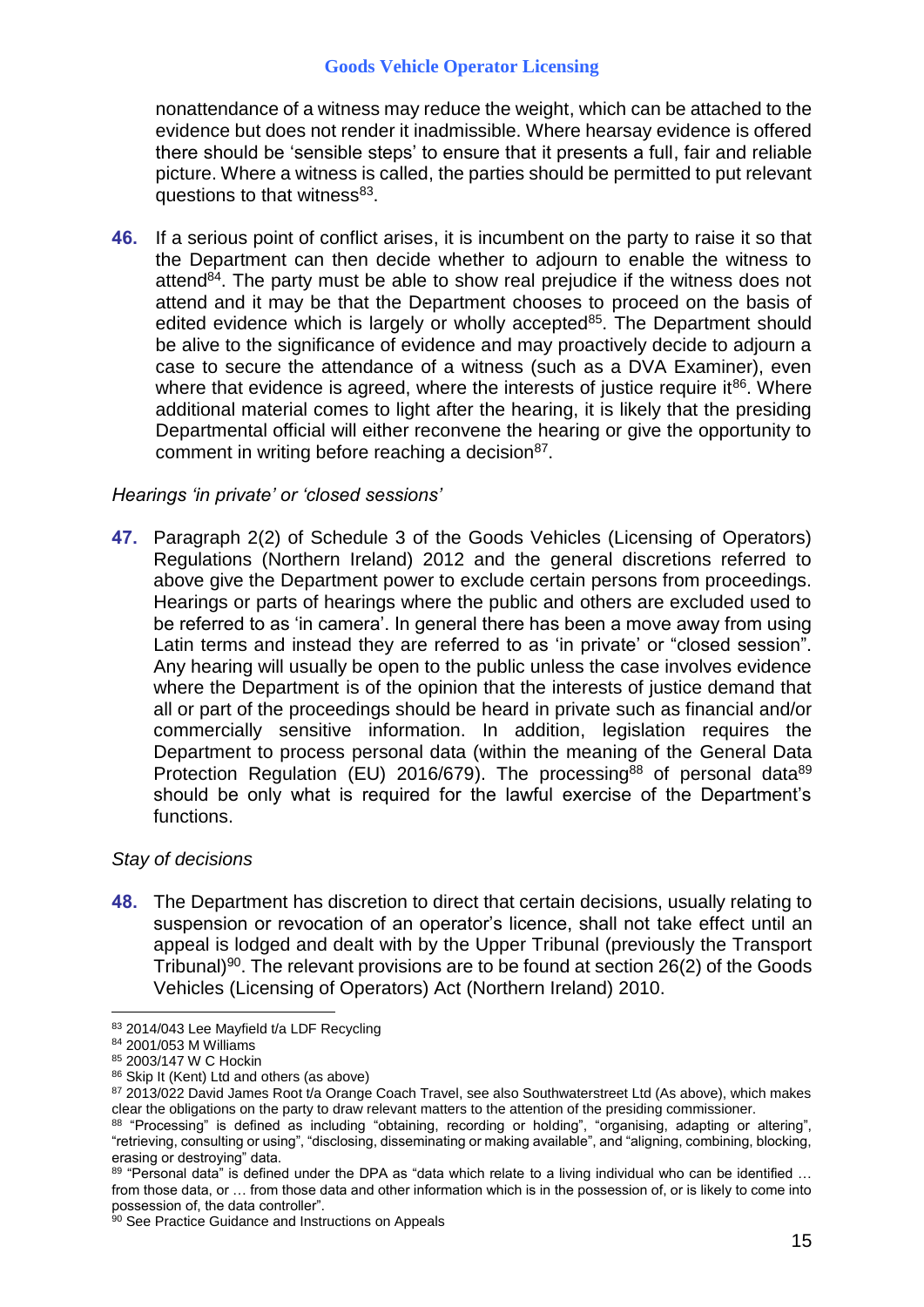- **49.** The Upper Tribunal has indicated that any application for a stay. which is supported by new material that was not before the Department at the time of a public inquiry, should only be considered if it could not have been obtained, with reasonable diligence, for use at the public inquiry<sup>91</sup>. The previous approach risked the impression of an unfettered right of appeal but where an appeal is without merit and therefore bound to fail, the Upper Tribunal has upheld a decision to refuse a stay on the basis that allowing an operator to continue to operate pending the hearing would mislead other operators into thinking that responding to reasonable requests and providing evidence of finance is not considered to be particularly important<sup>92</sup>. The Upper Tribunal has gone on to say that: *the prospects of a successful appeal are an important factor in considering whether or not to grant a stay*. The reason is that if the prospects of success appear to be good the refusal of a stay may mean that the appellant is put out of business before the merits of the appeal can be tested. On the other hand, if the prospects of success are poor the grant of a stay may simply enable an operator to postpone the inevitable, in circumstances where public safety and/or fair competition are put at risk $93$ . If it is clear that no grounds have been advanced which might lead to the conclusion that the Department was plainly wrong, then the conclusion will be that the appeal is likely to fail. In those circumstances other factors, especially safety and fair competition, are likely to carry greater weight<sup>94</sup>.
- **50.** Where the Department's decision is due to come into effect very shortly after a stay has been refused, it will be appropriate for the Department to consider whether to defer the coming into effect of its decision. The party will need to decide whether they wish to appeal. In relevant cases, even where a stay is refused, deferred application of a decision may enable a further application to be lodged with the Upper Tribunal. A judge of the Upper Tribunal has 14 days in which to make a decision (section 26(4) of the Goods Vehicles (Licensing of Operators) Act (Northern Ireland) 2010. Rule 20(A) of the Tribunal Procedure (Upper Tribunal) Rules 2008 as amended, states that a person has seven days to supply a copy of a decision relating to a stay to the Upper Tribunal. In practice the timescale may be much shorter.

## *Active case management*

**51.** The Upper Tribunal has made clear that the public inquiry process cannot function where a party fails to adhere to the process and timescales as determined by the person calling the public inquiry, but substitutes their own timeframe for the submission of evidence and the determination of matters. It stated "*In this day and age, and especially in the essentially inquisitorial framework of the public inquiry system, there is in our view a clear duty on operators to help the Traffic Commissioner deal with cases fairly and justly – and to avoid delay, so far as compatible with the proper consideration of the material issues. The modern trend is to expect parties to tribunal proceedings (and, by analogy, operators) to co-operate generally. This will be especially important, and in the interests of the compliant operator, if it emerges that their operation is under scrutiny by VOSA or the traffic commissioner. A wise operator will take whatever* 

<sup>1</sup> <sup>91</sup> 2002/040 Thames Materials

<sup>92</sup> Upper Tribunal stay decision in Tubular Solutions UK Ltd, see also John Heath t/a John Heath Transport

<sup>93</sup> Upper Tribunal stay decision in Truckit 24/7 Ltd

<sup>94</sup> Upper Tribunal stay decisions in Wendy Dina Kerr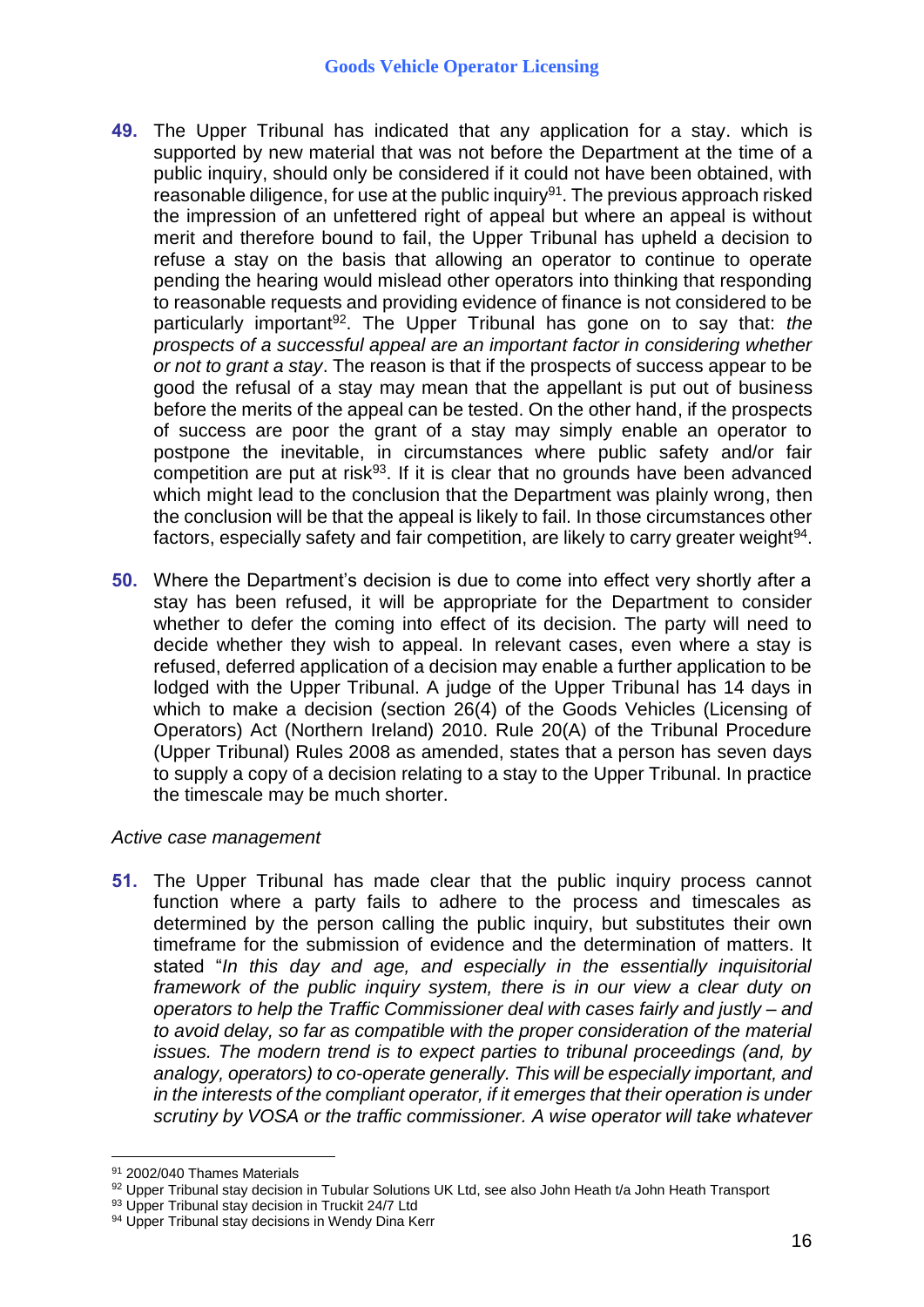*steps are required to ensure that he takes advantage of every opportunity to submit relevant and helpful evidence before, and not after, matters come to a head, and well before a traffic commissioner sits down to make his or her final decisions"<sup>95</sup>* .

- **52.** The Department is aware that in practice, most public inquiry hearings will be dealt with expeditiously and efficiently and that invariably they will not be listed for longer than half a day and that this time frame will be sufficient. Indeed in GB, traffic commissioners are accustomed to dealing with cases to conclusion (including delivery of the decision) within that time scale and this is generally regarded as best and normal practice. The Department will not be "overly legalistic," but is keen to adopt an approach at public inquiry that will have the effect of achieving operator licence compliance. This will often involve a clear engagement with the operator at both the evidence stage and the decision stage.
- **53.** However, there will always be cases where it is clear that a particular public inquiry will be complex and time consuming and the Head of TRU will have to become involved in "case management" at an early stage. In these cases the Head of the TRU will use as useful guidance the principles of case management available from the 'overriding objectives' referred to in the Procedure Rules in both the civil and criminal jurisdictions. In these cases they will seek to actively manage the case whilst ensuring that cases are dealt with justly and expeditiously, so far as is practicable by:
	- (a) ensuring that all evidence is served by the case work officer of the representative of the Department in a timely manner
	- (b) ensuring that any written evidence and representations from the operator and/or its representative is provided to the representative of the Department sufficiently in advance of the hearing so that it can be read and considered by them in advance
	- (c) ensuring that operators provide the documents requested by the Department in advance of the public inquiry where requested to do so
	- (d) identifying the issues for determination by the Department at an early stage
	- (e) ensuring value for money in the use of time and resources (including considering the need to call witnesses whose evidence may be agreed)
	- (f) dealing with the case in ways which are proportionate to:
		- (i) the size and type of licence/s involved
		- (ii) the nature and scale of the breaches
		- (iii) the complexity of the issues
		- (iv) the likely orders and directions to be made
		- (v) the likely effect upon the operator of the proposed orders and directions; and

(g) ensuring that the public inquiry is listed expeditiously and that an appropriate time estimate is allocated.

**54.** Where the Department requires more information the correct approach is to make that request and to wait and see what is produced. When setting time limits within which specified steps must be taken it is best to express the requirements as a date by which the steps must be taken rather than as a period of time with

<u>.</u>

<sup>95 2010/043</sup> Stephen Mcvinnie t/a Knight Rider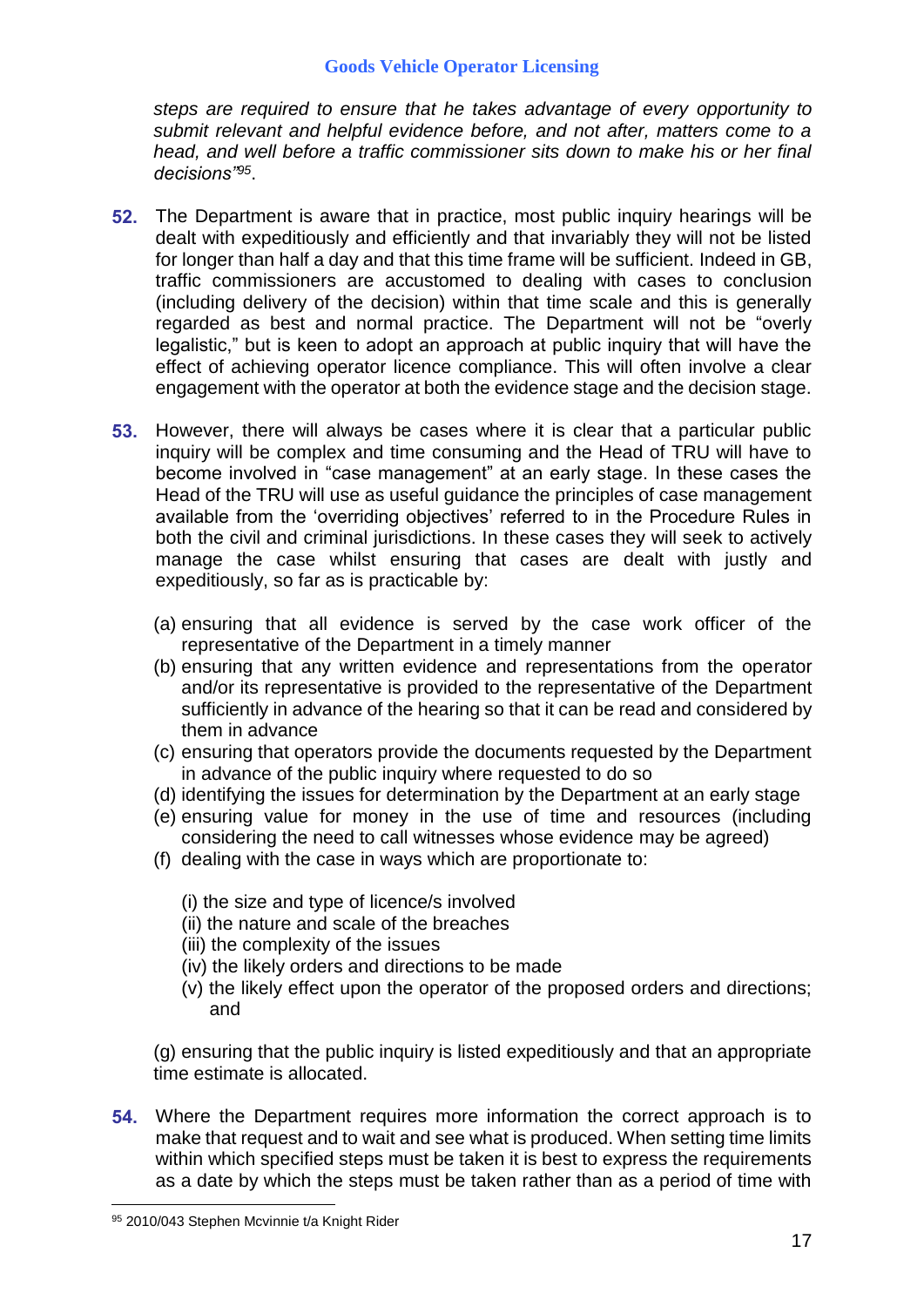a potentially uncertain start/end date<sup>96</sup>. The Department will be aware of what is required in order to ensure a fair hearing and the requirements for disclosure. Where that additional information is not forthcoming it may be appropriate for the Head of TRU to instigate their own enquiries provided that, should there be any doubt as to the contents, the operator or other party is given the opportunity to consider that content and to comment upon it $97$ .

- **55.** In managing a case it may be useful for the Department to make case management directions for the parties to follow so that the case is in state to be heard and that parties are not disadvantaged. Examples of case management directions might include:
	- for a party to indicate whether a DVA witness is required to attend by indicating what is at issue
	- in impounding cases to serve documentary evidence of ownership
	- to confirm that evidence is in a form which can be relied upon at a hearing
	- to supply a time estimate and/or an indication of the names and number of witnesses to be called by that party
	- to supply dates to avoid for listing
	- to serve specified documents Including skeleton arguments on a point of law<sup>98</sup>

The above is not an exhaustive list. The Upper Tribunal has criticised representatives for not supplying material in a timely manner. Parties are frequently requested to disclose documentary evidence such as original bank statements or maintenance records in advance of the hearing date. Compliance with directions allows for proper preparation, a more efficient use of tribunal time and therefore the interests of justice.

**56.** As indicated above, there are no formal rules of procedure which govern proceedings before a presiding official; consequently there are no specific powers related to failures to comply with directions. An unfortunate practice has developed whereby parties and/or their representatives ignore the given timetable for compliance. A failure to comply with the timetable given may result in the Department being unable to hear the case that day and, for instance, an application being put back into the list for another day. However, it should not be used as a device to avoid an adverse finding. The Upper Tribunal declined to criticise a traffic commissioner for suspending a licence pending receipt of appropriate financial evidence<sup>99</sup>. The Upper Tribunal observed that this type of order might be a *"powerful spur to rapid action on the part of an operator who may, up to that point, have appeared to be dragging his or her feet. We can also see how it can provide a measure of protection to the public in cases where it appears, on paper, that there are real concerns as to road safety"*. However, the Upper Tribunal urged caution and that the power should be used sparingly and on occasions in which it is essential in order to achieve a just result. The presiding official should ask: (i) is it necessary to compel the party to do something? (ii) is the threat to road safety so serious that suspension pending action on the part of

<sup>96 2013/076</sup> City Sprinter Ltd

<sup>97 2012/034</sup> Martin Joseph Formby t/a G&G Transport

<sup>98</sup> As per Tchenguiz v SFO [2014] EWCA Civ 1333, the purpose of a skeleton argument is to assist the traffic commissioner be setting out as concisely as practicable the arguments upon which a party intends to rely. The skeleton should be concise; it should both define and confine the areas of controversy and not include extensive quotations from documents or authorities

<sup>99 2012/005</sup> AND Haulage Ltd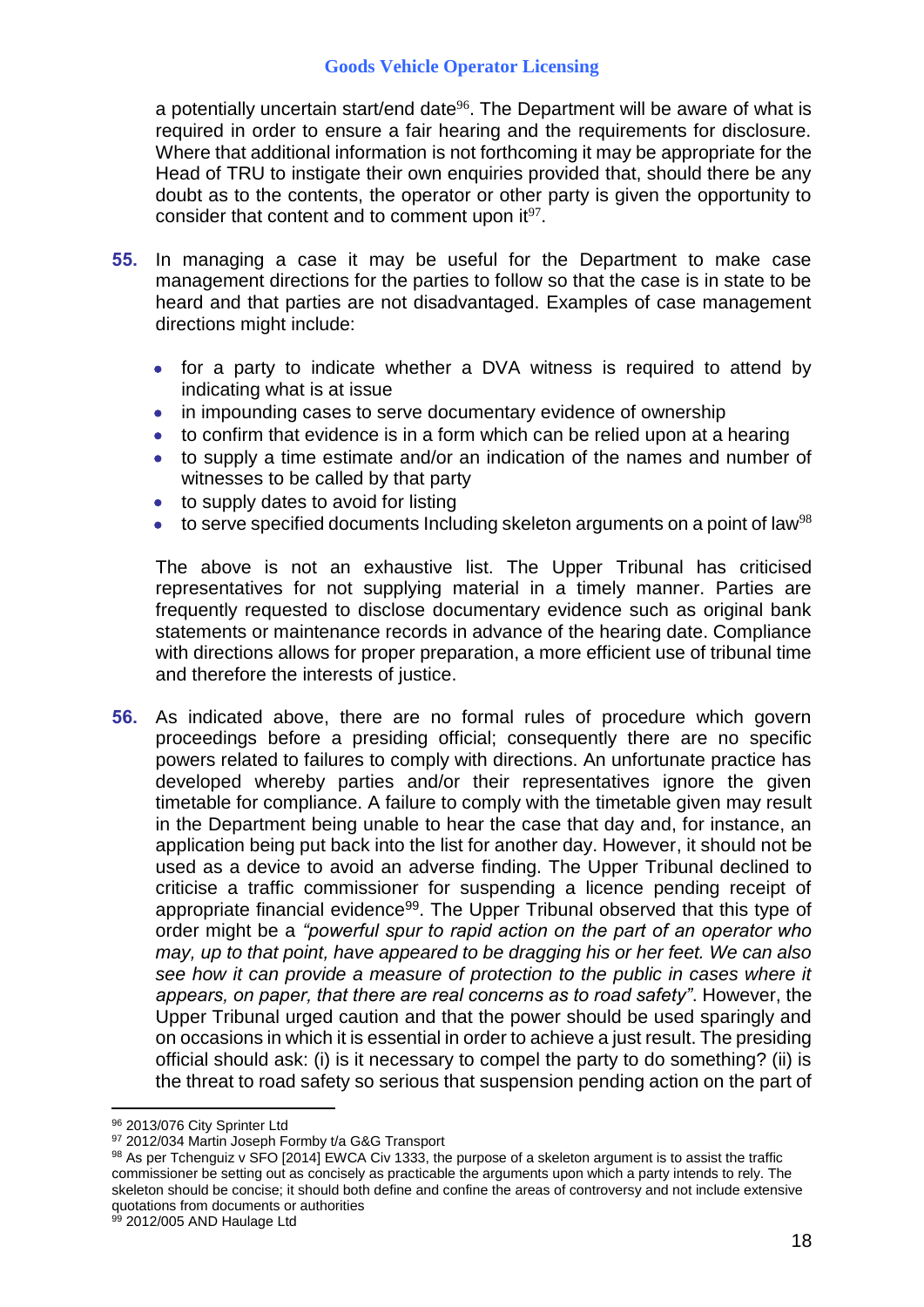the party is essential? (iii) is suspension to prompt the party to do something proportionate to the situation? Alternatively, it may be appropriate to proceed to hear the case and to draw adverse inferences from the failure to comply with directions.

- **57.** In certain circumstances during the course of a public inquiry it may be appropriate for the Department to indicate that it is no longer necessary to consider a particular issue raised in the call-up letter, for instance the recent availability of financial evidence or the recent employment of a transport manager may incline the Department to indicate there is no need to be addressed on the matter. Whilst this type of indication has frequently been found to be useful in tribunals across the jurisdictions, the Department is best advised to exercise caution. Often the nature of a case can change as the various witnesses give evidence during the course of the inquiry and if the Department has given such an indication too early, it can then be difficult to explain to the operator that the matter is once again under consideration. That said, the Upper Tribunal has indicated that whilst maintaining a fair and objective approach it is *"far better that a traffic commissioner be open about their concerns and suspicions, rather than for the first suggestion of something contentious to appear in a written decision sometime later. Nor does the Department have to meekly accept everything that they are told without probing and testing, and it is often necessary for the Department to put the contrary point of view (sometimes more than once) and to highlight the evidence that undermines the assertion being put forward. This allows a witness to have a chance of responding"*<sup>100</sup> .
- **58.** The higher courts are clear that the more serious the allegation the more cogent the evidence should be in order to base a finding. The same can be said for the structure of a hearing. The Department should seek to minimise any potential for confusion or doubt as to what action might still be under consideration but should be careful to avoid the perception that they have already reached a conclusion $^{101}$ . An early neutral evaluation may identify the possibility of revocation (without prejudging the conclusion of any proceedings) and therefore the need to ensure that proceedings are properly structured. There will therefore be occasions when the Department needs to be explicit that particular action is still very much in contemplation<sup>102</sup>.

<sup>100</sup> 2014/013 MM Telford Ltd & RMT Transport Ltd

<sup>101</sup> In 2003/350 Al Madina Transport Ltd the Transport Tribunal highlighted the difference between an indication that the traffic commissioner 'cannot exclude the possibility' and where the traffic commissioner is 'minded to revoke'.

<sup>102</sup> 2016/007 W Meikle t/a MBS Transport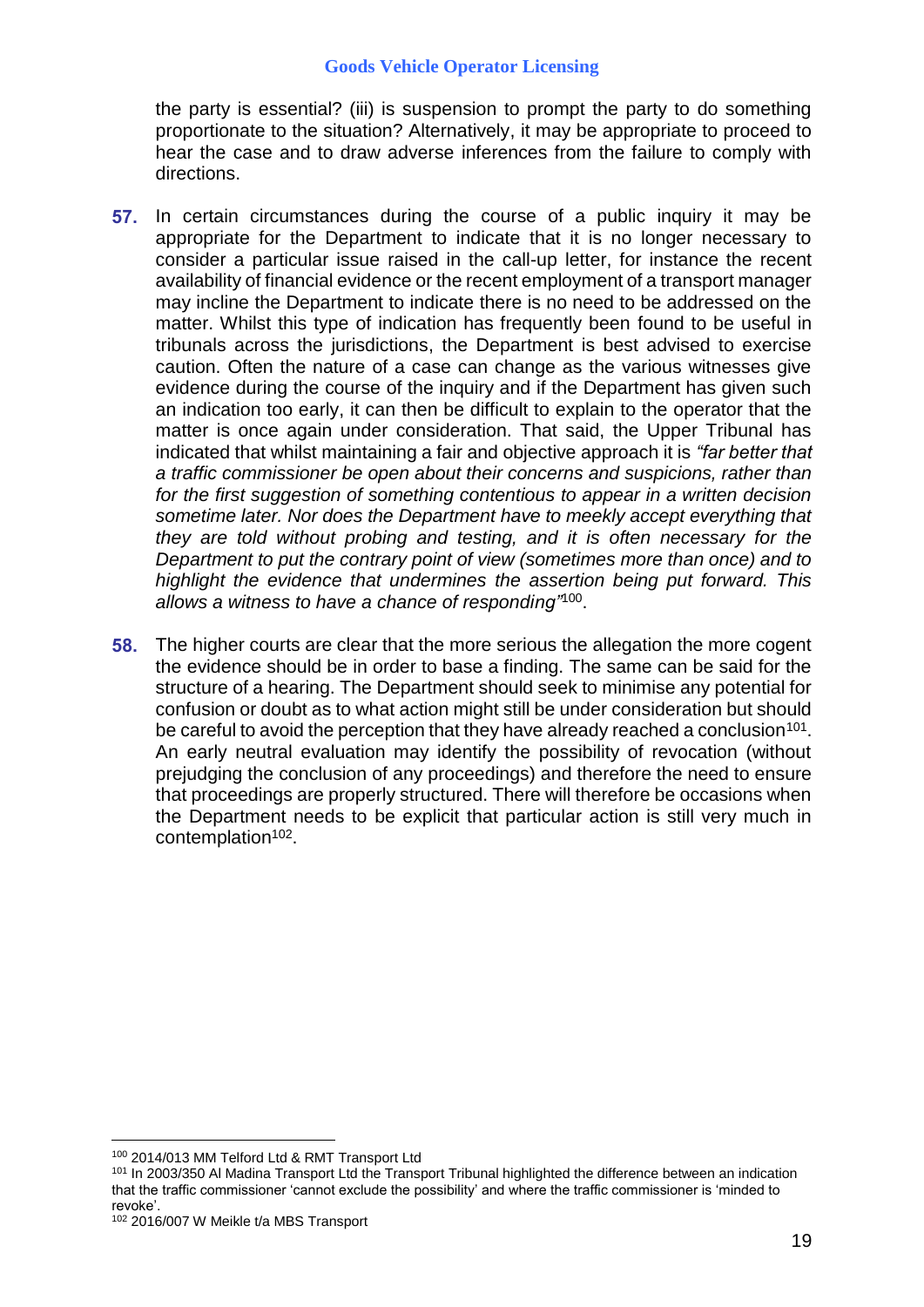# **INSTRUCTIONS**

### **Basis of Instructions**

**59.** The above Guidance relates to matters which may influence decisions in respect of listing, adjournments, disclosure and any other matter ancillary to the final disposal of a case but which might impact on the fairness of proceedings. These Instructions relate to the approach to be taken by staff acting on behalf of the Department and are intended to assist in ensuring the fairness of proceedings involving operator/applicant or transport manager (parties).

### **Interim licences/variations**

- **60.** Authority to operate on an interim basis is available to applicants for a goods vehicle operator's licence. There is no absolute right to operate under interim authority. The application form makes clear an interim licence/direction can only be granted where the application is complete and all supporting documents have been supplied.
- **61.** The exact wording of the legislation provides for discretion by the Department and the courts have been reluctant to intervene to restrict this. For instance the Department may allow an interim licence for fewer vehicles than the total authority sought. A commentary to an earlier GB Act indicates that the equivalent provision was to enable grants on a temporary or trial basis and that interim licences would not normally be granted until the period for representations on environmental grounds had expired. It goes on to refer to special reasons why the applicant needs a licence earlier than the statutory timetable or where there may be unavoidable delays in processing the application. The example given is where accounts are provided as evidence of financial standing or possibly more on point where objections and/or representations have been lodged and need to be considered.
- **62.** It therefore follows that any applicant for an interim licence needs to fully satisfy the Department that they meet the requirements and provide any supporting documentation to show the need to operate is urgent and unforeseen. The applicant will also need to demonstrate that the rights of statutory objectors etc., will not be undermined by the grant of interim authority.
- **63.** Interim licences may only be granted under delegated powers where all mandatory requirements such as repute, financial standing and professional competence are met. The criteria set out in Practice Guidance 7 - Delegation of Authority - at Annex 2, sections 2c) or d) are satisfied which includes, but not limited to, making sure all decisions are recorded with appropriate reasons.
- **64.** Where interim requests cannot be granted under current delegations the application must be referred to the Head of TRU who may require to be satisfied as to the reasons for allowing the applicant to enter the industry early or increase authority ahead of the full application process e.g. the award of a new contract or the need to increase vehicle/fleet size for commercial reasons and the like. Where interim authority has previously been refused any resubmission should, in the normal course, be made only where there has been a material difference in the application from the first submission.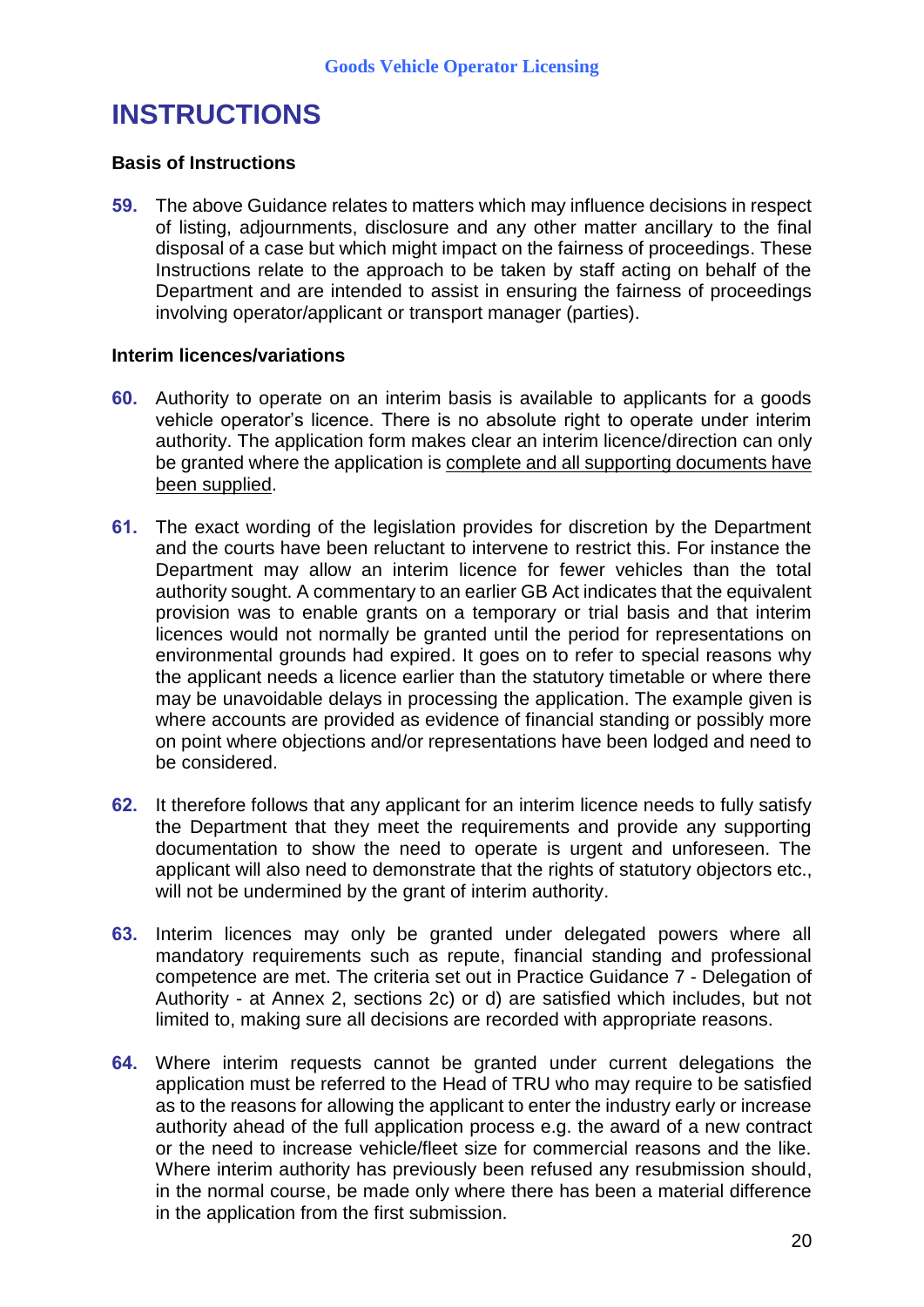**65.** It is a condition of the licence that the Department is informed of any relevant changes within 28 days. This includes any changes to the mandatory requirements for a standard licence as set out in Article 3 of Regulation (EC) 1071/2009; whilst those changes may not attract a fee it is important that the operator is given an opportunity to apply for a period of grace  $103$ . This may then require submission to the Head of TRU for a decision on the time to be allowed, within the maximums allowed under Article 13 of Regulation (EC) 1071/2009.

## **Late payment of fees**

- **66.** The provision to accept a late fee is contained within section 47(5) of the Goods Vehicles (Licensing of Operators) Act (Northern Ireland) 2010. This provision gives the Department discretion to determine that a licence does not terminate at the time when the fee is due by and not paid but continues in force if a fee is received or has been received after the due date; but only on a finding that there have been exceptional circumstances. Non-receipt of the fee request, forgetting to pay by the required date or overlooking the need to pay do not amount to exceptional circumstances, which would allow the Department to accept late payment<sup>104</sup>. There is no legal requirement for a reminder to be sent<sup>105</sup>. An applicant cannot ask for a late payment to be accepted on the basis that they have not received a reminder<sup>106</sup>. Similarly, where the late payment is due to mere oversight, more is required before exceptional circumstances may properly be found<sup>107</sup>. The obligation is on the operator to pay the fee on time.
- **67.** Any submission regarding an application to make a late payment should outline the circumstances that led to the late payment and attempt to address the above factors, as well as identifying any other fact which might persuade the Department to find that there are exceptional circumstances. Claims that the fee was posted need to be supported by corroborating evidence<sup>108</sup>. The Upper Tribunal has made clear that the responsibility for paying the continuation fee, by the prescribed time, falls on the operator. Operators are expected to devise a reliable means of identifying the prescribed time for payment and then ensuring that they remind themselves of the need to pay before that date. That might be by reference to a regular diary entry, via the self-service system administered by DVSA, from a fee request or by reference to the operator's licence discs, which display the expiry date. The consequence of non-payment by the prescribed time is the automatic termination of the licence. Non-receipt of the fee request, forgetting to pay or overlooking the need to pay do not amount to exceptional circumstances which justify disregarding that automatic termination. The date on the vehicle licence disc is a reliable reminder of the date by which the continuation fee must be paid. Consequently, there can be no general discretion or delegation to accept late payments received within so many days of the due date.

<sup>103</sup> See Practice Guidance and Instructions on Repute & Fitness, Practice Guidance and Instructions on Finance, Practice Guidance and Instructions on Operating Centres & Stable Establishments, and Practice Guidance and Instructions on Principles of Decision Making

<sup>104</sup> 2014/020 Seamus Joseph Patterson t/a Patterson Plant

<sup>105 2008/569</sup> David Collingwood t/a Construction & Services, 2009/492 Clemente Fanciulli t/a PB Haulage <sup>106</sup> 2013/017 Francis Edward Walter Cantle which corrects 2013/058 & 075 Patrick Ward t/a Allshires

Landscapes and Overbrook Recovery Services Ltd

<sup>107</sup> 2001/062 T S G Smith t/a Western International, 2010/018 Horsebox Mobile Repairs Ltd <sup>108</sup> 2013/069 Irene Clark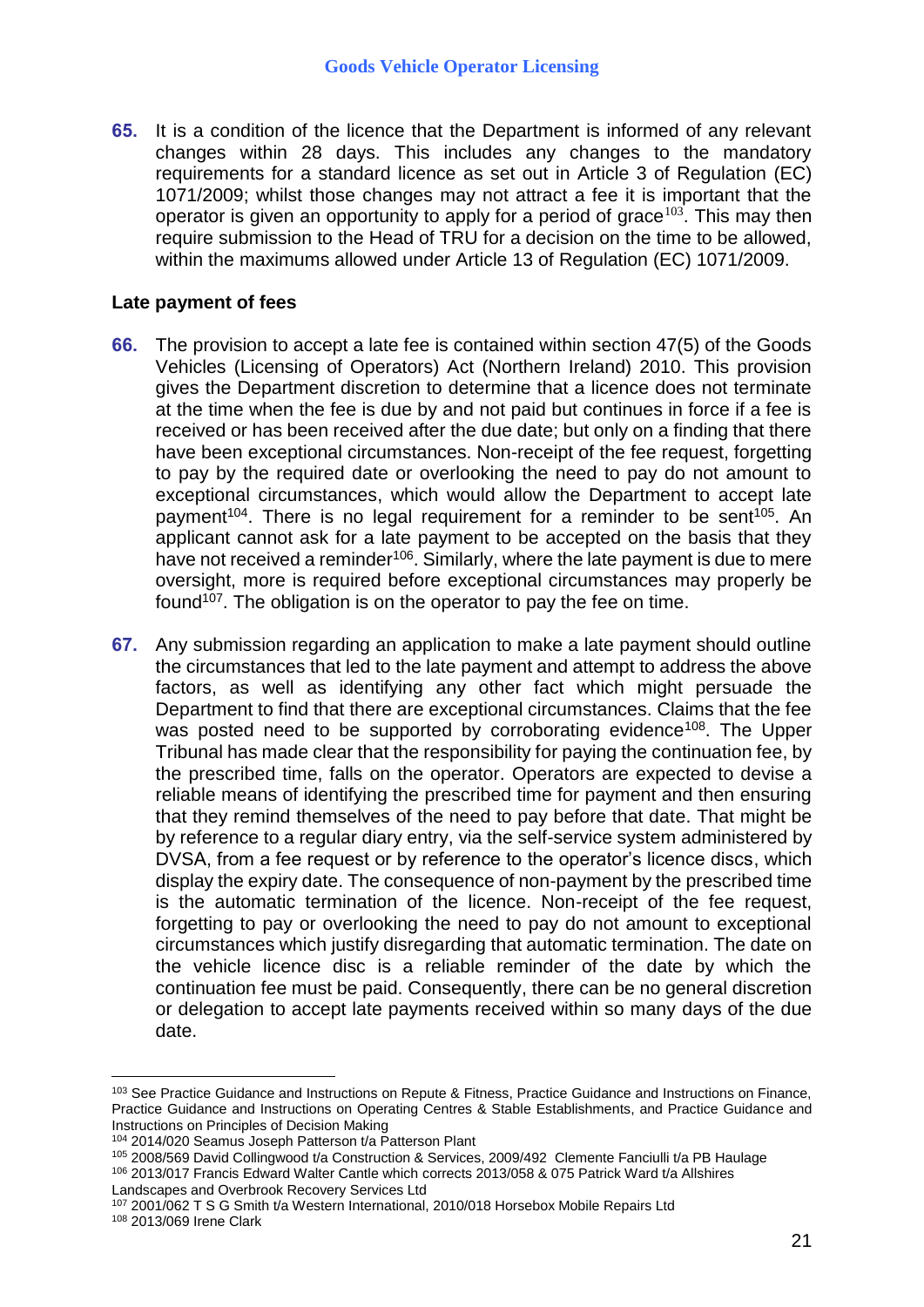**68.** Any submission regarding an application to make a late payment should outline the circumstances which led to the late payment and attempt to address the above factors as well as identifying any other fact which might persuade the Department to find that there are exceptional circumstances.

## **Submissions - Whether to call to a hearing**

- **69.** The decision on whether to call to a hearing falls within the discretion of the *Department*<sup>109</sup> . *The decision to call to a public inquiry falls to the Head of TRU not to others or CLO officials, and it is part of their function. The Head of TRU may have regard to recommendations from their staff or others…<sup>110</sup> .* In reaching that decision they are assisted by the case submissions prepared by TRU and NICLO staff. A submission should refer the Head of TRU to the operator's history and size of fleet.
- **70.** The Upper Tribunal has made clear on many occasions that each case must be considered on its own merits. Consistency of approach should not be mistaken for uniformity of decisions<sup>111</sup>. Inevitably, the concept of proportionality requires that interventions be graduated but each case will involve a collection of different and variable factors such that it is impossible to set anything more than starting points. Caseworkers should refer to appropriate Practice Guidance and Instructions including those on the Principles of Decision Making as to the potential outcome.

## **Submissions**

- **71.** As the case law makes clear there is no requirement on the Head of TRU to engage in discussions with applicants and/or operators before reaching a preliminary decision on whether to call to a hearing. Operators are usually provided with an opportunity to comment in response to the findings of a DVA investigation. It may, however, be appropriate to request further comments on the first occasion when operators are found to have incurred a small number of prohibitions; minor failings in their maintenance system; a small number of tachograph errors; vehicle excise duty offences; minor convictions and any other offences not proceeded with. In these cases a letter can be sent to the operator requesting an explanation within a given timetable as to the reasons for the shortcomings and the steps being taken to overcome them, and to seek further assurances. In the event of convictions the operator will be asked to confirm whether any further offences are outstanding. A satisfactory reply might result in a recommendation for an alternative disposal.
- **72.** Even the best organised operator may occasionally make a genuine mistake and, unless this is serious, action may not be required. It is expected, however, that an operator will learn from an incident and take prompt corrective action. A more serious view will be taken of repeated failings or a combination of apparent infringements.
- **73.** Where one or more warning letters have been issued in the past five years, it is anticipated that the Department will wish to consider calling the operator to a

<u>.</u>

<sup>109</sup> See Practice Guidance and Instructions on Delegations

<sup>110</sup> 2011/364 Heart of Wales Bus & Coach Co. Ltd & C Jones

<sup>111</sup> 2003/327 The Fox (A1) Ltd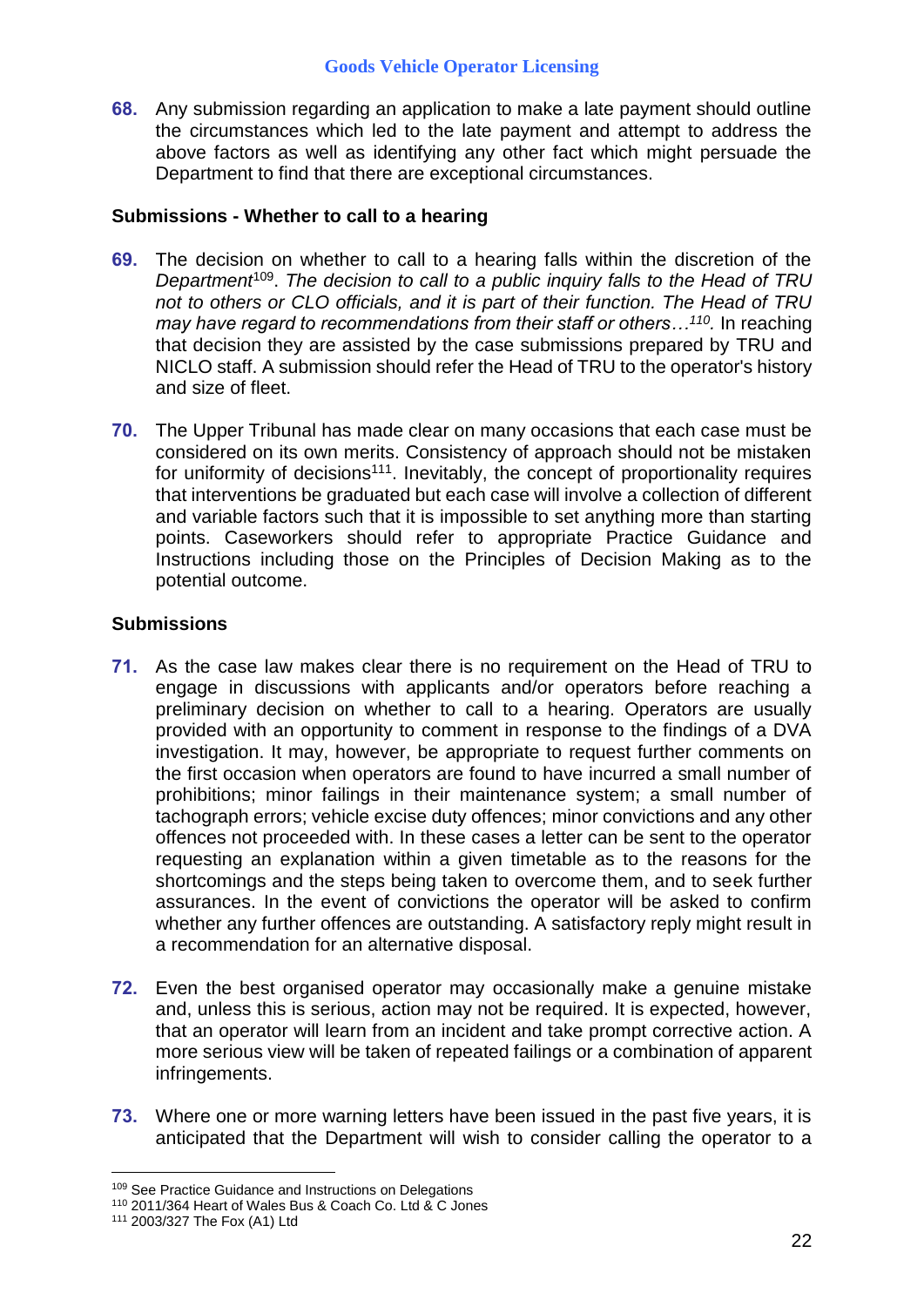public inquiry. It, however, might also consider a 'final' warning letter. In appropriate cases the Department may request DVA Enforcement Officers to carry out a routine check to ensure compliance.

- **74.** Members of staff should anticipate in preparing written submissions that the Department will wish to consider calling to a PI if:
	- the operator does not appear to heed the warning letter, and non-compliance continues
	- the initial report is so serious that a PI is immediately justified by an apparent risk to road safety, fair competition or where the operator appears to have set out to flout the law deliberately
- **75.** If the measures imposed at an earlier PI appear to have been effective and/or the relevant suspension or curtailment has expired, it will not normally be appropriate to call a further PI if the operator applies for the licence to be restored to the previous authorisation, or even further increased after an appropriate period, provided the Head of TRU is satisfied that standards have been restored and maintained. If appropriate, DVA will be asked to carry out checks to establish suitability. A case submission should be made to the Head of TRU to this effect.
- **76.** Allegations on matters of fact relating to potential exercise of powers under sections 23 and 24 of the Goods Vehicles (Licensing of Operators) Act (Northern Ireland) 2010 will need to be considered by the Head of TRU. Reference should be made to the relevant Practice Guidance and Instructions.

# **Periods of grace**

**77.** For standard licences Article 13 of Regulation (EC) 1071/2009 allows but does not require the competent authority to provide a period of time to rectify the situation. The operator must be notified and should be given a limited time (because of the implications for fair competition), for instance 14 days, to make written representations before the Head of TRU decides whether to allow time for rectification and for what period by way of a notice served under section 24(3A) of the Goods Vehicles (Licensing of Operators) Act (Northern Ireland) 2010. To quote the Upper Tribunal: *"In our view, when considering whether or not to grant a period of grace, traffic commissioners will need some tangible evidence, beyond mere hope and aspiration, that granting a period of grace will be worthwhile, and that there are reasonable prospects for a good outcome. Some sort of analysis along these lines will be necessary because, amongst other reasons, traffic commissioners have to decide how long to grant. Moreover, as with a stay, there is no point in granting a period of grace if the likely effect is just to put off the evil day when regulatory action will have to be taken<sup>112</sup> .* The maximum periods allowed under the legislation are as follows:

<sup>&</sup>lt;u>.</u> <sup>112</sup> 2014/008 Duncan McKee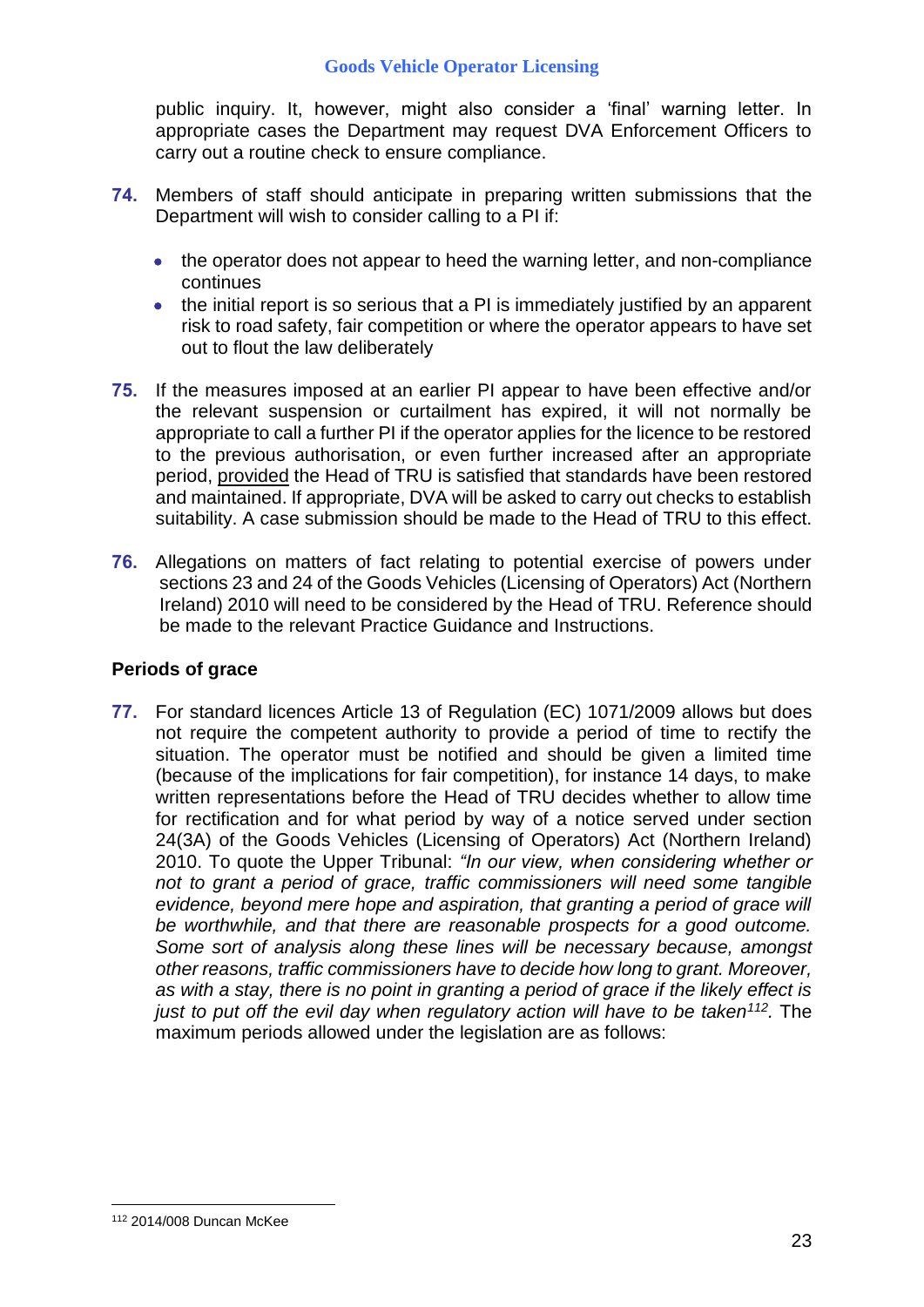| Shortcoming                                 |             | <b>Maximum Period of Grace</b>   |
|---------------------------------------------|-------------|----------------------------------|
| Transport                                   | Departure   | 6 months                         |
| Manager                                     |             |                                  |
|                                             | Death<br>or | $6 + 3$ months                   |
|                                             | physical    |                                  |
|                                             | incapacity  |                                  |
| Effective & Stable Establishment   6 months |             |                                  |
|                                             |             |                                  |
| <b>Financial Standing</b>                   |             | 6 months to demonstrate that the |
|                                             |             | requirement will be met on a     |
|                                             |             | permanent basis                  |

**78.** When a period of grace is granted to an operator, they are responsible for ensuring that they demonstrate the requirement is met prior to the expiry of any period of grace. An operator should therefore actively manage any dates and request an extension, when appropriate, whilst remembering that the grant and any extension is always at the discretion of the Department $^{113}$ . If a period of grace expires without the mandatory requirement being met then the Department is obliged to revoke the operator licence.

# **Proposals to Revoke**

**79.** As with initial indications given by the Department at public inquiry this type of correspondence, also referred to as 'minded to letters', is intended to put the operator on notice that information has come to the attention of the Department which, if left unanswered, would require it to take action against the licence. The letter sent on behalf of the Head of TRU affords that opportunity to make representations within 21 days. It is important for staff to always check the record to ensure that a letter has not already been sent by another part of the Department (NICLO/TRU) and that if it has, then there is reference made or the dates for response are properly explained, so as to avoid confusion on the part of the operator<sup>114</sup>.

# **Listing of cases**

- **80.** Once the Department has called a case to a hearing the case papers will be transferred to the staff for preparation and for the case to be listed. The Department seeks to list public inquiries within twelve weeks of the decision calling the inquiry. This is subject to available resources and includes consideration of the relevant staff's diary. The period may also be extended if the Department believes that it is in the interests of the case to do so to allow proper consideration.
- **81.** Case management decisions are important to ensuring the interests of justice. This includes the listing of cases. The Department has therefore identified the following principles to identify priority cases when listing:

<sup>113</sup> 2018/011 Skyrider Ltd

<sup>114</sup> 2012/045 Goods 2 Go Ltd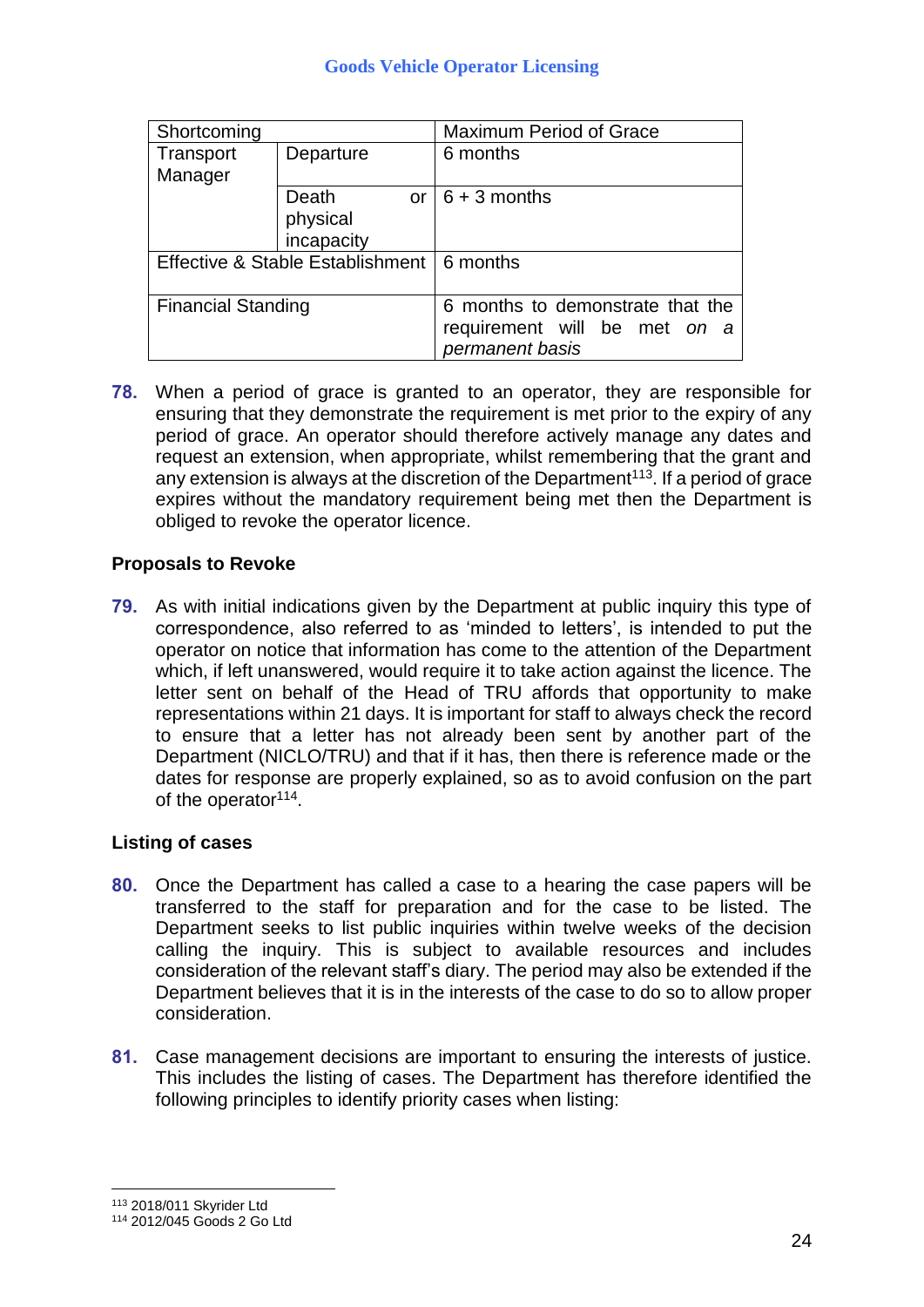- any serious concerns regarding the safety of the transport operation;
- impounding (subject to the discretion to extend the time limits $115$ )
- application by an Administrator etc., under regulation 29<sup>116</sup>
- applications held pending a hearing
- application for interim authority (where interim authority is not available)
- cases of serious non-compliance $117$
- cases of particular age

As indicated above, the availability of advocates is not a priority where alternative representation might be obtained. In ensuring that a case is ready for hearing it may be necessary to invite the Head of TRU to make case management directions (see above).

## **Hearing Impaired Interpreters**

- **82.** A hearing impaired party or their representative should, unless it is not reasonably practicable to do so, inform the TRU, in writing, no later than 14 days prior to the hearing that an interpreter will be required. The TRU should make the necessary arrangements and will meet the reasonable costs of interpreters for deaf and hearing impaired litigants for hearings. However, many people have a friend or relative who usually interprets for them. It is for the presiding officer to decide whether that friend or relative can exactly interpret what is being said during the hearing<sup>118</sup>. Unless the relative or friend has a recognised qualification in relaying information between deaf and hearing impaired people, it may be advisable to use a qualified interpreter<sup>119</sup>.
- **83.** Any room utilised for hearings or inquiries should be equipped with a hearing loop facility. A hearing-impaired party or their representative should inform the TRU, in writing, no later than 14 days prior to any hearing, that a hearing loop facility will be required<sup>120</sup>.

# **Foreign Language Interpreters**

- **84.** A party (who cannot speak or understand the language of the tribunal well enough to take part in the hearing) or their representative should, unless it is not reasonably practicable to do so, inform the TRU, in writing, no later than 14 days prior to the hearing that a language interpreter will be required.
- **85.** Where a party attends, and the presiding officer concludes that the party does not have that level of understanding, then it is open to them to proceed relying on a friend or relative<sup>121</sup>. The presiding officer should be satisfied that the proceedings will be properly interpreted, failing which the case will have to be adjourned in order that an interpreter can be booked to attend<sup>122</sup>.

Proportionality, and in particular Annex

<sup>115</sup> See Practice Guidance and Instructions on Detention.

<sup>&</sup>lt;sup>116</sup> See Practice Guidance and Instructions on Legal Entities.

<sup>&</sup>lt;sup>117</sup> See Practice Guidance and Instructions on the Principles of Decision Making and the Concept of

<sup>&</sup>lt;sup>118</sup> See Paragraph above on Active Case Management <sup>119</sup> Approach consistent with that adopted by HM Courts and Tribunal Service -

https://www.justice.gov.uk/newsite/courts/interpreter-guidance

<sup>&</sup>lt;sup>120</sup> See Paragraph above on Listing of Cases

<sup>&</sup>lt;sup>121</sup> See Paragraph above on Active Case Management

<sup>122</sup> https://www.justice.gov.uk/newsite/courts/interpreter-guidance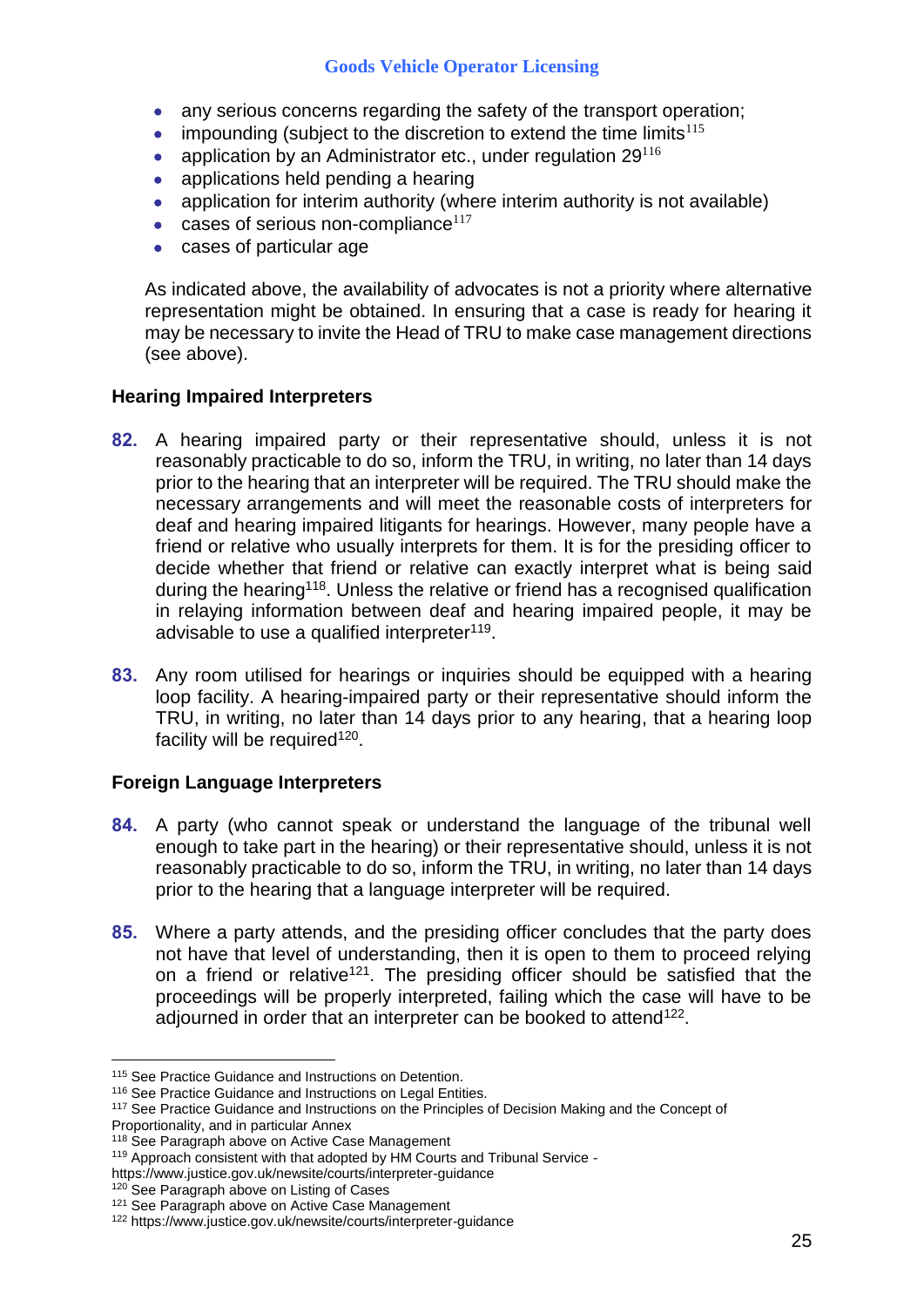# **Pending prosecutions**

- **86.** Occasions will arise when the Department has decided to call a case to an inquiry and information is received that a prosecution is pending against a potential party or an employee. Such cases will be referred to the Head of the TRU to decide whether the public inquiry should proceed or be delayed until the court proceedings have been concluded. The submission should take account of the fact that:
	- the Department will be considering the operator's suitability to continue to hold an operator's licence in the round, as opposed to the court making a finding on a specific offence(s)
	- the likely time delay before the criminal proceedings are heard. In particular the Department will want to consider the scale of the implications that this will have for road safety or fair competition in the interim
	- the seriousness of the offence(s), and whether the outcome if determined before the PI, or diver conduct hearing, is likely one way or the other to lead the Department to reach a very different conclusion than it might otherwise expect to reach
- **87.** In cases where a public inquiry precedes court proceedings, the presiding officer may need to consider whether the interests of justice require part or all of the evidence to be heard in private. They may also need to consider whether to exclude certain individuals who are giving evidence even if this evidence is being given in private. For example, if a DVA prosecution is pending in the criminal courts it may be appropriate for DVA witnesses to be excluded after they have given their evidence and whilst the operator is giving their evidence. This will always be a question of fact and degree according to the circumstances of each case and will often require very careful consideration by the presiding officer who will want to seek a balance between the absolute requirement to ensure that the operator has a fair hearing and the need to admit all relevant evidence.
- **88.** Article 19 of EC Regulation 561/2006 seeks to guard against the risk of what is sometimes termed 'double jeopardy'. The Article specifically refers to penalties and in that context reference to "procedure" would mean a procedure aimed at imposing punitive measures. The Department is not concerned with punishment but the hearings are regulatory in nature. The limited protection against double jeopardy does not therefore apply<sup>123</sup> but can, if necessary, be argued as part of any subsequent criminal proceedings<sup>124</sup>.

# **Communication with Representatives**

**89.** As above, the position of transport consultants is different from that of counsel and solicitors, whose conduct is regulated by their professional bodies. It is therefore appropriate to seek written confirmation that a transport consultant is authorised to act by the party in person or authorised officer (if it is a corporate entity) before communicating with that transport consultant. If a particular lawyer is not known by a member of staff then they may request an email from a company address confirming authority. As the case law above indicates

<sup>1</sup> <sup>123</sup> Regina v IK, Regina v AB, Regina v KA, Court of Appeal (Criminal Division), 16 May 2007.

<sup>124</sup> 2008/526 Kingman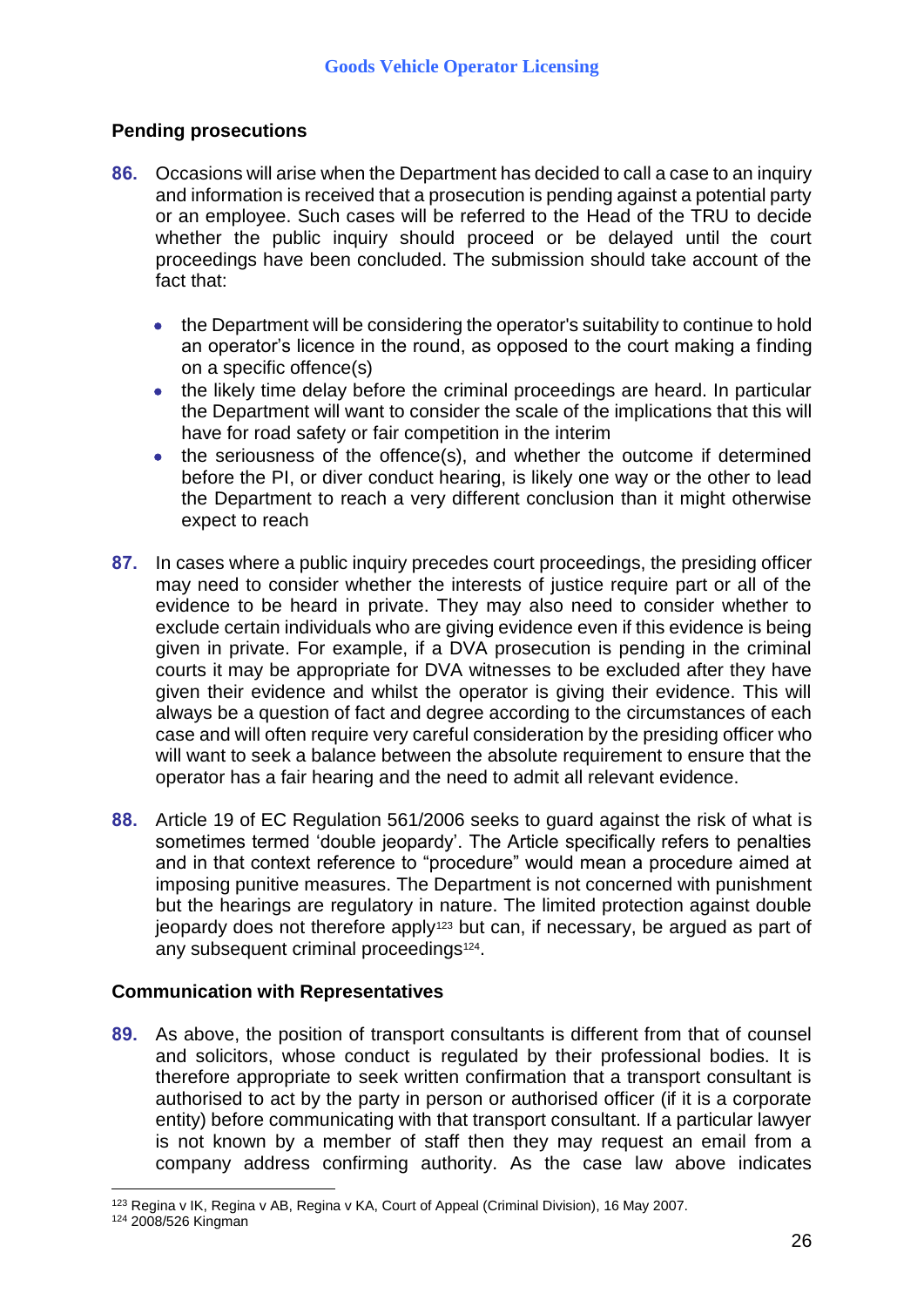members of staff would be well advised to make a contemporaneous file note of any important conversation. The legislation gives a discretion to the Department to allow representatives other than solicitors and counsel to appear. They should seek permission from the Department in advance of any hearing at which they wish to be allowed to appear.

## **Adjournments**

- **90.** Circumstances requiring adjournments can occur at any time leading up to or indeed during an inquiry. The Department will adjourn the proceedings if it considers that it is required in the interests of justice, i.e. to ensure that the proceedings are fair to all parties. Parties can apply for an adjournment prior to the inquiry by submitting a written request to the Department or by making a verbal application during an inquiry. Any request must contain a detailed reason as to why an adjournment is appropriate and, where possible, corroborating evidence should be included with the request (this may include details of a scheduled hospital appointment or pre-booked holiday confirmation). The Department will take all relevant factors into account when considering adjournment requests, including the effect on road safety of allowing an operator to continue and whether the relevant party has complied with any directions.
- **91.** Applications for adjournments are to be submitted to the Department immediately and decisions taken on adjournment requests should be communicated to the party or their representative as soon as possible, with the aim of communicating the decision within three working days. If verbal notification of the decision is appropriate it is to be confirmed in writing at the earliest opportunity.

## **Notification and disclosure of evidence**

#### *Publication*

**92.** Notification of pending public inquiries should be placed in Applications and Decisions in accordance with legislative requirements. The Department may also send a list of all pending hearings to the relevant press officer who acts for the Department.

#### *Call-up letters<sup>125</sup>*

**93.** A letter inviting a party to attend a public inquiry will be sent in accordance with the legislative requirements. Schedule 3 of the Goods Vehicles (Licensing of Operators) Regulations (Northern Ireland) 2012 provides that *"at least 21 days' notice before the date so fixed"* shall be given. In many cases the Department will seek to send call-up letters between 28 and 35 days before the scheduled date for the public inquiry but this is not mandatory. The letter should detail the reasons for calling the public inquiry, the evidence that the Department will consider and any further information the Department requires from the operator. The letter will also invite operators to make representations to the Department prior to the inquiry.

<sup>&</sup>lt;u>.</u> 125 See Guidance and Instructions on Legal Entities and Service of Documents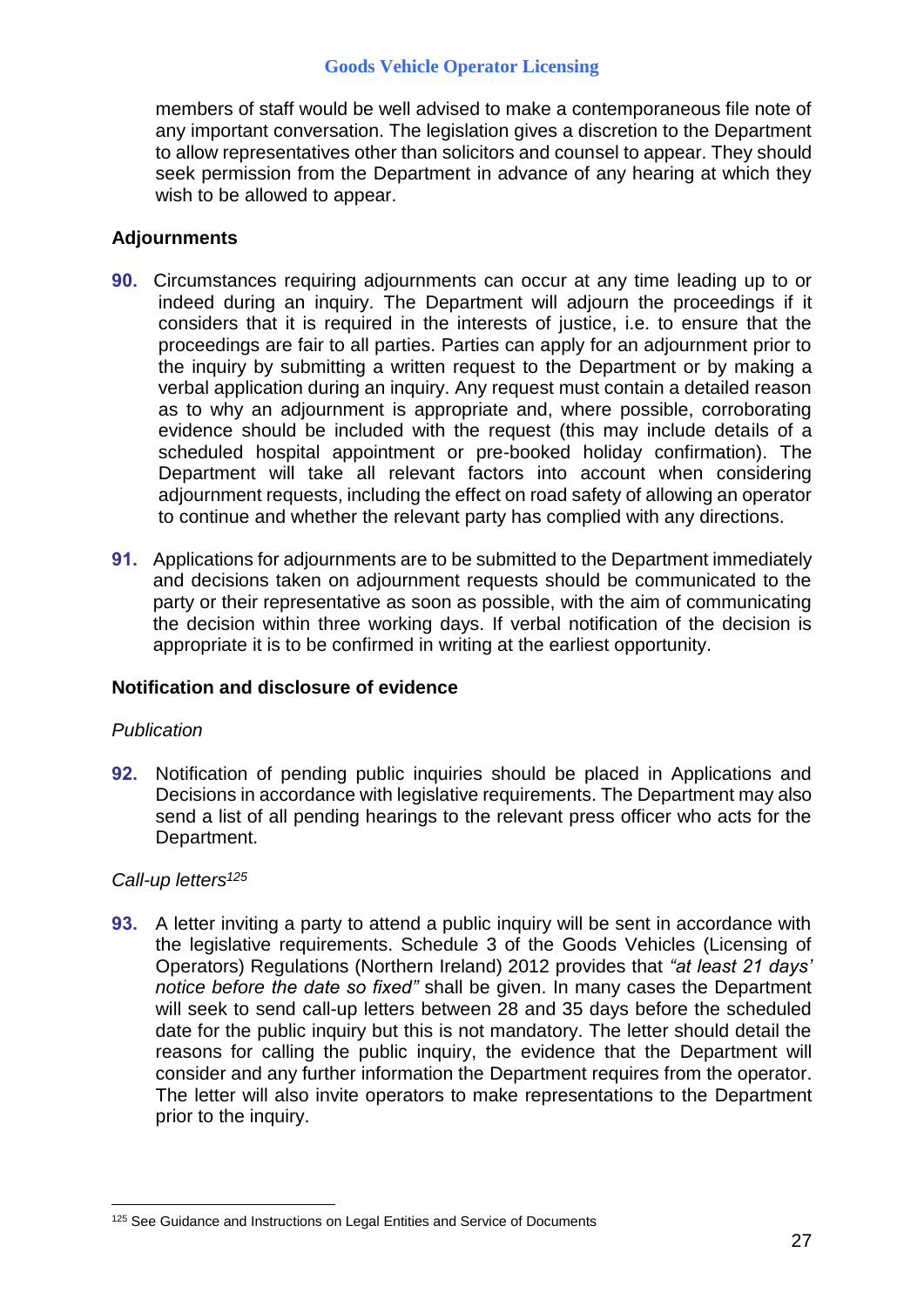## *Presiding Officer's brief*

- **94.** The case/PI clerk prepares a public inquiry brief (or bundle of papers) which will include all information proposed to be considered by the presiding officer at the hearing. The presiding officer cannot and will not be bound by any recommendation or information received from officials. *Some of the information received may come from enforcement officers, for example traffic examiners or vehicle examiners employed by DVA. Further information may come from the parties themselves, for example financial evidence and/or company records. It is open to a party to submit other documents and to make representations as to the scope of a hearing for* the *Department to rule on<sup>126</sup> .* Any request for further material should therefore be referred to the Department to apply the principles outlined in the attached Guidance and the overriding objective and to then decide whether further directions are required and/or to seek further information as to potential relevance.
	- **95.** A practice has developed amongst some operators and representatives whereby the Department is served with documents on the day of a hearing or shortly before. This impedes the Department's ability to prepare for a hearing and has been expressly disapproved of by the Upper Tribunal. Where the Department has requested evidence to be served in advance, if a representative is unable to comply with the request that representative should inform the Department well in advance of the hearing and explain why. It is not sufficient for a representative to take an inactive part in proceedings. Where a representative intends to rely on other evidence then it must be lodged with the Department at least seven days in advance. It may be necessary to produce evidence such as maintenance records on the day, but again, notice should be given to the Department seven days in advance. Any bundle to be relied upon should be scheduled or indexed. The documents should then be properly introduced by any representative. Representatives may also properly be asked to identify those matters at issue. Failure to properly prepare a case may be referred as a breach of professional standards. If documents are lodged that do not meet the above requirements then staff may refer them to the Head of TRU or presiding officer in order to decide whether to accept them in that form. However, the decision maker will be alive to any device to delay regulatory action being taken.

## **Representations from Parties**

**96.** As stated above, there is no requirement on the Head of TRU to engage with applicants, operators, transport managers, or other parties immediately prior to a hearing or during those proceedings. The Department recognises that at first sight some cases might appear to require the convening of a public inquiry but they might, in fact, be dealt with by an alternative disposal. Parties can submit written representations in response to reports of non-compliance or other adverse information. This helps to inform a decision on whether to take regulatory action thereby allowing resources to be targeted at those who present the greatest risk to road safety and/or fair competition<sup>127</sup>.

<u>.</u>

<sup>126</sup> Al-Le Logistics Limited (as above) paragraph 36

<sup>&</sup>lt;sup>127</sup> Further assistance on the starting point for regulatory action is available in Practice Guidance and Instructions on the Principles of Decision Making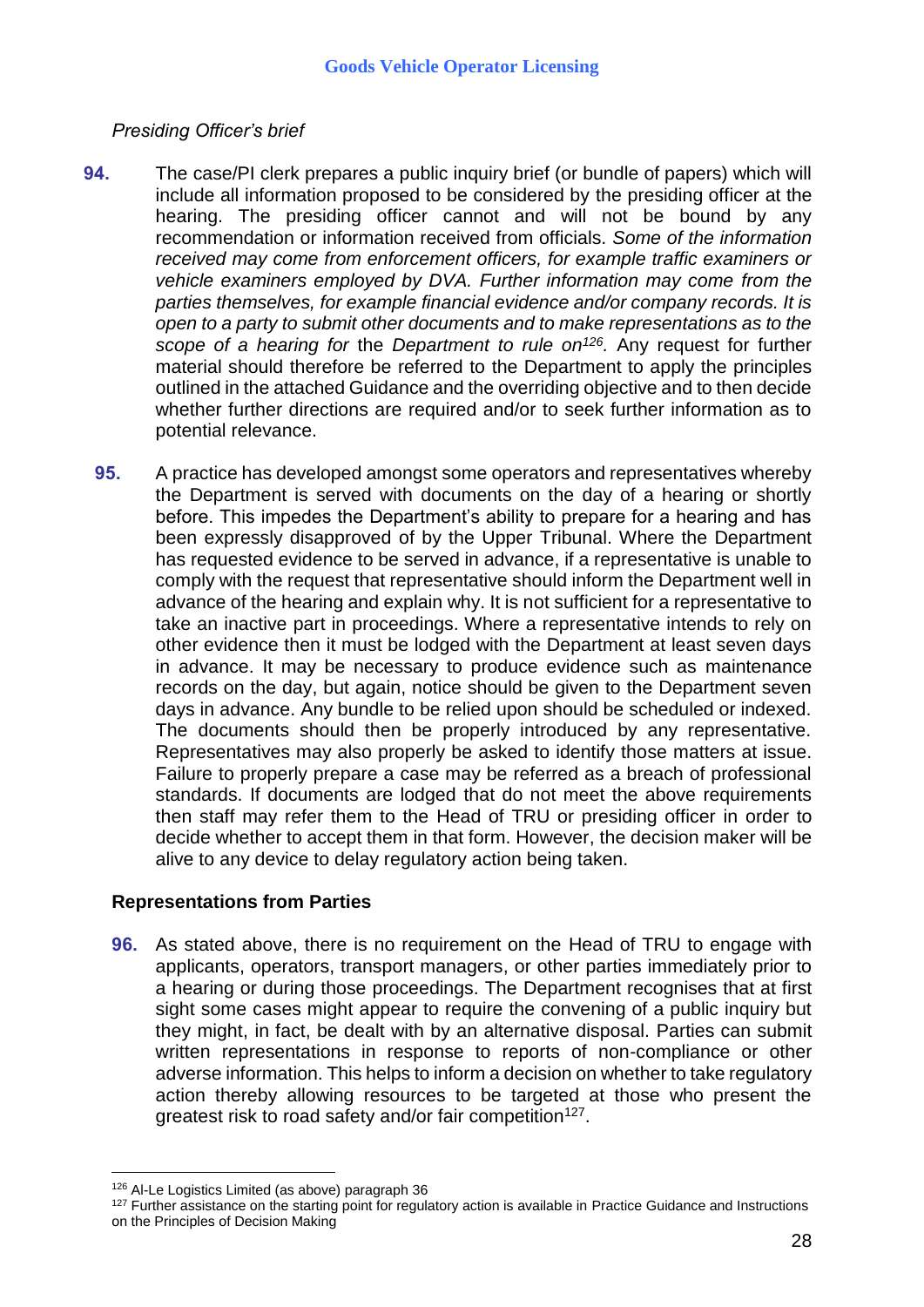# **Formal (In Chambers) Hearings**

- **97.** There may be occasions where it may be necessary for the Deputy Head of TRU to invite an operator to a formal 'in chambers' meeting (ICH) to seek a detailed explanation for the failings that have been identified. This may allow the operator opportunity to provide assurances as to the steps taken to avoid any reoccurrence. This type of hearing will generally be offered where it is considered that an alternative method of disposal may be appropriate, such as, but not limited to, the giving of additional undertakings by the operator or a voluntary reduction in vehicle authority, but where this cannot be achieved through correspondence.
- **98.** The purpose of the formal ICH is to consider issues of non-compliance/nonadherence to determine if the issues of concern can be dealt with at that forum or if they need to be escalated by way of submission to the Head of TRU for consideration of a preliminary hearing or public inquiry.
- **99.** The Deputy Head of TRU is not authorised to make any regulatory decisions on behalf of the Department or to make any regulatory decisions associated with the hearing. The decision on whether to call the operator to a hearing or to deal with the alleged failings in another way will always remain with the Head of TRU. Depending on the actions taken and assurances received by the Deputy Head of TRU, it might be possible for the Head of the TRU to deal with the matter by way of correspondence and without convening a preliminary hearing or public inquiry. This regulatory action might include, for example, accepting a voluntary reduction of the licence authority and/or the giving of additional undertakings that are intended to deal with the operator licence failings. These could include, for example, detailed driver, transport manager and/or maintenance staff training packages or the implementation of new and comprehensive tachograph analysis systems.

## **Preliminary hearings**

- **100.** These are not public inquiries and there is therefore no requirement to publish a notice of the hearings.
- **101.** In complex cases a preliminary hearing can be beneficial in narrowing or crystallising the issues. It is a matter for the Head of TRU to decide whether a case would benefit from this type of hearing. Where a party is called to any preliminary hearing the Human Rights Act 1998 still applies.

#### **Location of inquiries**

**102.** The majority of all public inquiries and impounding appeals, will be held in an available public inquiry room suitable for those purposes. It is, however, an established principle that public inquiries held on environmental grounds should be held as close as possible to the proposed operating centre as it is highly likely that the Department will conduct a site visit and it is important that the representors who will be local residents will be able to easily attend.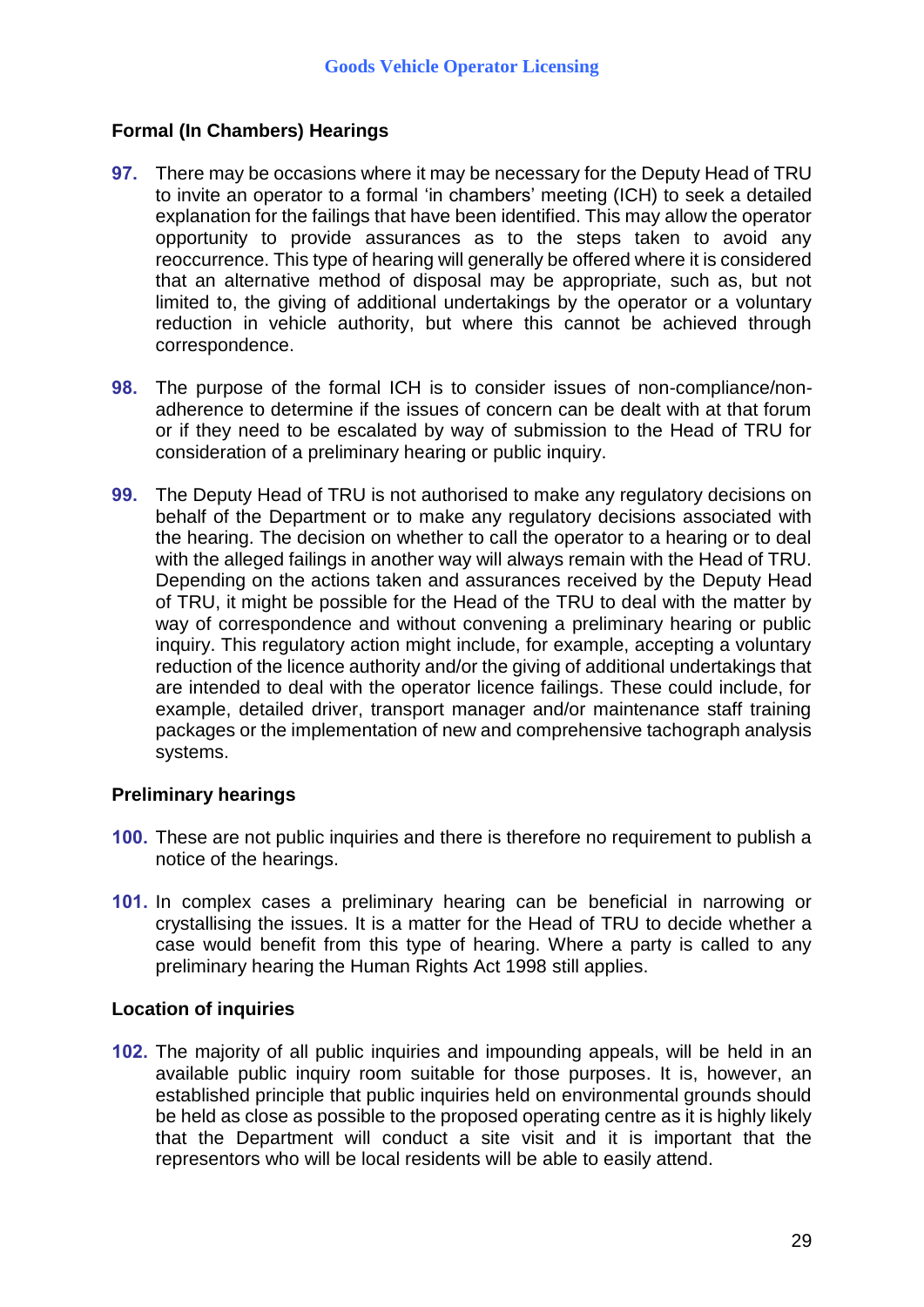**103.** The Head of TRU alone must make the decision on whether or not a public inquiry should be held locally to the operator. The decision shall not be delegated.

## **Stays**

**104.** Any request for a stay needs to be carefully considered and full written reasons should be given for the decision reached. Where a stay is refused, the party has a right of appeal, either through oral argument or in writing, to a judge of the Administrative Appeals Chamber of the Upper Tribunal<sup>128</sup>.

## **Cases remitted for rehearing by the Upper Tribunal**

- **105.** The Department must always be made aware of any appeal in advance of the hearing and preferably upon first receipt of notification. Where the Upper Tribunal makes a direction or formal request the Head of TRU must be informed as soon as possible. Where a case is remitted for rehearing, the Head of TRU must also be alerted to any directions before the staff who work on their behalf take any action<sup>129</sup>. If another official is required to hear the case it is important for arrangements to be made as soon as practicable to avoid unnecessary delays in relisting.
- **106.** Time is of the essence when a stay request has been received. Whilst a judge of the Upper Tribunal has 14 days in which to make a decision, in practice the time period will often be much shorter due to the impending date of implementation of the presiding officer's decision. The Department therefore has seven days to supply a copy of a decision relating to a stay to the Upper Tribunal. On refusal of a stay, staff should arrange for the following to be forwarded to the Upper Tribunal as a matter of urgency:
	- in the case of an oral decision, an immediate transcript of the decision, together with a summary of the background to the case
	- in the case of a written decision, a copy of the same with any additional comment as appropriate
	- a copy of the full written reasons for the refusal of the stay
	- all relevant papers should be copied to the person lodging the appeal

**Transport Regulation Unit** 01 May 2020

<sup>&</sup>lt;sup>128</sup> See Guidance and Instructions on Appeals

<sup>&</sup>lt;sup>129</sup> By example: 2012/028 Shamrock (GB) Ltd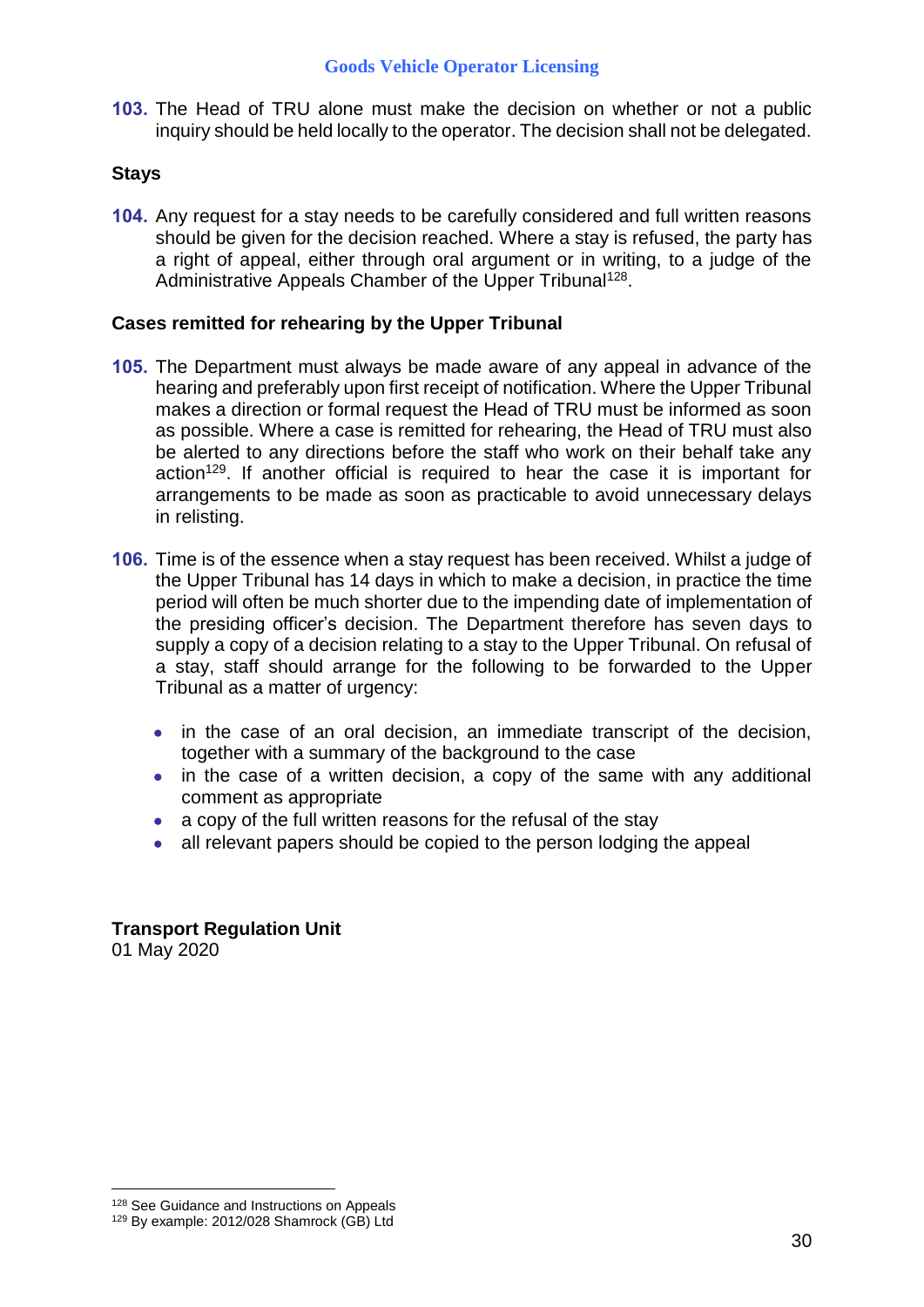# **ANNEX 1 - GENERAL APPROACH**

- **1.** The Department makes decisions in respect of a number of jurisdictions and a timetable for hearings may be provided for in specific legislation. The Department has extracted the following principles and examples from existing legislation and case law to be used as a general approach in most cases.
- **2.** The responsibility for taking action under the relevant legislation is vested in the individual presiding officer with a case. That responsibility cannot be properly fettered. The presiding officers will act as a single person tribunal. They therefore exercise their discretion with regard to the principle of proportionality as enshrined in British, European and human rights law.
- **3.** The combination of an inquisitorial function with a judicial process requires fairness and objectivity. Presiding officers must have regard to the decisions of the higher courts and the principle of proportionality in deciding what is commensurate with the circumstances of each individual case. Case management may, for instance, involve providing time to consider and prepare evidence, to seek representation and providing an interpreter when required.
- **4.** The listing of cases may be different for each presiding officer however, the Human Rights Act 1998 still applies. The party should know the case it has to meet but there is no obligation to set all of this out in the call-up letter, it can equally be communicated through disclosure of reports. Call-up letters are not to be viewed as pleadings. The essential requirement is one of fairness but there should be no doubt as to the issues being raised. Where new issues emerge during the hearing that have not been raised in the call-up letter this is not fatal to the fairness of the proceedings as long as the relevant party is given time to consider those issues and any new material.
- **5.** The Department is entitled to expect that the operator and/or applicant and/or transport manager will attend a hearing. Where a company or other corporate body is called to a hearing a director is expected to attend. If the Department cannot be satisfied that the person before them has the requisite authority to speak on the company's behalf and to make binding undertakings, then the Department is entitled to ask for authority to be produced or to find that the company is not present. The company or other corporate body should therefore seek permission from the Department to substitute a director before any hearing.
- **6.** Any person entitled or permitted to appear may do so on their own behalf or can be represented by counsel (barrister) and/or a solicitor. There is no provision for free representation. Other potential representatives such as transport consultants can only appear with the permission of the Department.
- **7.** The Department has discretion as to the location of any hearing and witnesses and evidence which it may hear. In the interests of justice any hearing will usually be open to the public unless the case involves evidence where the Department is of the opinion that the interests of justice demand that all or part of the proceedings should be heard in private.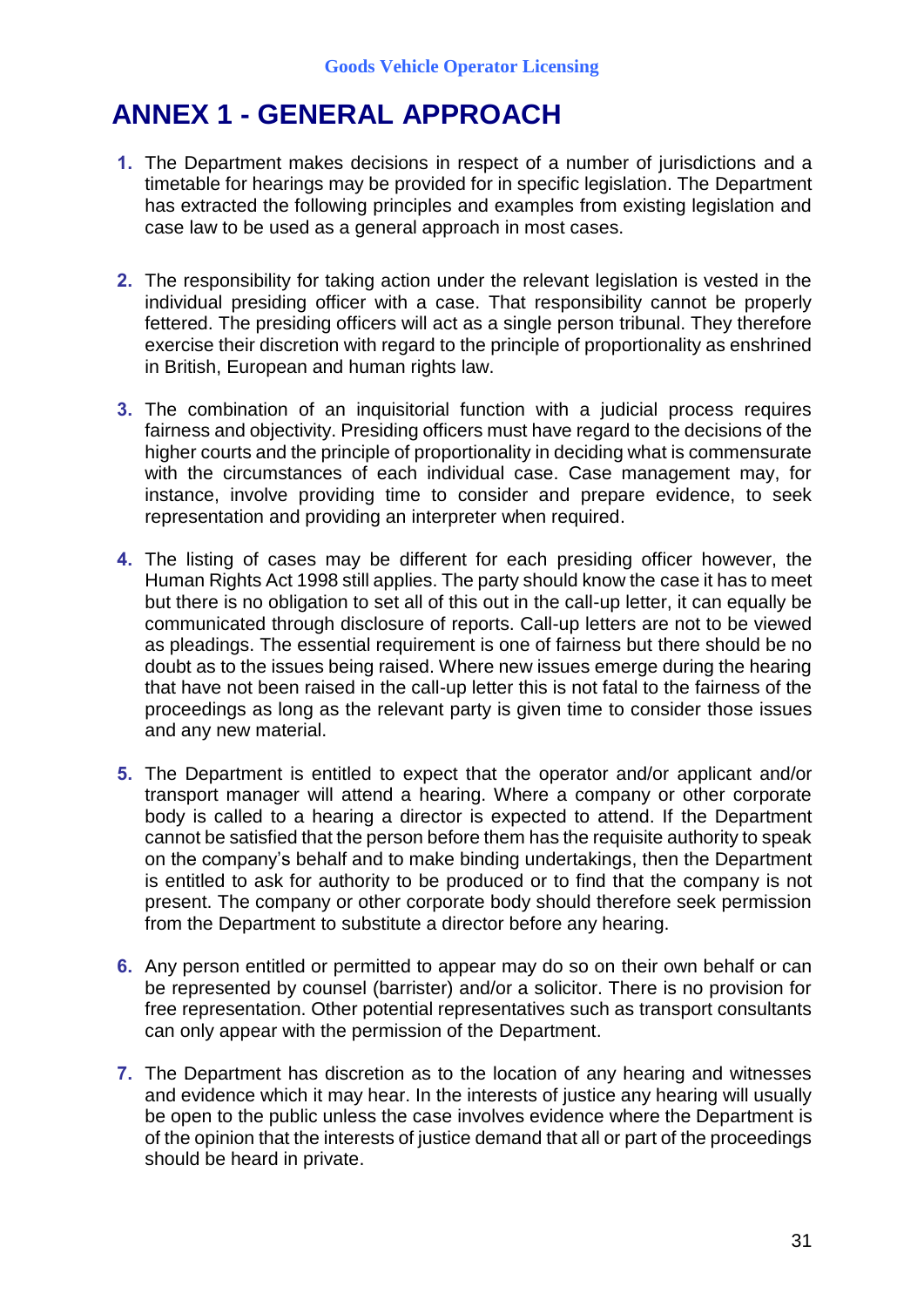**8.** In managing a case it may be useful for the Head of TRU to make case management directions for the parties to follow so that the case is in a state to be heard, and that parties are not disadvantaged, whilst ensuring that cases are dealt with justly and expeditiously, so far as is practicable.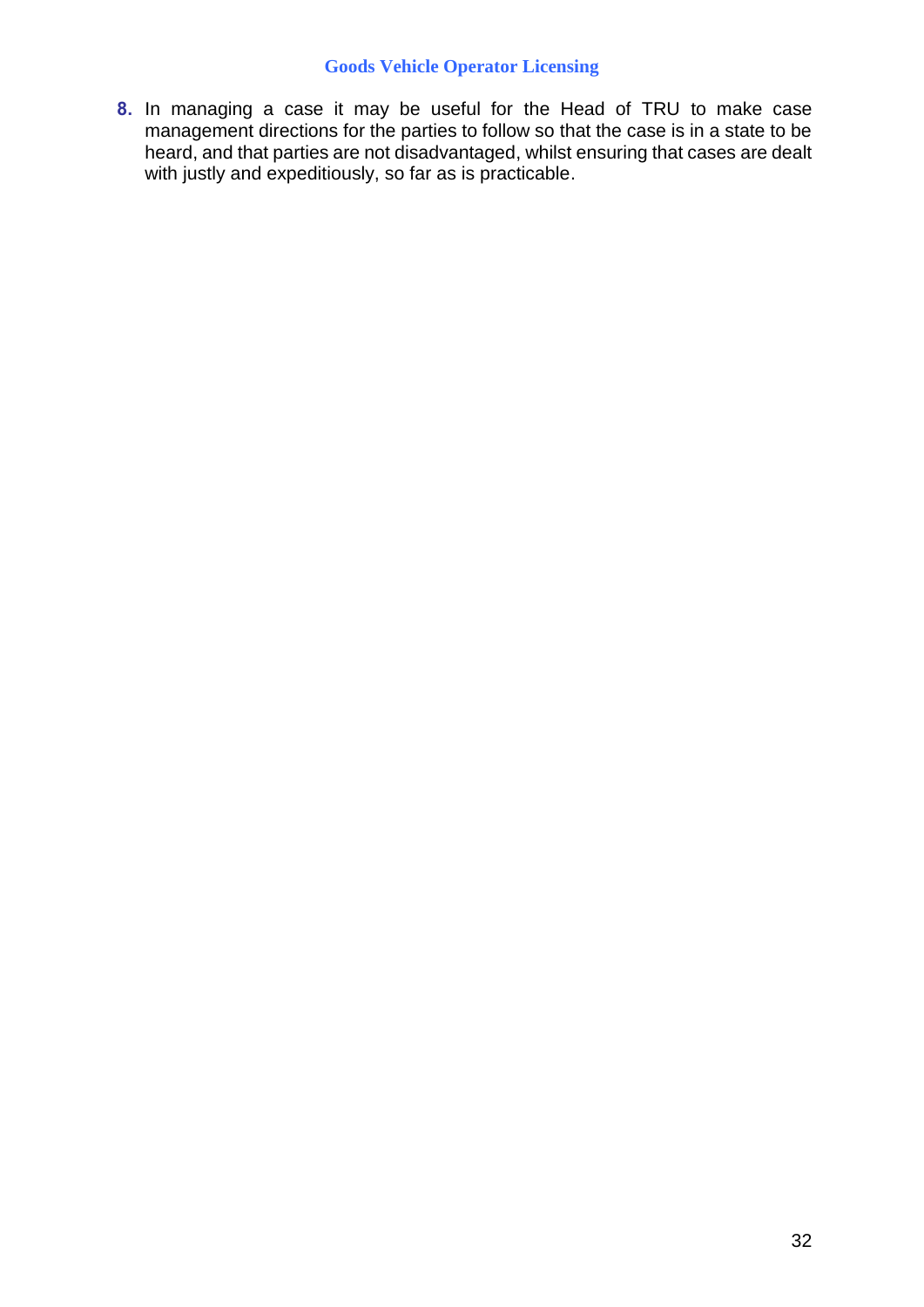# **ANNEX 2: EU LEGISLATION**

Regulation 3 of the Goods Vehicles (Qualifications of Operators) Regulations (Northern Ireland) 2012 states that a standard licence constitutes an authorisation to pursue the occupation of road transport operator for the purposes of:

**Regulation (EC) 1071/2009 establishing common rules concerning conditions to be complied with to pursue the occupation of road transport operator repealed Council Directive 96/26 EC and applicable from 4th December 2011**

## **Article 3 - Requirements for engagement in the occupation of road transport operator**

- 1. Undertakings engaged in the occupation of road transport operator shall:
	- (a) have an effective and stable establishment in a member State
	- (b) be of good repute
	- (c) have appropriate financial standing; and
	- (d) have the requisite professional competence

2. Member States may decide to impose additional requirements, which shall be proportionate and non-discriminatory, to be satisfied by undertakings in order to engage in the occupation of road transport operator.

## **Article 13 - Procedure for the suspension and withdrawal of authorisations** (**i.e. to pursue the occupation of road transport operator)**

1. Where a competent authority establishes that an undertaking runs the risk of no longer fulfilling the requirements laid down in Article 3, it shall notify the undertaking thereof. Where a competent authority establishes that one or more of those requirements is no longer satisfied, it may set one of the following time limits for the undertaking to rectify the situation:

(a) a time limit not exceeding 6 months, which may be extended by 3 months in the event of the death or physical incapacity of the transport manager, for the recruitment of a replacement transport manager where the transport manager no longer satisfies the requirement as to good repute or professional competence

(b) a time limit not exceeding 6 months where the undertaking has to rectify the situation by demonstrating that it has an effective and stable establishment

c) a time limit not exceeding 6 months where the requirement of financial standing is not satisfied, in order to demonstrate that that requirement will again be satisfied on a permanent basis

2. The competent authority may require an undertaking whose authorisation has been suspended or withdrawn to ensure that its transport managers have passed the examinations referred to in Article 8(1) prior to any rehabilitation measure being taken.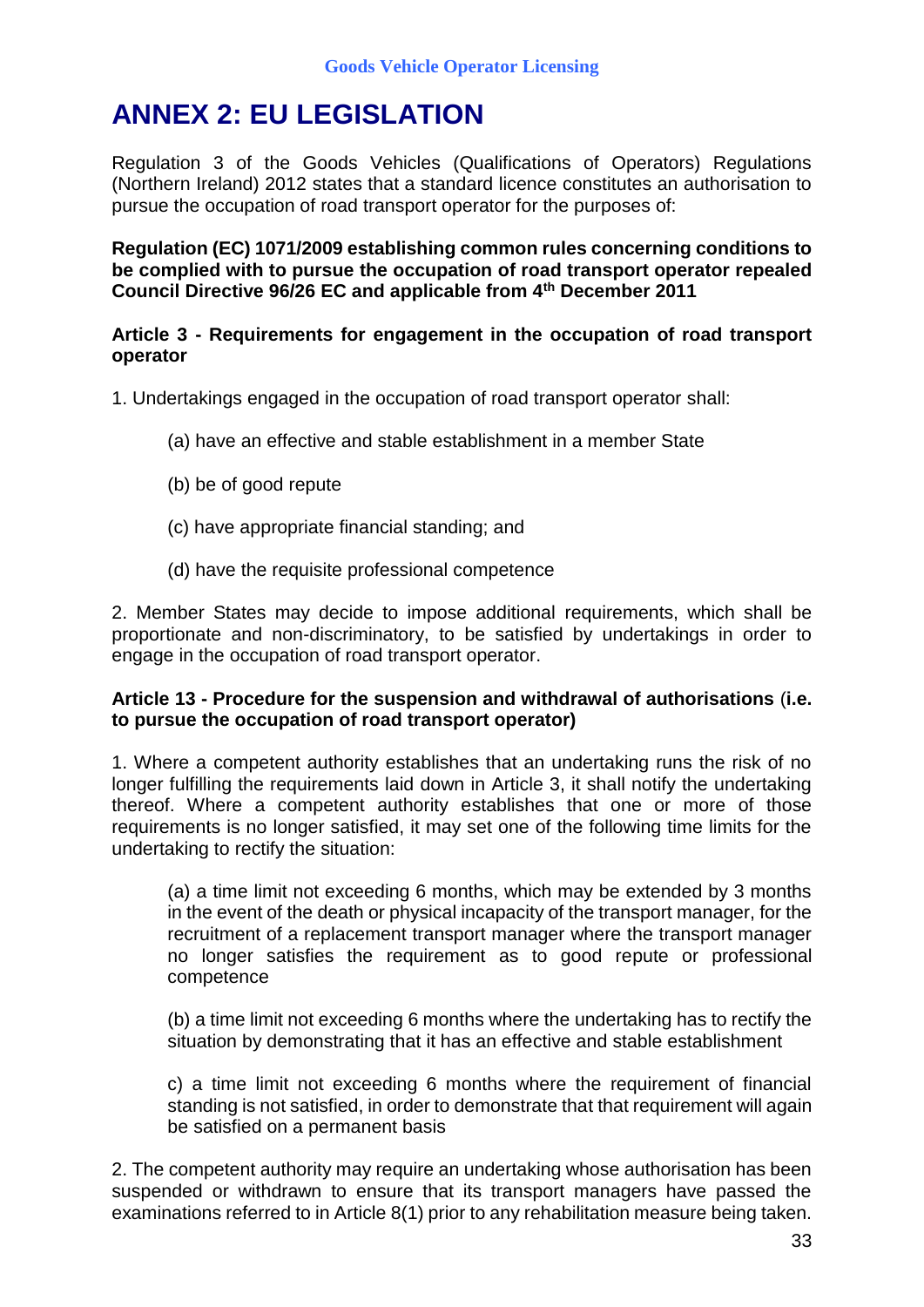3. If the competent authority establishes that the undertaking no longer satisfies one or more of the requirements laid down in Article 3, it shall suspend or withdraw the authorisation to engage in the occupation of road transport operator within the time limits referred to in paragraph 1 of this Article.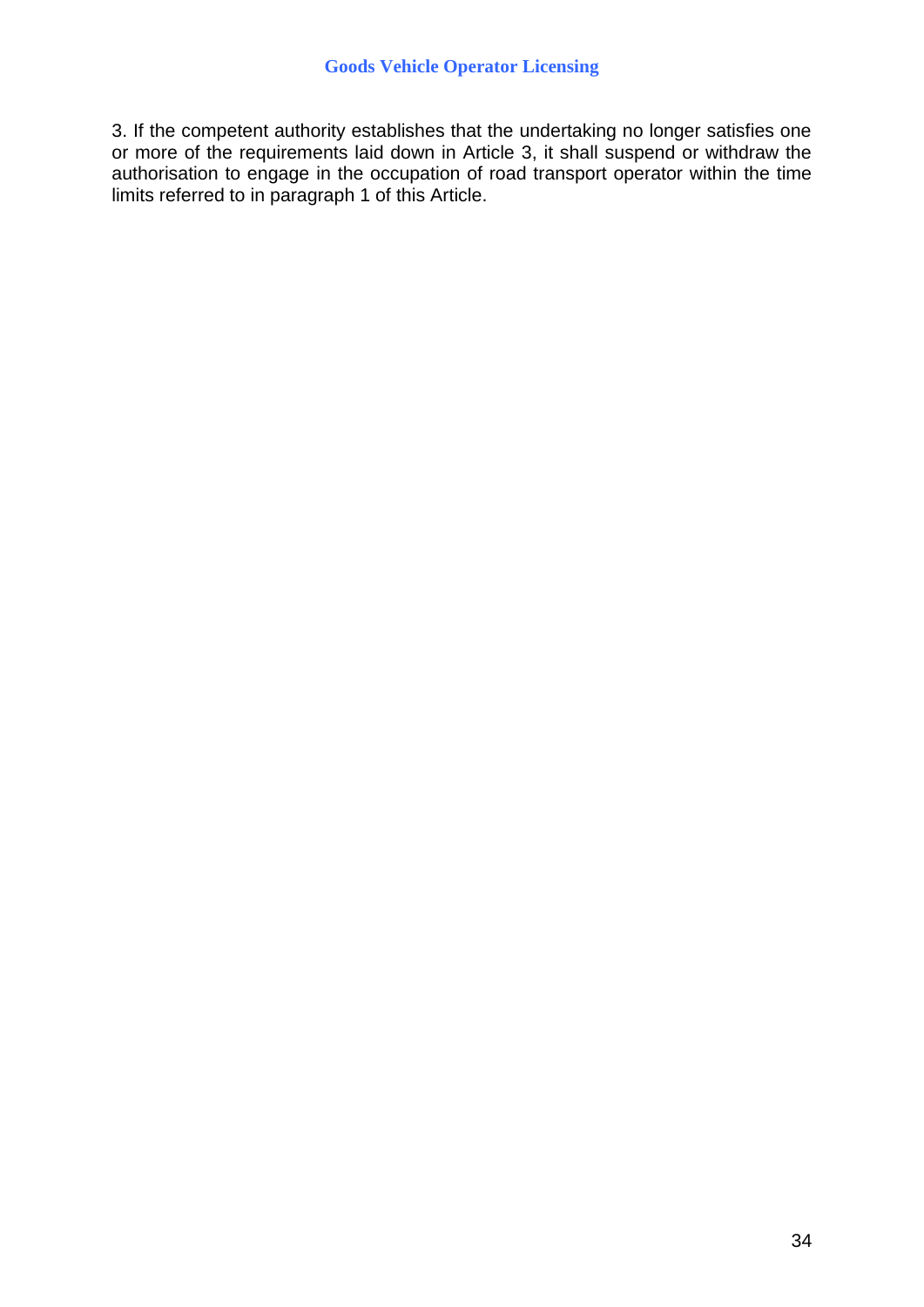# **ANNEX 3 - DISCLOSURE PROTOCOL**

## **Principle**

This is a fluid jurisdiction, where operators may continue to operate after the preparation of initial evidence and a call-up letter. Additional matters may arise so it is important to ensure the fairness of proceedings at all times.

A party appearing at a tribunal hearing before the Department is entitled to receive details of the case, which might result in:

- action being taken against their operator's licence
- an order disqualifying them from holding or obtaining or involvement in the management of an operator's licence
- an order disqualifying a person from acting as a transport manager
- a financial penalty being imposed under section 155 of the Transport Act 2000
- a proposal to refuse an application in respect of any of the above
- cases involving an application for return of a detained vehicle differ from the above in that they are inter parties, i.e. there is an applicant and a respondent, who will each have evidence to present. In those cases, the official may make case management directions for the parties to serve their evidence and to lodge a copy with the tribunal

## **Guidance**

There are no procedural rules covering disclosure but the following principles apply:

- the presiding officer can only make a decision on admissible evidence, which has been disclosed to all relevant parties
- a party should know the case it has to meet
- a notice must state the grounds on which the Department is considering that action
- there is no obligation to set all of this out in the call-up letter and it can be disclosed in a number of ways
- it would be impracticable to disclose everything which the Department has ever seen relevant to the case
- the disclosure should identify the evidence which is to be considered at the hearing to ensure that the party is given proper notice so that the party can prepare for the hearing
- where it emerges that the evidence has not been disclosed the presiding officer should order an adjournment to allow time for preparation. The length of the adjournment will depend on the particular case
- the deliberate tactic of some parties/representatives of waiting to see what evidence the Department has before making admissions or representations is not advised and may impact on repute or fitness
- it is legitimate for the presiding officer to pursue a relevant line of enguiry when it arises. The presiding officer will need to consider whether there should be an adjournment to allow time to consider the new material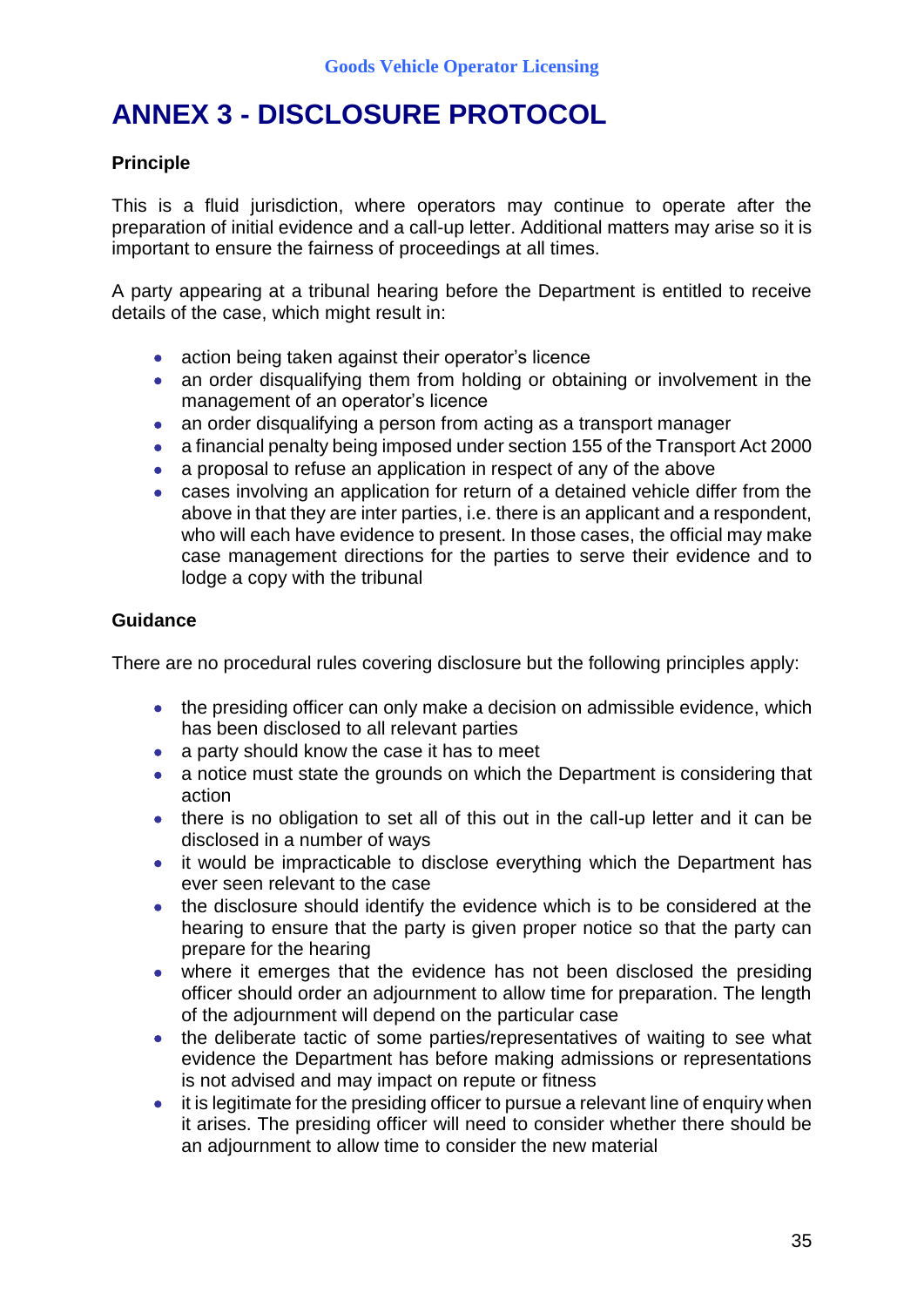- any request for further material should be referred to a presiding officer to apply the principles outlined in the overriding objective as set out in the Statutory Guidance and to decide on its potential relevance
- the TRU and DVA may receive anonymised complaints and information but as a matter of fairness a party must know the case against them and be afforded the opportunity to challenge that evidence
- any allegations can always be passed to DVA for investigation

## **Bundle**

The TRU will prepare a presiding officer brief (or bundle of papers) which should include all information proposed to be considered by them at the hearing.

That bundle will usually contain material under the following standard headings:

## **Section One – Licence details**

Operator / Licence details Case summary Vehicle List Call-up letter Transport Manager call-up letter Most recent application form Maintenance Agreement Application form Transport Manager Original application form Any Companies House documentation Supplementary and re-schedule letters

## **Section Two - Statements**

## **Section Three – Enforcement history**

Roadworthiness prohibition notices Driver prohibition notices Overloading prohibition notices Fixed Penalty Notices Convictions Previous Public Inquiry letters Previous warning letters HMRC information Any other relevant evidence

## **Section Four – Correspondence**

Objections/opposition/complaints Correspondence related to public inquiry (adjournment requests, representations from operator, etc.) Historical correspondence (CLO, etc.) Call-up letter and Annexes

**Section Five – Finances**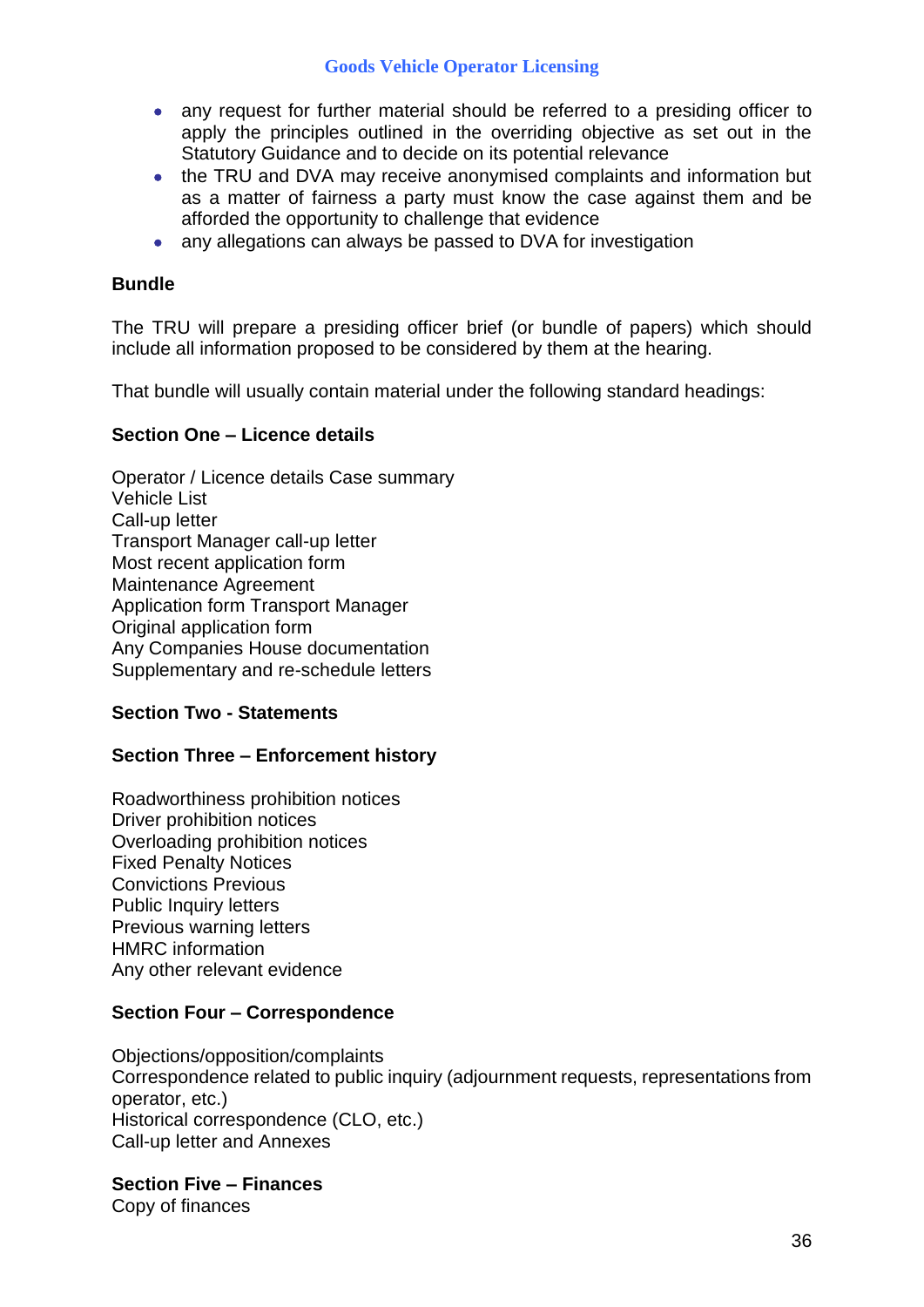### Financial calculation

Some of the information considered may come from enforcement officers, for example traffic examiners or vehicle examiners employed by DVA/DVSA, other enforcement agencies. Further information may come from the parties themselves, for example financial evidence and/or company records.

It is open to a party to submit other documents and to make representations as to the scope of a hearing for the Department to rule on.

### **Non-Compliance**

A failure to ensure that the applicant is not fully informed of the substance of any uncopied representation will be a breach of natural justice that may give grounds for successful appeal leading to a decision being over-turned and probably remitted for rehearing, but this can be remedied through careful case management.